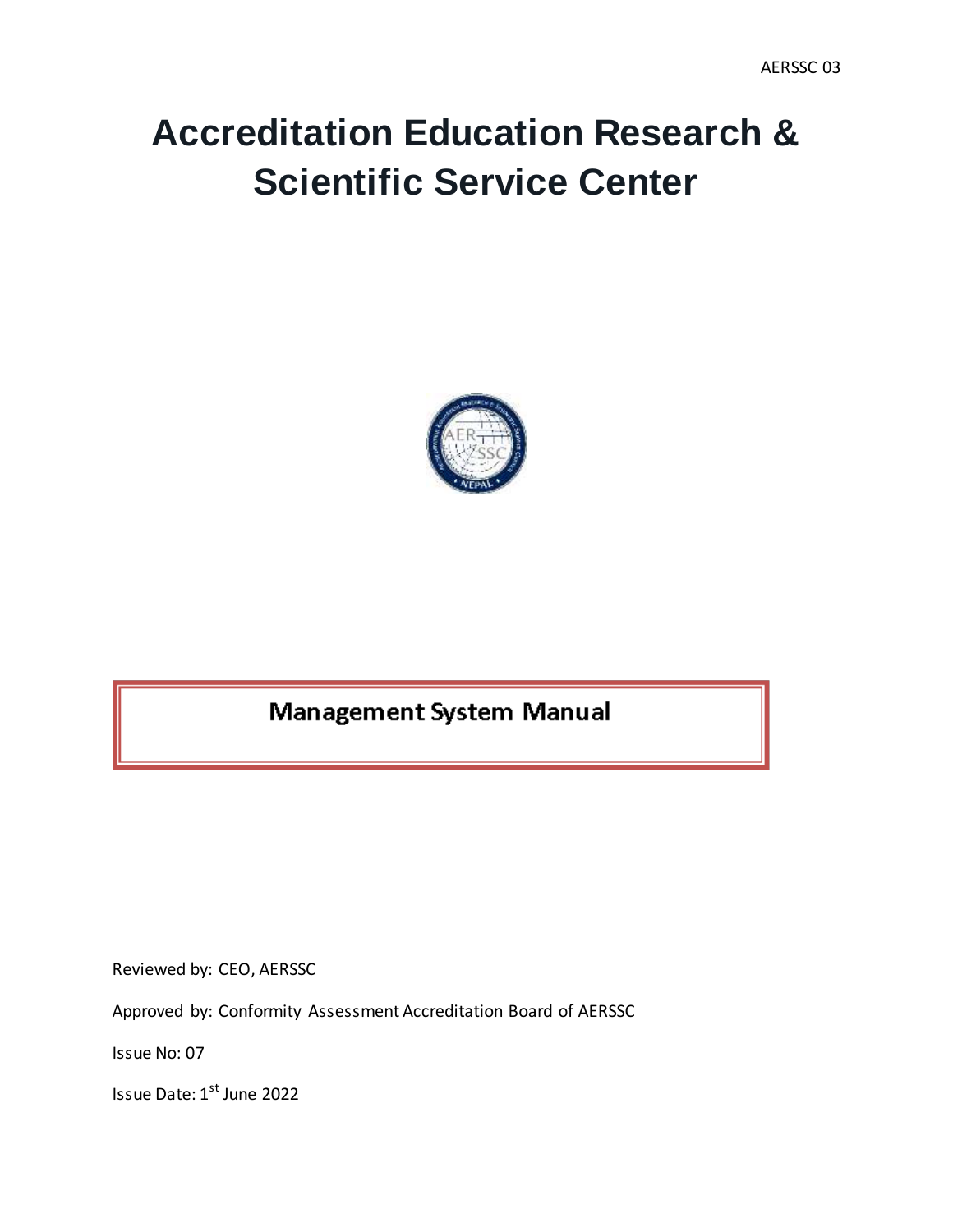



<span id="page-1-0"></span>

| S.             | Page            | Section          | Issue no.       | <b>Issue Date</b> | <b>Revision Detail</b>                |
|----------------|-----------------|------------------|-----------------|-------------------|---------------------------------------|
| No.            | No.             | No.              |                 |                   |                                       |
|                |                 |                  |                 |                   |                                       |
| $\mathbf{1}$   |                 |                  | 02              | 13/03/2022        | To cover new amendments in            |
|                |                 |                  |                 |                   | ILAC/APAC document.                   |
|                |                 |                  |                 |                   |                                       |
| $\overline{2}$ | 19              | 3.7              | 03              | 13/04/2022        | Addition of feedback and corrective   |
|                |                 |                  |                 |                   | action procedure                      |
|                |                 |                  |                 |                   |                                       |
|                |                 |                  |                 |                   |                                       |
| $\overline{3}$ | $\overline{21}$ | 4.5.1.1          | $\overline{04}$ | 25/04/2022        | Every two years replaced by at least  |
|                |                 |                  |                 |                   | once a year                           |
|                |                 |                  |                 |                   |                                       |
|                |                 |                  |                 |                   |                                       |
| $\overline{4}$ | 19              | $\overline{3.7}$ | $\overline{05}$ | 05/05/2022        | Revision of Procedure for taking      |
|                |                 |                  |                 |                   | corrective Action                     |
|                |                 |                  |                 |                   |                                       |
| $\overline{5}$ | $\overline{24}$ | 4.8.6            | $\overline{06}$ | 05/16/2022        | Revision of the procedure             |
|                |                 |                  |                 |                   |                                       |
| 6              | 17              | 3.4.4            | 07              | 01/06/2022        | Inclusion of Form no. $F$ 24 a        |
|                |                 |                  |                 |                   |                                       |
| $\overline{7}$ | 19              | 3.7              | 07              | 01/06/2022        | Addition of other sources in the list |
|                |                 |                  |                 |                   |                                       |
|                |                 |                  |                 |                   |                                       |
|                |                 |                  |                 |                   |                                       |
|                |                 |                  |                 |                   |                                       |
|                |                 |                  |                 |                   |                                       |
|                |                 |                  |                 |                   |                                       |
|                |                 |                  |                 |                   |                                       |

# **Revision Records**

| Accreditation Education Research & Scientific Service Center, Nepal |  |  |
|---------------------------------------------------------------------|--|--|
| Document No: AERSSC 03<br>Management System Manual                  |  |  |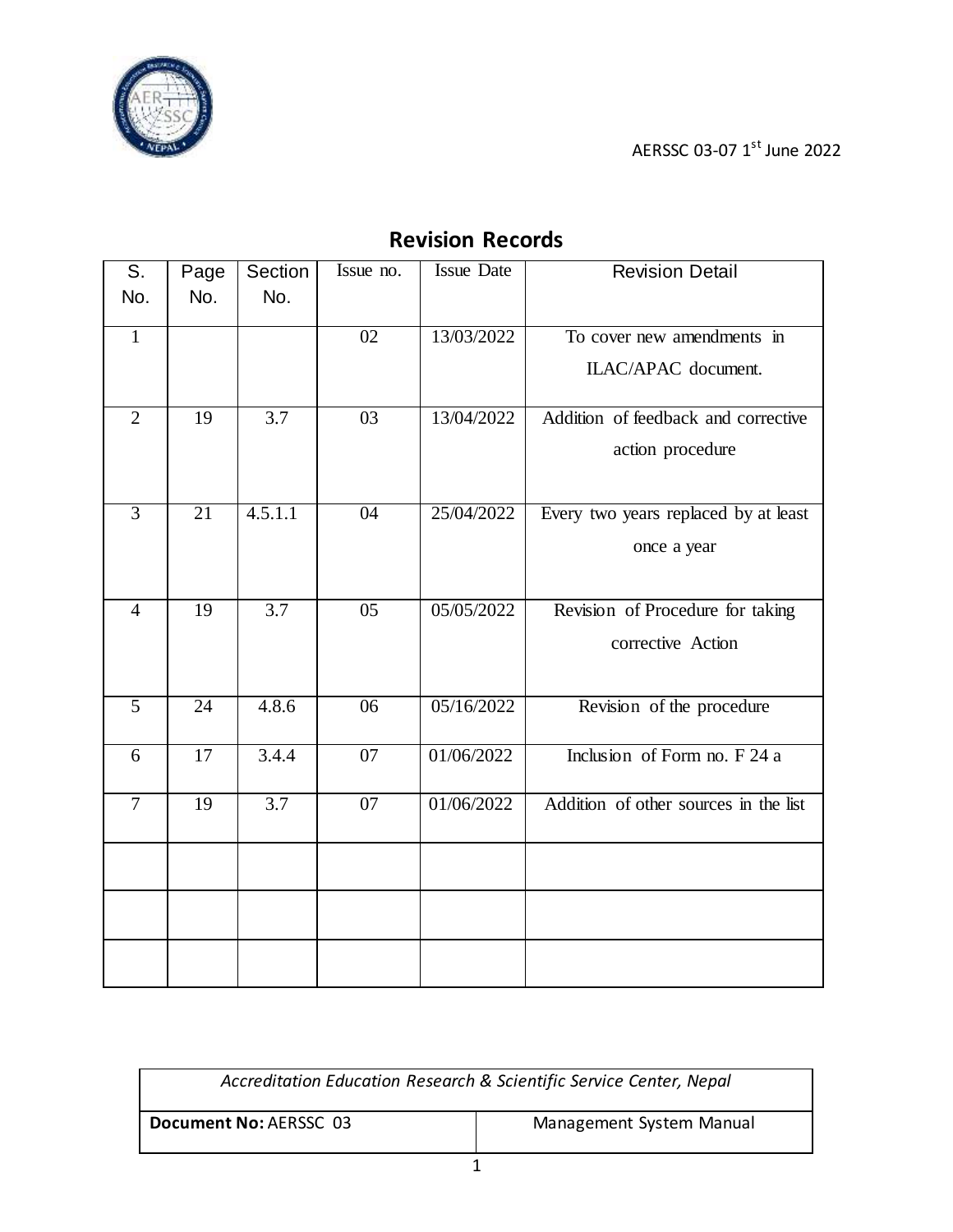

# AERSSC 03-07 1st June 2022

# **Table of Contents**

| 2.1  |  |
|------|--|
| 2.2  |  |
| 2.3  |  |
| 2.4  |  |
| 2.5. |  |
| 2.6  |  |
| 2.7  |  |
| 2.8  |  |

| Accreditation Education Research & Scientific Service Center, Nepal |                          |  |
|---------------------------------------------------------------------|--------------------------|--|
| Document No: AERSSC 03                                              | Management System Manual |  |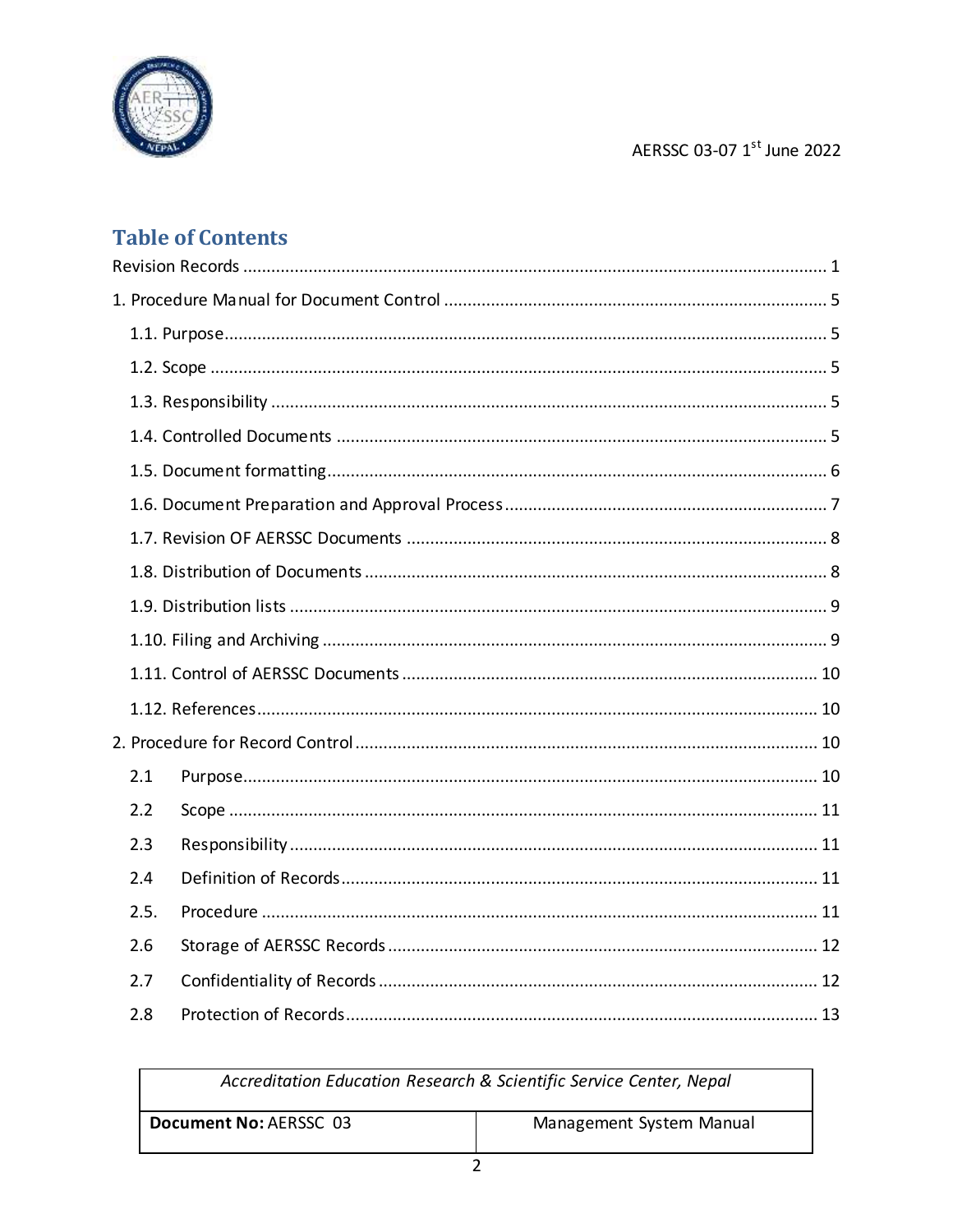

| ' VEPAL' | AERSSC 03-07 1st June 2022 |
|----------|----------------------------|
| 2.9      |                            |
| 2.10     |                            |
| 2.11     |                            |
| 2.12     |                            |
|          |                            |
| 3.1      |                            |
| 3.2      |                            |
| 3.3      |                            |
| 3.4.     |                            |
| 3.5.     |                            |
| 3.6.     |                            |
| 3.7      |                            |
| 3.8      |                            |
|          |                            |
| 4.1      |                            |
| 4.2      |                            |
| 4.3      |                            |
| 4.4.     |                            |
| 4.5      |                            |
| 4.6.     |                            |
| 4.7      |                            |
| 4.8      |                            |
| 4.9.     |                            |
| 4.10     |                            |
| 4.11     |                            |
| 4.12.    |                            |

| Accreditation Education Research & Scientific Service Center, Nepal |                          |  |
|---------------------------------------------------------------------|--------------------------|--|
| Document No: AERSSC 03                                              | Management System Manual |  |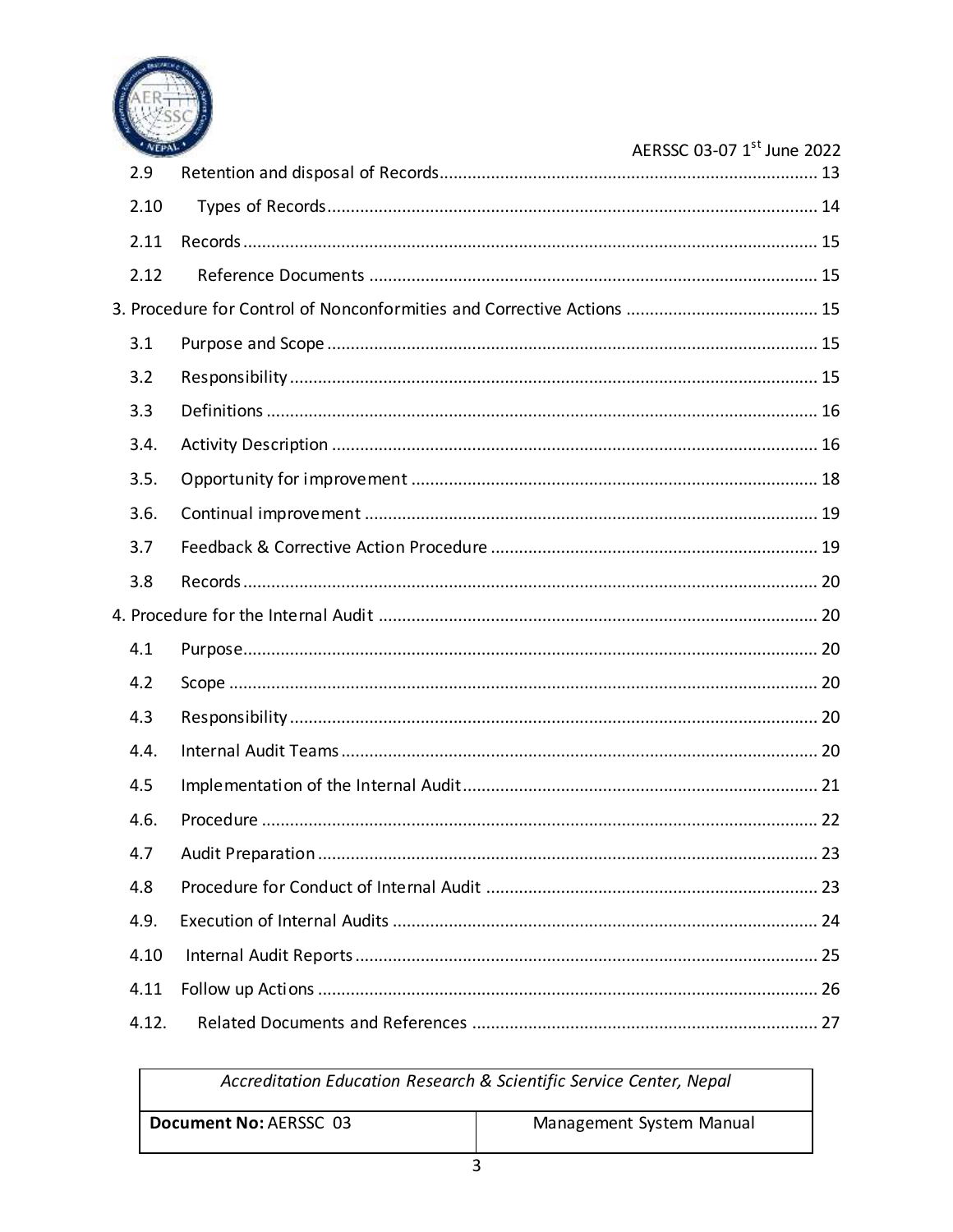

#### AERSSC 03-07 1st June 2022 4.13. 4.14.  $5.1.$  $5.2.$  $5.3.$  $5.4.$  $5.5.$  $5.6.$  $5.7.$  $5.8.$  $5.9.$

| Accreditation Education Research & Scientific Service Center, Nepal |                          |  |
|---------------------------------------------------------------------|--------------------------|--|
| Document No: AERSSC 03                                              | Management System Manual |  |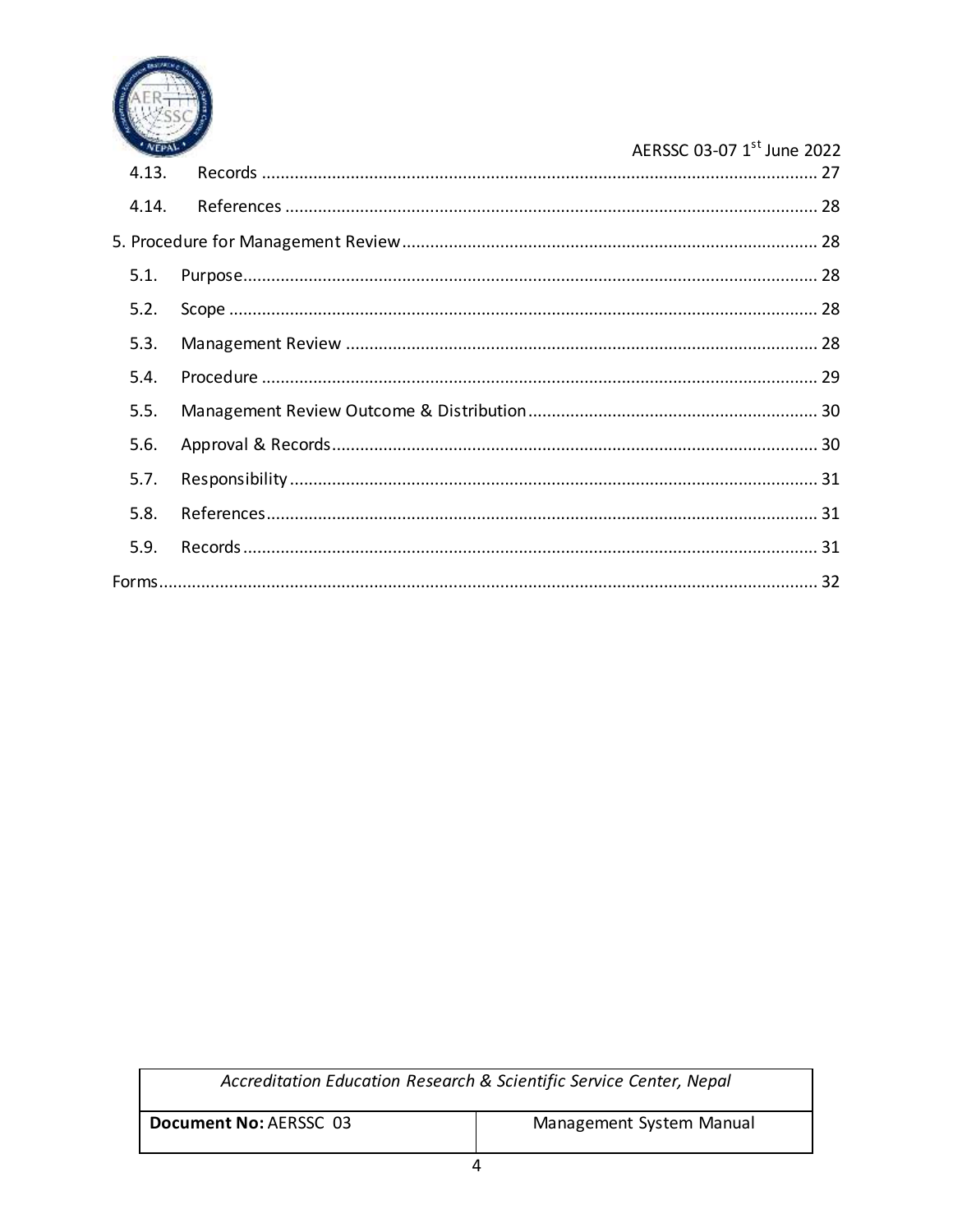

### <span id="page-5-0"></span>**1. Procedure Manual for Document Control**

#### <span id="page-5-1"></span>**1.1. Purpose**

This document outlines the procedure for the drafting, formatting, classification, approval, control, publication, review and maintenance of all AERSSC documents classified as Quality Manual, Procedures Manual, Forms, Guidance Documents and to ensure that all the documents are reviewed and approved by authorized personal prior to issue and pertinent issues are available at place of use.

#### <span id="page-5-2"></span>**1.2. Scope**

The procedure is applicable to all documents related to quality system in the organization including quality manual, Plan, policies and programs; Procedures, Work instructions and Formats for records in accordance with clause no 9.3 of ISO/IEC 17011:2017.

#### <span id="page-5-3"></span>**1.3. Responsibility**

- 1.3.1 The CEO is responsible for establishing and maintaining procedures to control all document.
- 1.3.2 The CEO is responsible for distribution of the controlled copy of documents to all users and maintains a master list thereof, to ensure distribution of currently revised documents. The respective record holder is also responsible for filing of documents.
- 1.3.3 The CEO is responsible for periodically review/revise of the documents as and when necessary.

#### <span id="page-5-4"></span>**1.4. Controlled Documents**

- 1.4.1 All documents issued by AERSSC for internal or external use shall be maintained by the AERSSC Secretariat and shall be controlled. The controlled AERSSC documents are listed in the AERSSC Documents Master List (F XX), which is maintained by the AERSSC Secretariat.
- 1.4.2 All copies of obsolete or superseded versions of documents shall immediately be destroyed /deleted by the holder / user. It is the users' responsibility to ensure that only current published documents are in use.
- 1.4.3 All AERSSC documents and forms shall follow a standardized format to ensure that they are legible and identifiable.

| Accreditation Education Research & Scientific Service Center, Nepal |                          |  |
|---------------------------------------------------------------------|--------------------------|--|
| Document No: AERSSC 03                                              | Management System Manual |  |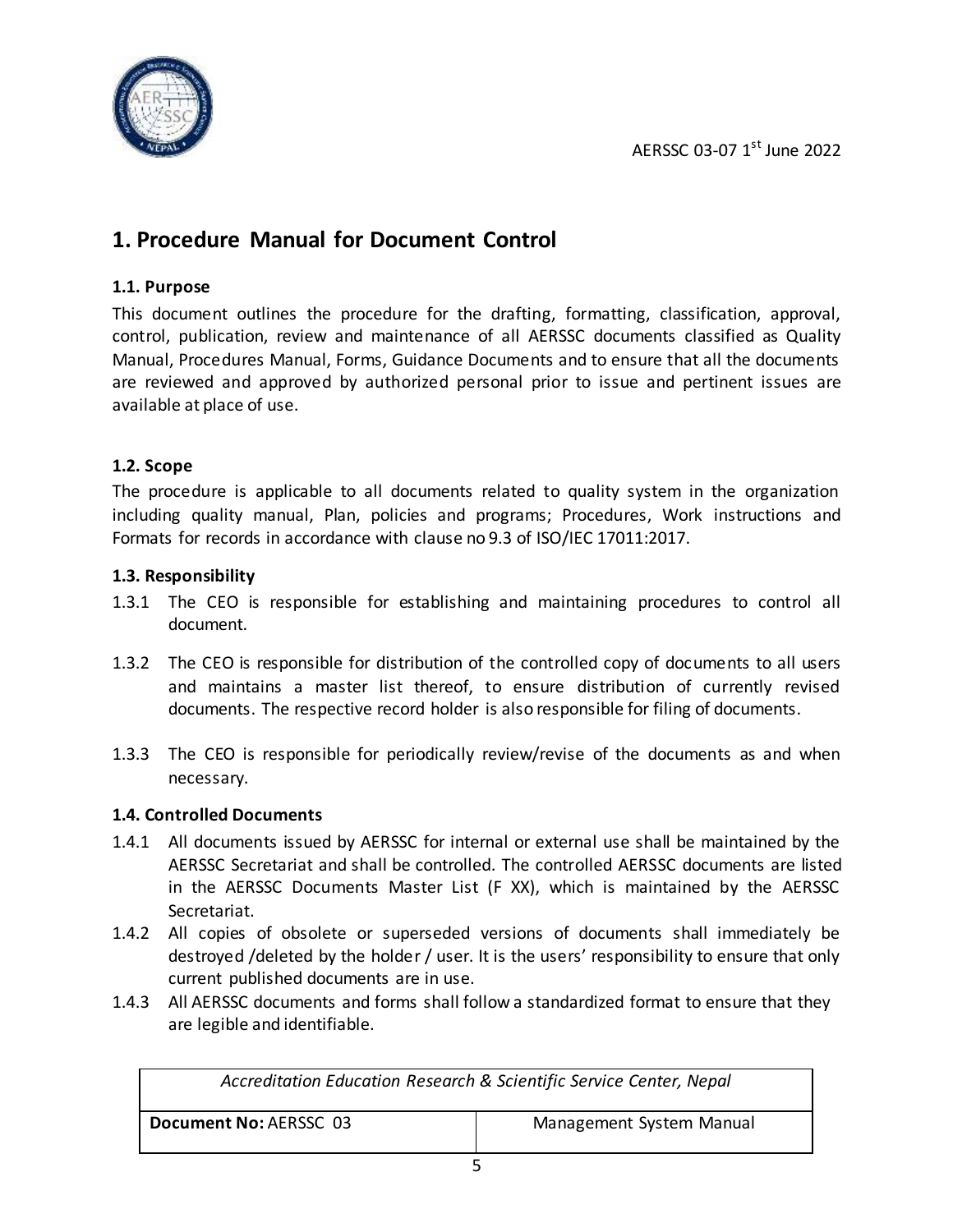

#### <span id="page-6-0"></span>**1.5. Document formatting**

- 1.5.1 AERSSC Logo and Document Cover Page The following requirements apply to all AERSSC policies and procedures, excluding forms and workplans: The cover page of the document shall contain the title of the document, the year of the publication and the publication reference, which is the unique document number and version.
- 1.5.2 Each page of the document (excluding the cover page) shall contain a:
	- Header: Contains the AERSSC logo, unique identification number and version of the form, the issue date, the authority that approved the form, the application date. Copyright of this text is held by AERSSC.
	- •Footer: Contains the page number, e.g. Page 1 of 2
- 1.5.3 Unique Identification and Version For control purposes, all AERSSC documents shall have a reference number as follows: AERSSC XX
	- Header: Contains the AERSSC logo, unique identification number and version and the date (month and year) of approval; and
	- Footer: Contains the page number, e.g. Page 1 of 2 Issue Number: Prepared by: Approved by: Issue and application date: The 2nd page of the document shall contain the "*CONTENTS*" of the document.
- 1.5.4 The following requirements apply to all AERSSC forms:
	- The 1st page shall specify the title of the form and Form no FXX

| Accreditation Education Research & Scientific Service Center, Nepal |                          |  |
|---------------------------------------------------------------------|--------------------------|--|
| Document No: AERSSC 03                                              | Management System Manual |  |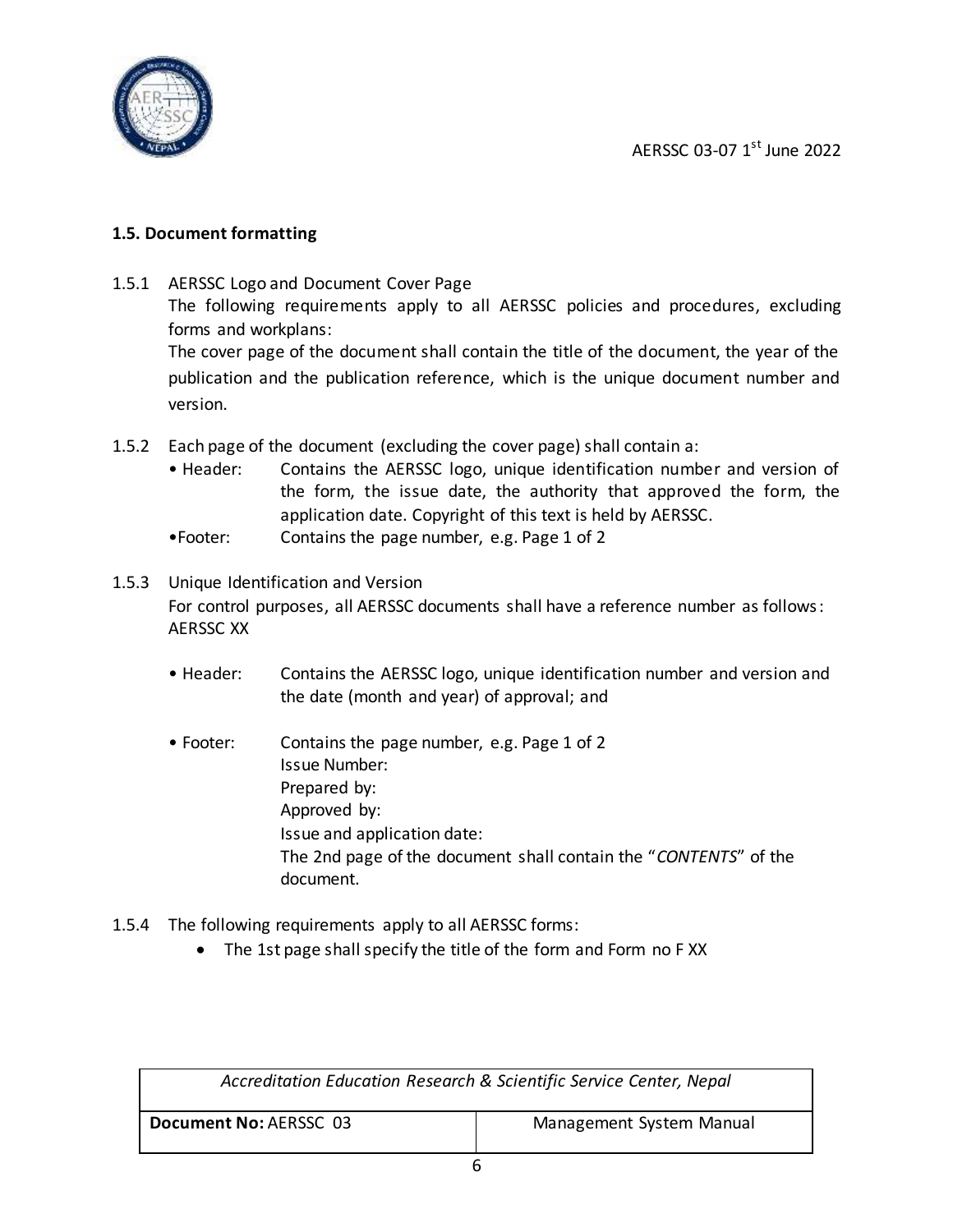

#### <span id="page-7-0"></span>**1.6. Document Preparation and Approval Process**

- 1.6.1 All documents are prepared as per need identified and requirement of management system. The documents shall be prepared by CEO followed by comments/suggestions from the concerned technical experts/users of the laboratories/assessors/members of the Accreditation Committee. All documents shall require approval of the Board prior to release.
- 1.6.2 The Master copy is the originally signed copy of documents maintained by issuing authority. Master copy comprises of originally signed below listed documents:
	- Quality Manual;
	- Plan, Policies, Programs
	- Procedures;
	- Formats;
	- Work Instructions
- 1.6.3 Controlled Copy is copy of master copy which shall be prepared in number as mentioned in distribution list of manual.
- 1.6.4 Distribution copy of documents is collection of respective procedures, formats and works instruction.
- 1.6.5 International Standard/National Regulation/Acts/Guideline/Policy maintained in original or duplicate within the organization are classified as External documents.
- 1.6.6 The obsolete documents that are used as reference are listed and issuance of such documents are recorded in list of Obsolete Documents.
- 1.6.7 In case of preparation of the new, draft document shall be sent to the Secretariat, who shall allocate a unique number and ensure that the document is correctly formatted.
- 1.6.8 The Secretariat shall then circulate the document to the appropriate audience (i.e. Members of the Accreditation Committee)
- 1.6.9 The Secretariat shall proof-read the final draft and ensure that it does not contradict any other AERSSC publication, and that it contains all the correct references to other AERSSC/ILAC/IAF publications.

| Accreditation Education Research & Scientific Service Center, Nepal |                          |  |
|---------------------------------------------------------------------|--------------------------|--|
| Document No: AERSSC 03                                              | Management System Manual |  |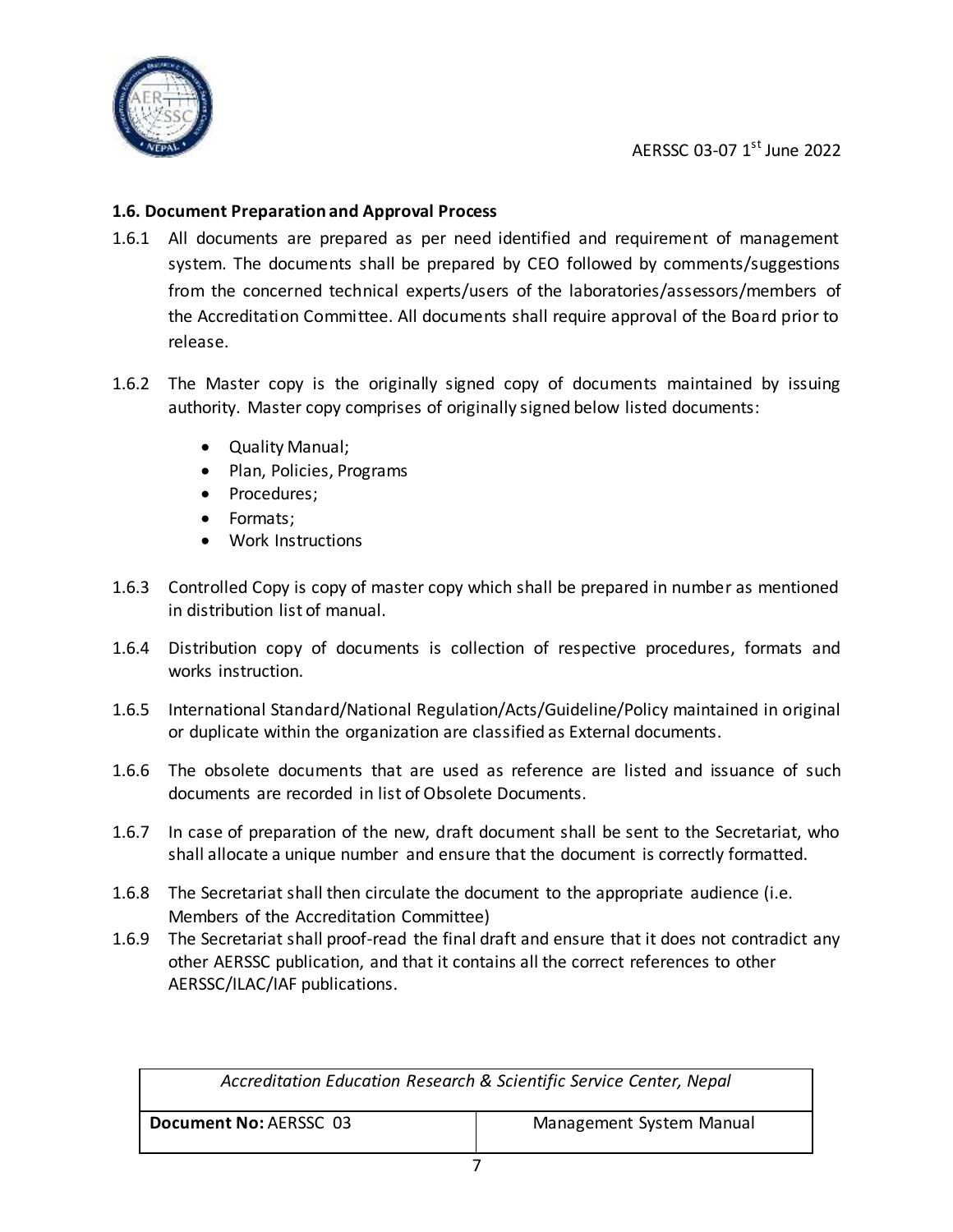

- 1.6.10 Once approved, the Secretariat shall add the version number, issue (approval) and application dates on the document, convert it to PDF and publish it on the AERSSC website, as required.
- 1.6.11 The Secretariat shall notify all concerned Members that the document has been published.

#### <span id="page-8-0"></span>**1.7. Revision OF AERSSC Documents**

- 1.7.1 Documents may be changed on account of changes in standard/feedbacks received from internal or external sources in response to nonconformities or comments raised during internal audits and APAC evaluation etc. All amended documents shall require the approval by the Board.
- 1.7.2 The master copy of approved amendment and amended sheet, reflecting the Amendment made is maintained as record.
- 1.7.3 The AERSSC Secretariat, as appropriate, shall carry out a review of the applicable documents at least every five (5) years, or sooner if required.
- 1.7.4 The same commenting and approval process as in section 6 above shall apply for revised document.
- 1.7.5 The Secretariat shall change the version of the revised document to the next sequential number.

#### <span id="page-8-1"></span>**1.8. Distribution of Documents**

- 1.8.1 CEO will be responsible for issue and control of all documents which will bear the signatures of the CEO.
- 1.8.2 All documents issued by AERSSC for internal and external use are to be controlled. The hierarchy of AERSSC documents is as follows:
	- Quality Manual (AERSSC 01)
	- Accreditation Procedure (AERSSC 02)
	- Procedural Documents (AERSSC XX)
	- Board Policies and Procedures (AERSSC XX)
	- AERSSC Forms (F XX)
	- Technical Requirements Documents (TR)

| Accreditation Education Research & Scientific Service Center, Nepal |                          |  |
|---------------------------------------------------------------------|--------------------------|--|
| Document No: AERSSC 03                                              | Management System Manual |  |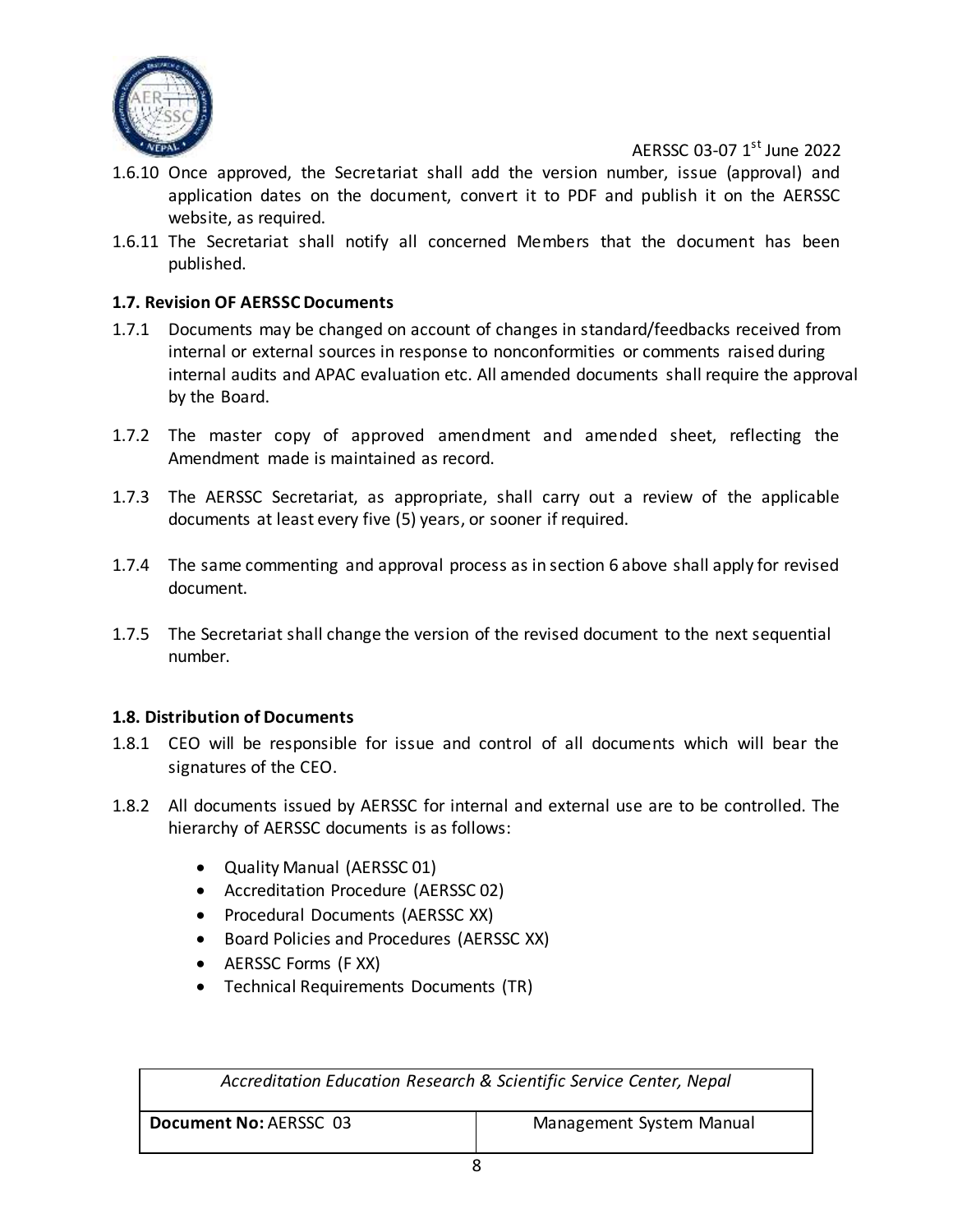

- 1.8.3 The Secretariat shall publish all current versions of approved AERSSC documents, except those specifically for internal use by the Secretariat, on the AERSSC website in pdf format, subject to confidentiality requirements.
- 1.8.4 International Standard/National Regulations/Acts/Guideline/Policy maintained within the organization are classified as External Documents.
- 1.8.5 Any changes required in document shall be identified and will be approved after reviewing by the Board. After every change within an issue, the issue number of documents shall be changed with the effective date. The change shall be incremented by 01. When the number of amendment reach 10, the next edition of the document shall be released.
- 1.8.6 Whenever amendments or new documents are issued, they will be made available to assessors/experts, accredited and applicant conformity assessment bodies through AERSSC website depending on the type of the document.
- 1.8.7 The amended documents shall be distributed to the controlled copy holders and concern holder shall return the invalid page to AERSSC Secretariat. The Secretariat may distribute current versions of editable forms or documents to members and/or evaluators on request.

#### <span id="page-9-0"></span>**1.9. Distribution lists**

The AERSSC Secretariat is responsible for maintaining an up-to-date list member's contact details, which shall include: The member's name, delegation, organisation, email address and phone number.

#### <span id="page-9-1"></span>**1.10. Filing and Archiving**

- 1.10.1 The AERSSC Secretariat shall maintain an organised electronic folder containing editable versions of each document. All AERSSC documents shall be appropriately filed in the following folder categories:
	- Quality Manual;
	- Procedures;
	- Forms
	- Guidance Documents;
	- MRA Publications.

| Accreditation Education Research & Scientific Service Center, Nepal |                          |  |
|---------------------------------------------------------------------|--------------------------|--|
| Document No: AERSSC 03                                              | Management System Manual |  |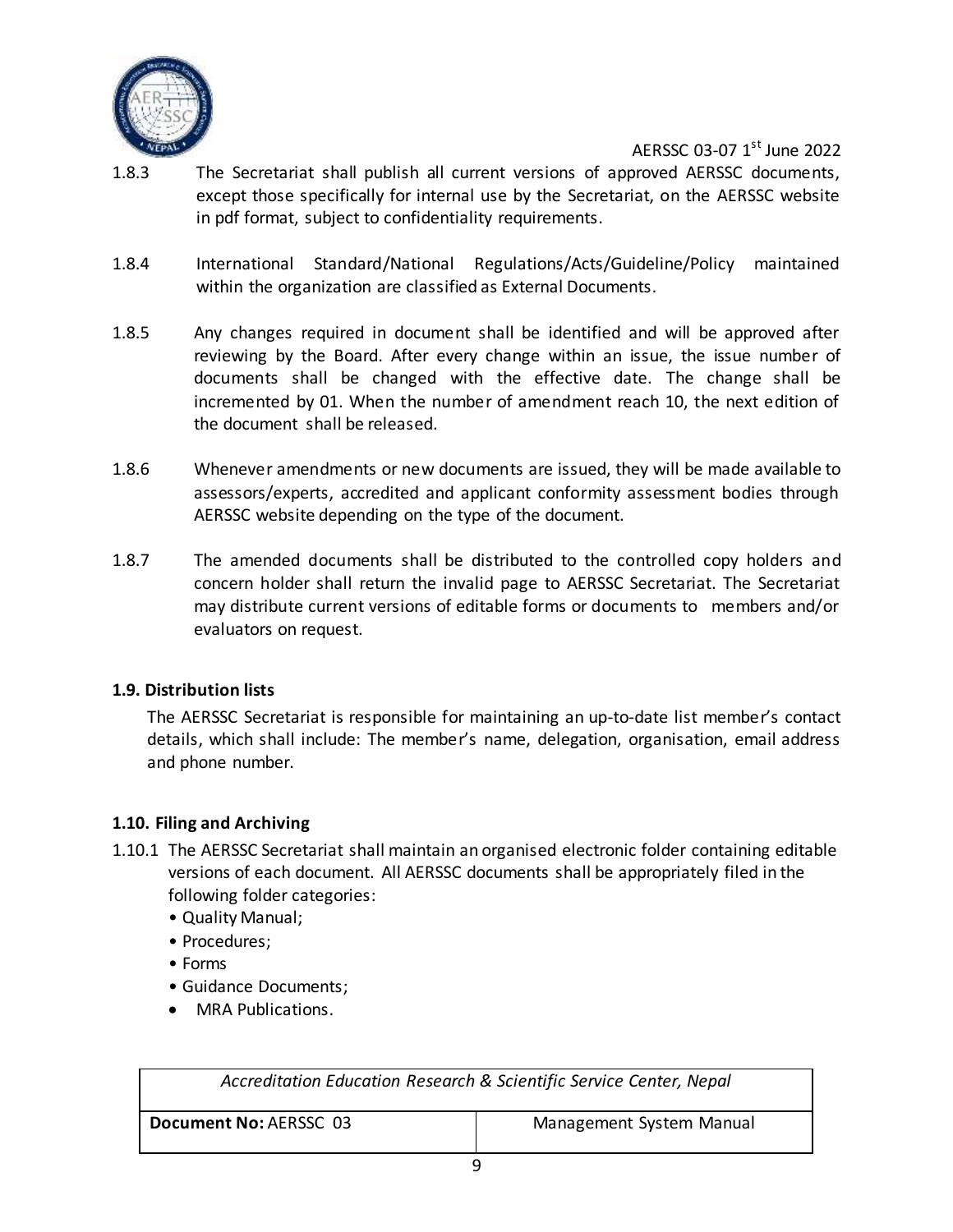

1.10.2 The AERSSC Secretariat shall also keep a suitably marked electronically file of "Obsolete Documents" containing all previous obsolete versions of documents, or record purposes, and to which only the Secretariat has access.

#### <span id="page-10-0"></span>**1.11. Control of AERSSC Documents**

- 1.11.1 The Master List (F XX) of AERSSC Documents shall be prepared, updated and controlled by the AERSSC Secretariat.
- 1.11.2 The Documents Master List shall identify the following information for each AERSSC document:
- 1.11.2.1 Document number;
- 1.11.2.2 Title;
- 1.11.2.3 Issue no.;
- 1.11.2.4 Preparation by;
- 1.11.2.5 Date of approval;
- 1.11.2.6 Approved by.

#### <span id="page-10-1"></span>**1.12. References**

AERSSC 01 Quality Manual

AERSSC 02 Accreditation Procedure

IAF/ILAC-A1 Multi-Lateral Mutual Recognition Arrangements: Requirements and Procedures for the Evaluation of a Regional Group

### <span id="page-10-2"></span>**2. Procedure for Record Control**

#### <span id="page-10-3"></span>**2.1 Purpose**

The purpose of this document is to define the controls needed for the identification, storage, protection, retrieval, retention and disposition of AERSSC's records to control records generated and received as an evidence for verifying compliance to specified

| Accreditation Education Research & Scientific Service Center, Nepal |                          |
|---------------------------------------------------------------------|--------------------------|
| Document No: AERSSC 03                                              | Management System Manual |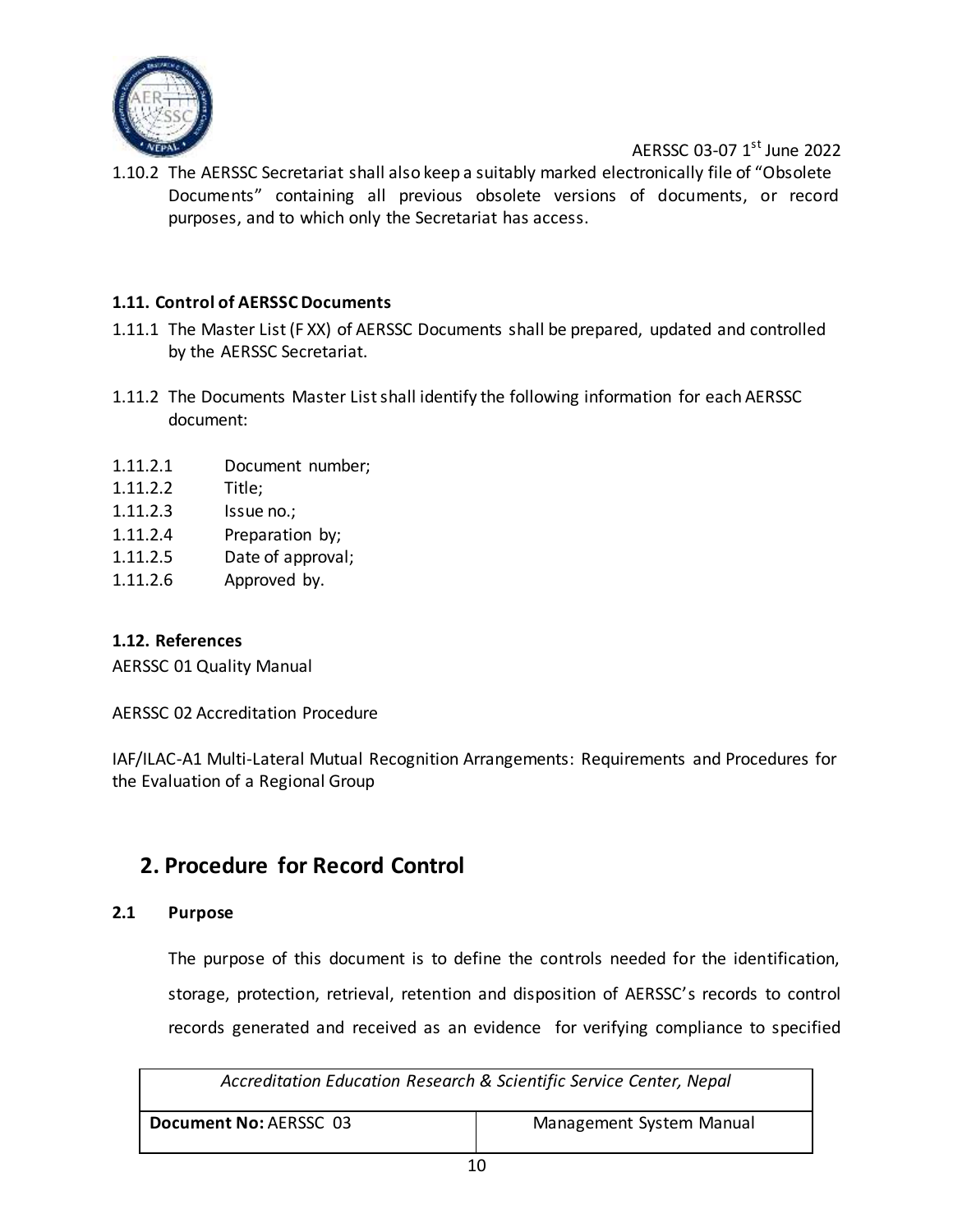

AERSSC 03-07 1<sup>st</sup> June 2022 activities, conforming to the requirements with the Standard and effective operation of Quality System.

#### <span id="page-11-0"></span>**2.2 Scope**

This procedure is applicable in identification, collection. Indexing, filing, access, storage, maintenance and disposition of records generated within AERSSC in accordance with clause no. 9.4 of ISO/IEC 17011:2017.

#### <span id="page-11-1"></span>**2.3 Responsibility**

2.3.1 The CEO/Quality Manager is responsible for maintaining various records related to

Management System.

2.3.2 The CEO/Quality Managers/Concerned Technical Officer are responsible for maintaining Technical records related to the accreditation of laboratories.

#### <span id="page-11-2"></span>**2.4 Definition of Records**

- 2.4.1 Records are those documents that provide objective evidence of executed activities or achieved results.
- 2.4.2 Records may be in a predetermined format as described in the AERSSC Document Control Procedure or in a free format, for example: e-mails, letters, presentations etc.

#### <span id="page-11-3"></span>**2.5. Procedure**

- 2.5.1 Record Management Planning shall be done considering the various types of records that have been generated within AERSSC. Planning shall include the function, responsible for the short term storage and maintenance of the record for long term, minimum retention period and the indexing method utilized.
- 2.5.2 Records shall be maintained in compliance with system/process requirements in order to provide objective evidence of compliance to the process requirements.

| Accreditation Education Research & Scientific Service Center, Nepal |                          |
|---------------------------------------------------------------------|--------------------------|
| Document No: AERSSC 03                                              | Management System Manual |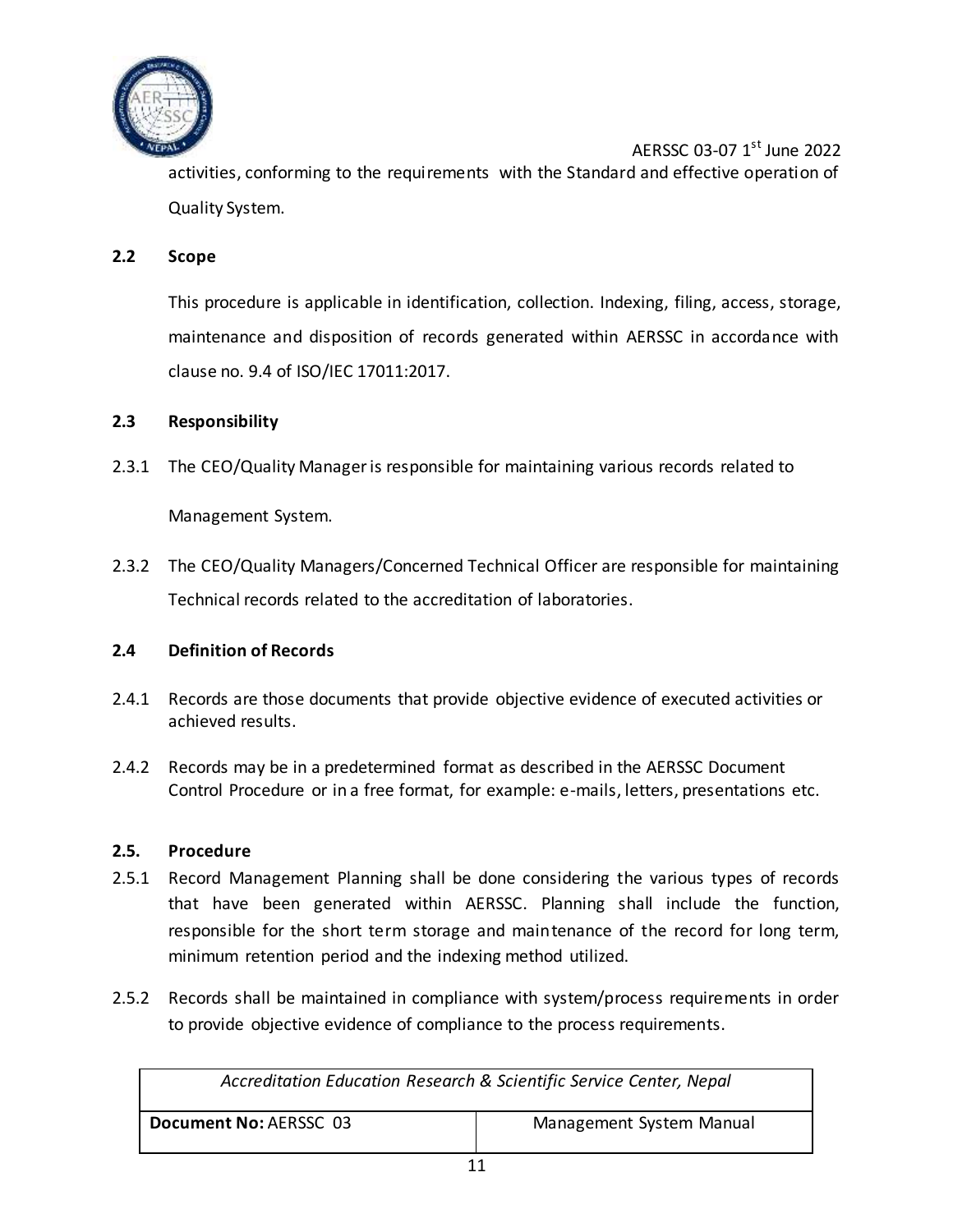

- 2.5.3 All the records are kept legible, readily identifiable, stored with adequate protection against deterioration, damage or loss, protected and easily retrievable. While creating a file, the information requires shall include:
	- Title of file;
	- File number;
	- Date created;
	- Previous/subsequent/related files, if any
- 2.5.4 Master list of stored records shall be prepared and it shall be updated with every change of record status.

#### <span id="page-12-0"></span>**2.6 Storage of AERSSC Records**

- 2.6.1 The AERSSC Secretariat shall be responsible for the proper identification, maintenance, access and disposal of the records according to the minimum requirements of this Procedure.
- 2.6.2 All AERSSC records shall be stored electronically on the AERSSC Secretariat's computer(s) and clearly identified and organised as described to allow for easy access and retrieval.

#### <span id="page-12-1"></span>**2.7 Confidentiality of Records**

- 2.7.1 All oral and written information received relating to evaluations, re-evaluations, appeals and complaints (except that information which is already publicly accessible) shall be treated confidentially by all parties and persons concerned. This includes information relating to applicants and/or signatories to the Arrangement.
- 2.7.2 F-06 "Declaration of Impartiality and Confidentiality" forms shall be signed by all persons before given access to confidential information, and these forms shall be filed by the AERSSC Secretariat in the appropriate folders, and includes declarations from:
	- All members and observers of an AERSSC Pre-Peer or Peer Evaluation Team;

| Accreditation Education Research & Scientific Service Center, Nepal |                          |
|---------------------------------------------------------------------|--------------------------|
| Document No: AERSSC 03                                              | Management System Manual |
| . .                                                                 |                          |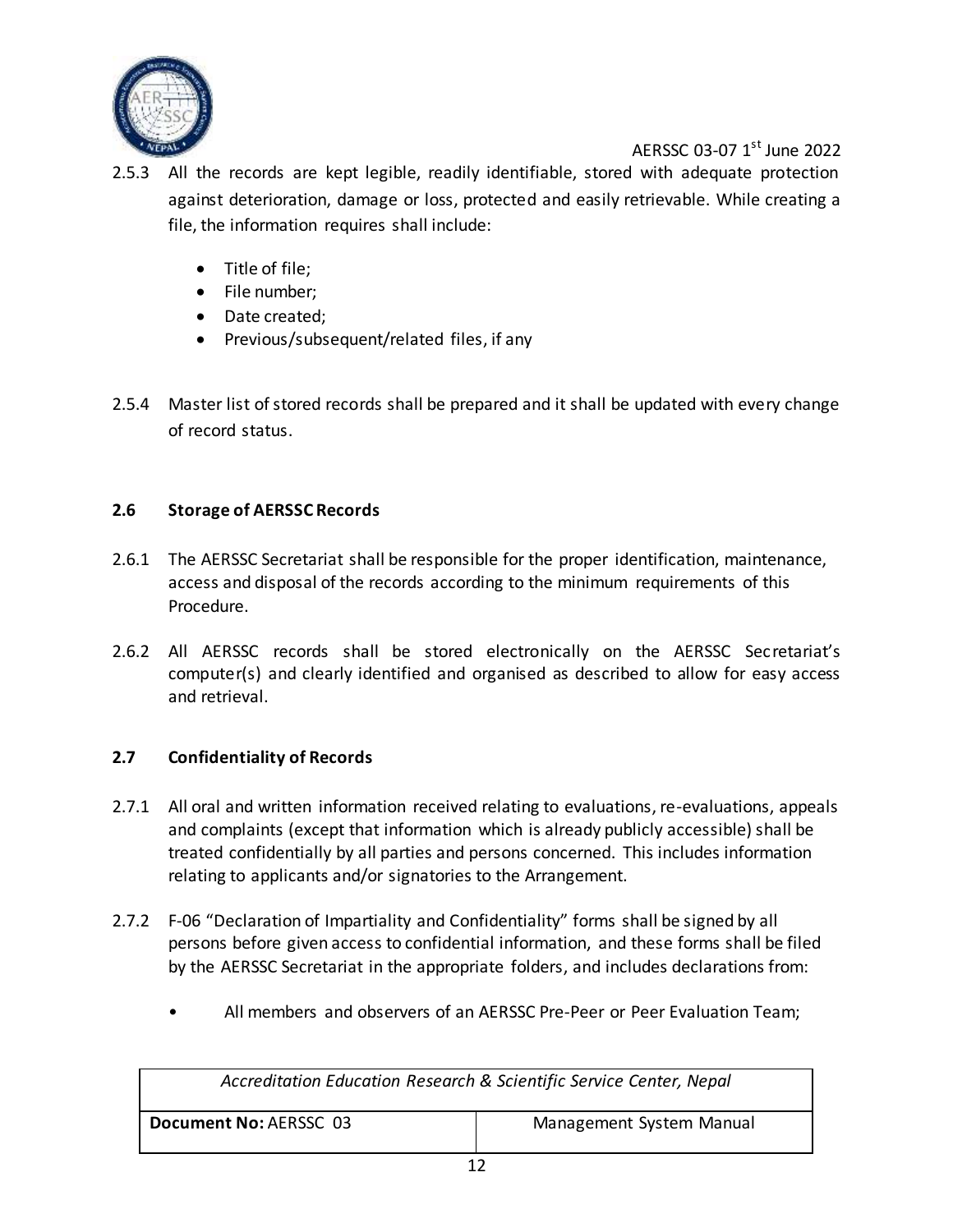

Task Force group members reviewing final evaluation reports;

- All members and any observers of the MRA Council, MRA Committee, Executive committee
- any person involved in the internal audit of AERSSC,
- any person involved in the investigation of a complaint or appeal
- all applicants and signatories of the Arrangement who request or are given access to any report on pre-evaluation, evaluation and re-evaluation of other applicants or members;
- any other person that has access to confidential AERSSC information.
- 2.7.3 Confidential information shall only be disclosed to those persons authorized by the relevant AERSSC Board Member or Committee Chair, who have signed concerned AERSSC Declaration of Impartiality and Confidentiality form F XX.

#### <span id="page-13-0"></span>**2.8 Protection of Records**

- 2.8.1 The AERSSC Secretariat shall file in electronic format all records, files or documents related to the work of AERSSC, its Board or Committees, evaluation and decision-making processes to prevent unintended damage and loss of information:
- 2.8.2 Access to records is restricted to AERSSC Secretariat personnel. AERSSC Board Member / Committee members and evaluators / trainee evaluators shall only have access to those records which are necessary for them to perform their duties and obligations to AERSSC.
- 2.8.3 All Accreditation Body records and information related to an evaluation or decisionmaking process, which are submitted to evaluation team members, MRA Council or Committee are held secured to ensure confidentially.

#### <span id="page-13-1"></span>**2.9 Retention and disposal of Records**

2.9.1 The AERSSC Secretariat shall retain all other AERSSC records relevant to the AERSSC management system and MRA process, for a minimum period of 7 years, unless otherwise determined by the Chairman of AERSSC Board.

| Accreditation Education Research & Scientific Service Center, Nepal |                          |
|---------------------------------------------------------------------|--------------------------|
| Document No: AERSSC 03                                              | Management System Manual |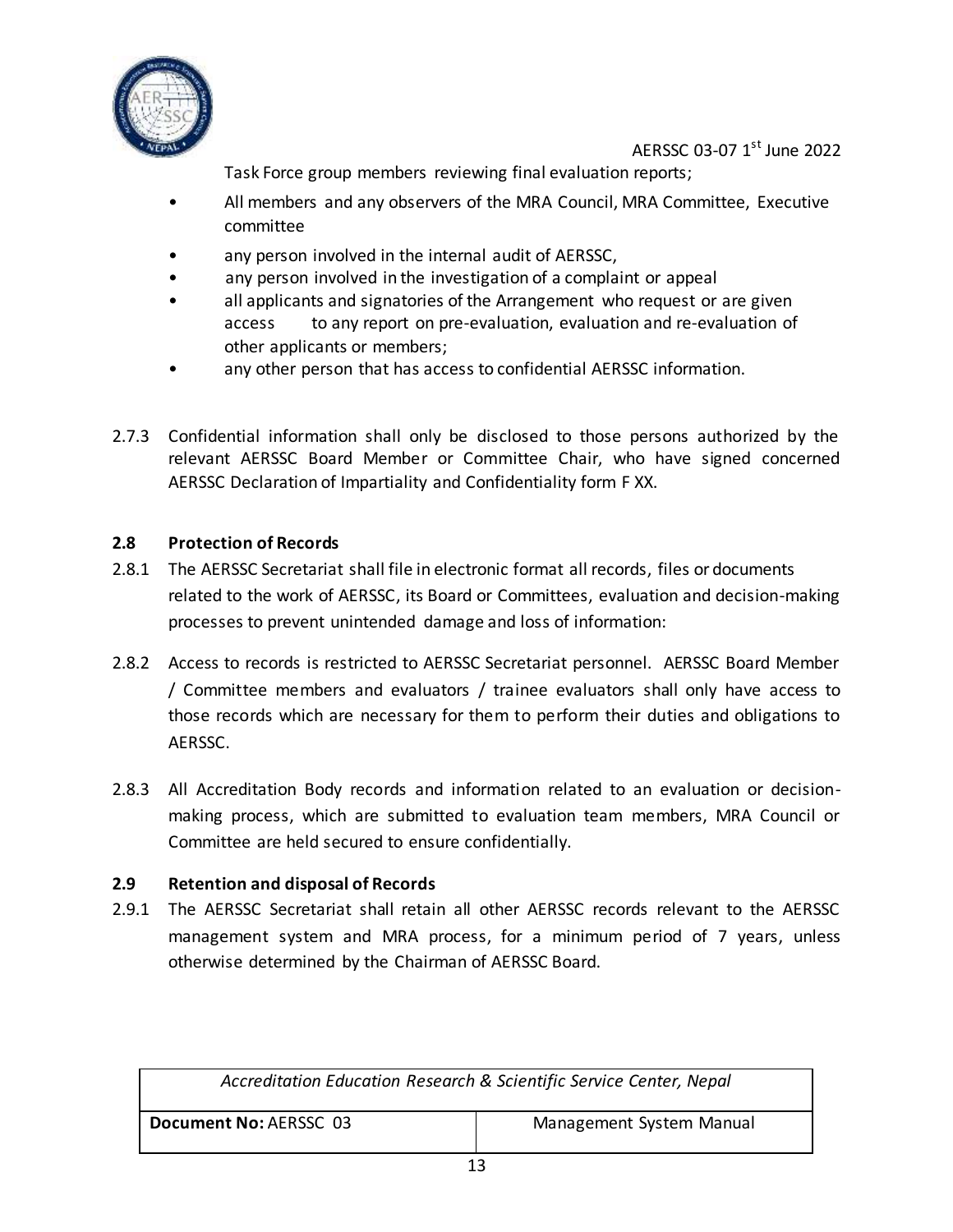

- 2.9.2 After the respective retention period, the AERSSC Secretariat shall destroy the records. Any hard copies of records shall be destroyed by shredding, whereas electronic records can be deleted or archived.
- 2.9.3 The Chairman of AERSSC Board shall decide whether files relating to evaluated AB's should be destroyed after their minimum retention period or retained for a longer period should it be necessary.

#### <span id="page-14-0"></span>**2.10 Types of Records**

2.10.1 The AERSSC Secretariat shall as a minimum, maintains records related to:

- AERSSC peer evaluations of AB's;
- The selection, training, qualification and monitoring of AERSSC peer evaluators, including their approved scopes;
- Peer evaluator training and/or workshops, including any changes made to the peer evaluation criteria and to the availability of peer evaluators;
- Peer evaluators' participation in evaluations at the global level.
- Signed declarations of impartiality and confidentiality;
- Complaints and appeals AERSSC internal audits;
- AERSSC management reviews;
- Correspondence between the AERSSC Secretariat and ILAC/APAC
- Suspension, reduction or withdrawal of signatory members. including the subsequent actions by AERSSC and the consequences of suspension.
- Technical support, harmonization and education activities within the region through activities such as workshops, conferences, task groups, etc.;
- The promotion of the Arrangement with major stakeholders, including promotional materials;
- Technical Cooperation projects and activities undertaken to support continuing demonstration of equivalence within AERSSC and between Regional Groups;
- AERSSC Recognition Arrangements with IAF and ILAC;
- Peer evaluations of AERSSC by APAC/ ILAC; and
- A listing of all AERSSC Documents, including the respective issue and/or amendment status;

| Accreditation Education Research & Scientific Service Center, Nepal |                          |
|---------------------------------------------------------------------|--------------------------|
| Document No: AERSSC 03                                              | Management System Manual |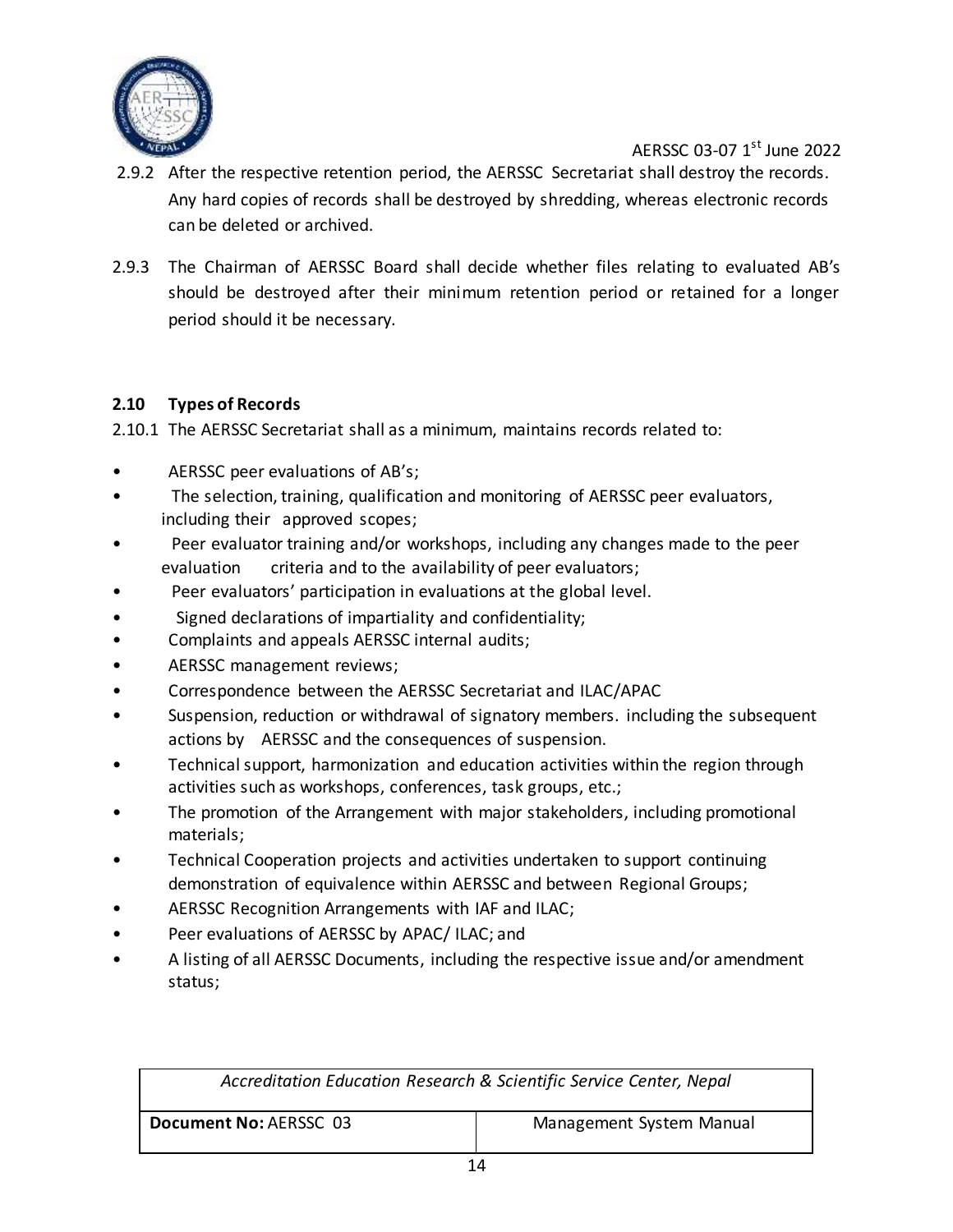

2.10.2 The following AERSSC Records shall be Retained Permanently

- AERSSC Articles of Incorporation and Memorandum of Understanding;
- Minutes and resolutions of the AERSSC Board.
- Reports and relevant records of AERSSC MRA peer evaluations;
- ILAC Recognition Arrangements with AERSSC;

#### <span id="page-15-0"></span>**2.11 Records**

Records Register

#### <span id="page-15-1"></span>**2.12 Reference Documents**

Reference to the following documents may also be required in order to correctly apply this document:

| AERSSC - 01 | <b>Quality Manual</b>                                       |
|-------------|-------------------------------------------------------------|
| AERSSC - 02 | Accreditation Procedure;                                    |
| AERSSC-03   | Document Control Procedure;                                 |
| IAF/ILAC-A1 | Multi-Lateral Mutual Recognition Arrangements: Requirements |
|             | and Procedures for the Evaluation of a Regional Group       |

### <span id="page-15-2"></span>**3. Procedure for Control of Nonconformities and Corrective Actions**

#### <span id="page-15-3"></span>**3.1 Purpose and Scope**

This document outlines the procedure of identifying and managing nonconformities in order to ensure that root causes of nonconformities are thoroughly investigated and effectively resolved to eliminate their recurrence.

This procedure covers all nonconformities which have a bearing on the quality Management system and is applicable to the Management System of AERSSC in accordance with clause no 9.5 of ISO/IEC 17011:2017.

#### <span id="page-15-4"></span>**3.2 Responsibility**

All personnel involved in the accreditation activity of AERSSC are responsible for the identification of nonconformities and implementation of corrective actions within their scope of operation.

| Accreditation Education Research & Scientific Service Center, Nepal |                          |
|---------------------------------------------------------------------|--------------------------|
| Document No: AERSSC 03                                              | Management System Manual |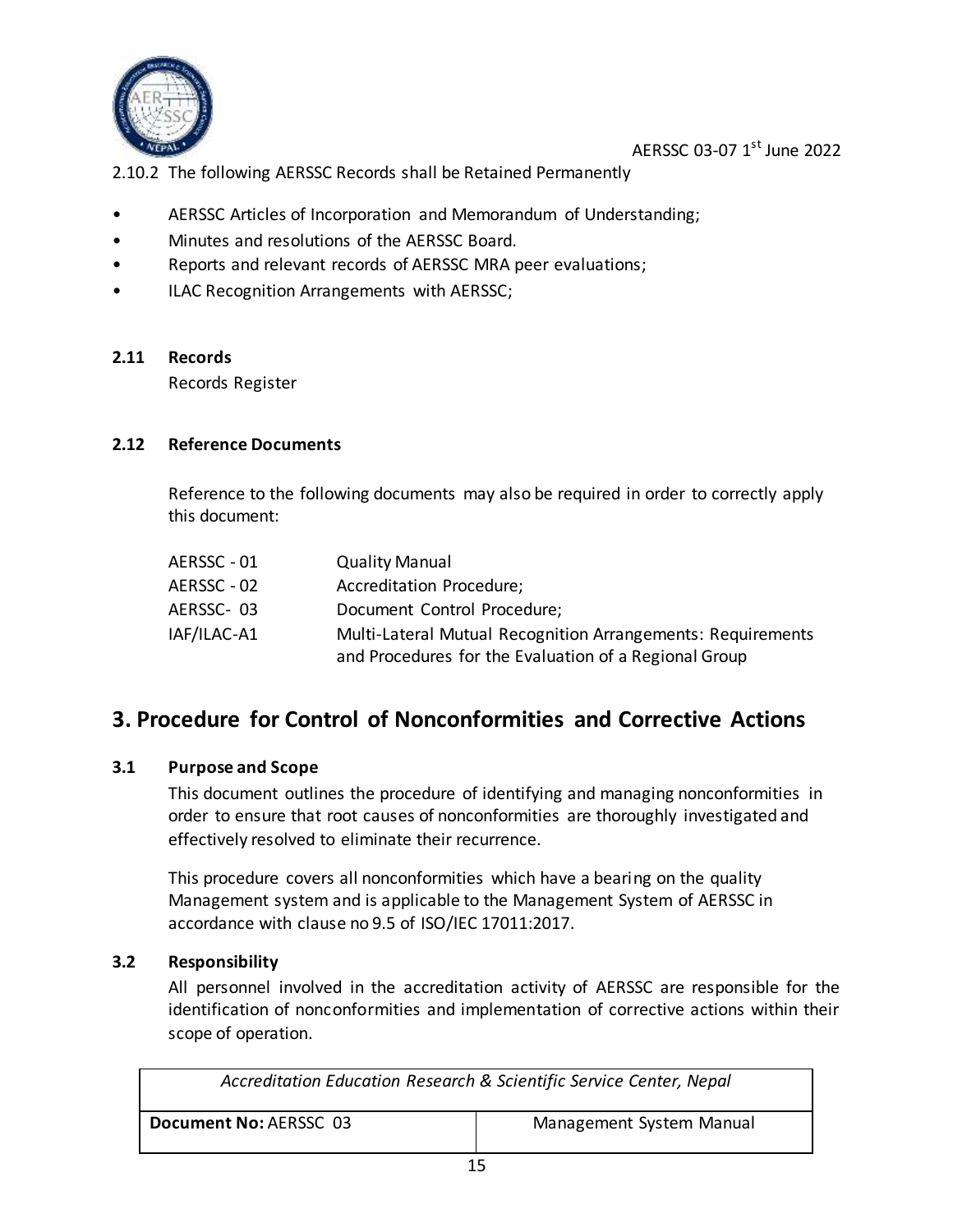

The CEO will be responsible for closing nonconformities. Nonconformities raised during internal audits will be closed by the auditor who performed the audit.

#### <span id="page-16-0"></span>**3.3 Definitions**

- 3.3.1 Non Conformity is the non-fulfillment of a requirement of ISO/IEC 17011 and AERSSC quality management system.
- 3.3.2 Improvement are actions taken to improve the effectiveness of AERSSC quality management system
- 3.3.3 Continual Improvement is the use of repeated activities to increase the ability to meet requirements.
- 3.3.4 Preventive action an initiative to remove the reason for a potential nonconformity or potentially undesirable situation.

#### <span id="page-16-1"></span>**3.4. Activity Description**

3.4.1 Sources of Non Conformities

The Non Conformities may be identified through any of the following sources:

- Internal Audits;
- customer feedback system;
- NC due to unsatisfactory performance during operation;
- NC due to inadequate resources;
- Complaints from laboratories, AERSSC staff/Assessors/Committee member, etc
- APAC-MRA Evaluation
- 3.4.2 These non-conformities may be related to:
	- Established policies and procedures;
	- Accreditation Activities
	- ISO/IEC 19011 and ILAC documents

| Accreditation Education Research & Scientific Service Center, Nepal |                          |
|---------------------------------------------------------------------|--------------------------|
| Document No: AERSSC 03                                              | Management System Manual |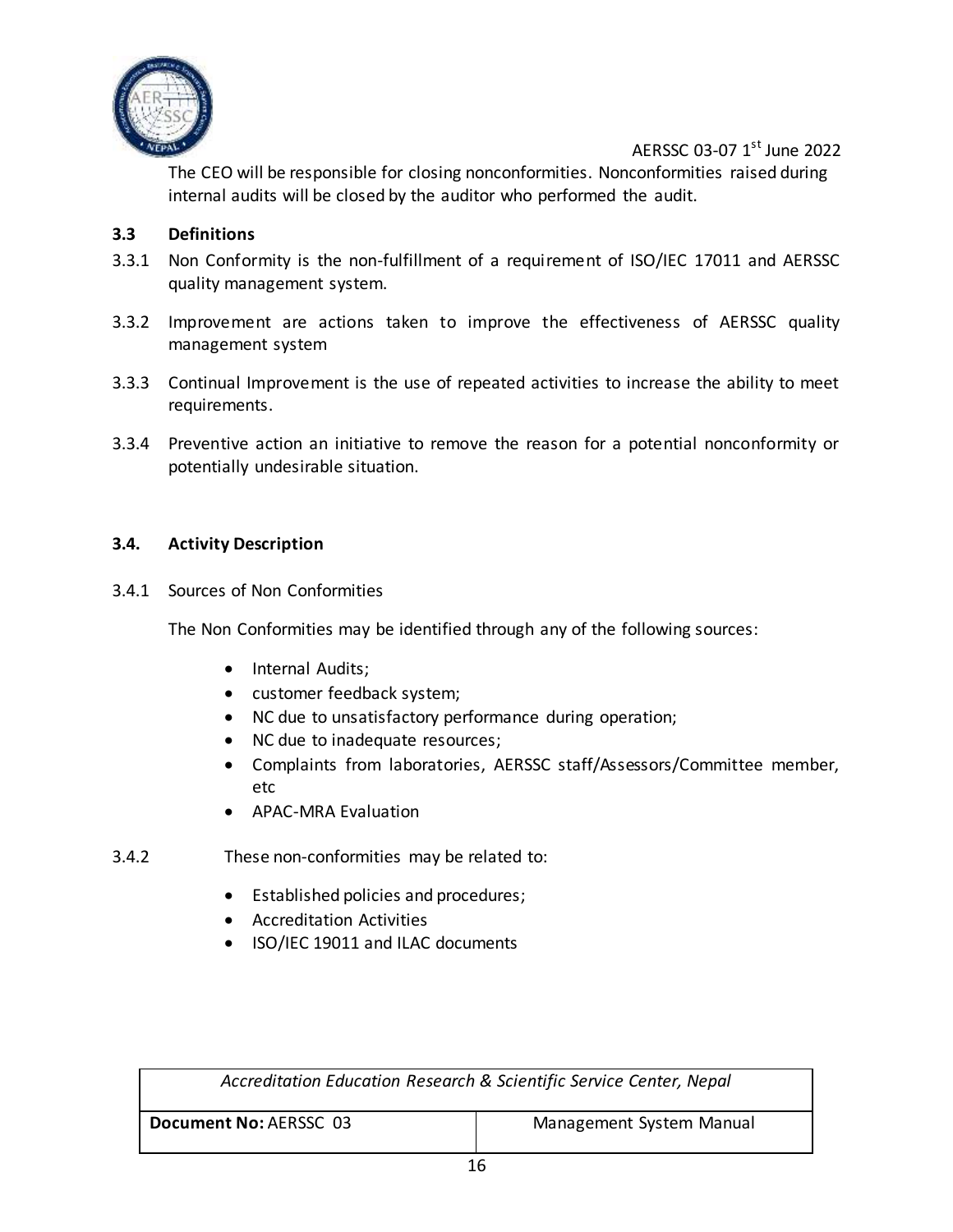

3.4.3 Identification and Management of Non-Conformities

All interested parties are encouraged to look for identification of nonconformities since it is considered as the first step towards improvement.

- 3.4.4 Registration of Nonconformities
- 3.4.4.1 All nonconformities identified shall be documented in AERSSC F 24 a. Nonconformity, and corrective Action shall be referred to the CEO/Quality Manager who shall assign responsibility for handling the nonconformity and corrective action.
- 3.4.5 Correction of Identified Non Conformities
- 3.4.5.1 CEO takes immediate action to correct detected nonconformities. The CEO uses cause analysis to identify potential causes and corrective actions. Potential corrective actions are evaluated and these most likely to eliminate the problem and prevent its recurrence are implemented which may include revision of document.
- 3.4.5.2 The proposed corrective action will be implemented within 4 months.
- 3.4.5.3 The CEO will maintain records of corrective actions taken.
- 3.4.6 Implementation of Corrective Actions
- 3.4.6.1 Upon assignment of the responsibility for handling the nonconformity identified from routine work, the responsible person shall:
	- Investigate the cause of nonconformity
	- Scan the entire system to ensure that no similar nonconformity could occur
	- Analyze the impact that the nonconformity may have had before it was discovered
	- Take corrective actions appropriate to the impact, and that eliminates the causes of the nonconformity in order to prevent recurrence
	- Identify any further opportunities for improvement required; and
	- Conduct a thorough follow up to ensure the corrective action is effective and recurrence has been prevented.

| Accreditation Education Research & Scientific Service Center, Nepal |                          |
|---------------------------------------------------------------------|--------------------------|
| Document No: AERSSC 03                                              | Management System Manual |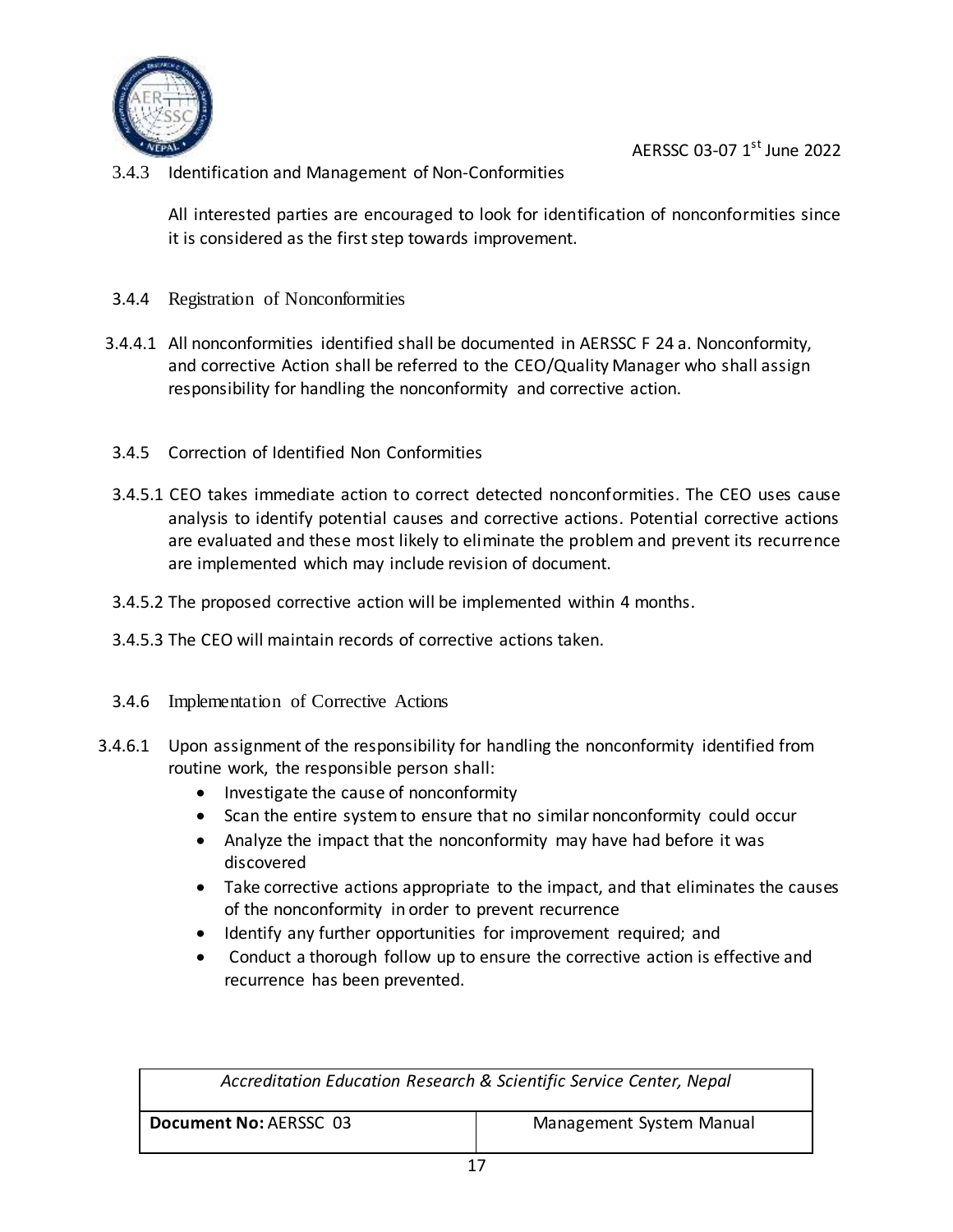

- 3.4.6.2 Upon assignment of the responsibility for handling nonconformity (ies), the pers on responsible shall propose corrective action and improvements in consultation with the Quality Manager. The proposed corrective action shall be implemented within 4 months for internal audit findings, and within 1 month for nonconformities identified from customer feedback or other sources. Once implemented, the responsible person shall advise the CEO/Quality Manager accordingly.
- 3.4.6.3 Records of all investigations and corrective action(s) taken shall be recorded by the CEO/ Quality Manager.
- 3.4.7 Verifying Implementation and Effectiveness of Corrective Action
- 3.4.7.1 Results will be monitored to ensure the effectiveness of such actions by CEO. If initiated corrective actions are found to be adequate to prevent occurrence or recurrence of non-conformance then such action shall be continued. Otherwise other corrective action shall be proposed and approached.
- 3.4.7.2 A follow up audit will be carried out by an auditor to verify the effectiveness of corrective actions implemented to address nonconformities raised during internal audits. Auditors close out nonconformities raised during internal audits once corrective action has been implemented.
- 3.4.7.3 The CEO/Quality manager will report on nonconformities, and status of corrective actions taken and its effectiveness shall be discussed at the management review meeting.
- 3.4.7.4 The CEO/ Quality Manager shall review all corrective actions implemented, for effectiveness, verify and close out the nonconformity raised during routine work.

#### <span id="page-18-0"></span>**3.5. Opportunity for improvement**

AERSSC staff members hold regular meetings (management, technical and operational) which provide forum where possible areas in which nonconformities can occur are identified. When such areas are identified, measures are taken to prevent recurrence of the nonconformity. The system described in this procedure provides a platform for the implementation of corrective actions that prevent recurrence of nonconformities.

| Accreditation Education Research & Scientific Service Center, Nepal |                          |
|---------------------------------------------------------------------|--------------------------|
| Document No: AERSSC 03                                              | Management System Manual |
| - -                                                                 |                          |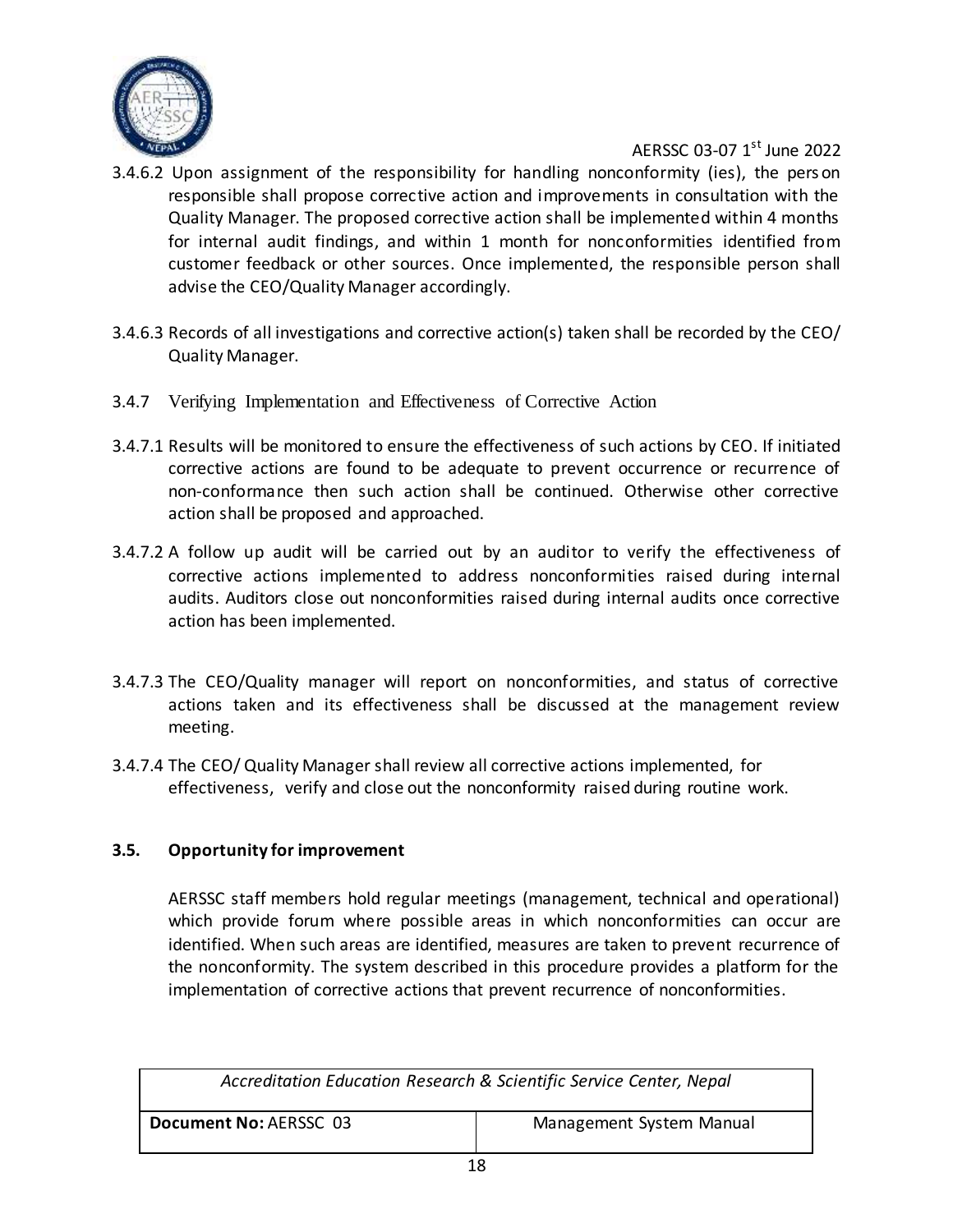

#### <span id="page-19-0"></span>**3.6. Continual improvement**

Potential non-conformities, including identified from previous NCs and risk & opportunities shall be discussed and determined. If necessary, appropriate actions shall be implemented in order to prevent the occurrence of potential non-conformities. Continual improvement in AERSSC is achieved through internal audit, management reviews, customer feedback, and corrective action on nonconformities, training and monitoring of assessors.

#### <span id="page-19-1"></span>**3.7 Feedback & Corrective Action Procedure**

As a part of quality improvement, AERSSC shall take necessary corrective action on feedback obtained from several sources on the effectiveness of the accreditation program or whenever any discrepancy is detected. The corrective action shall be taken on feedback from any of the sources as listed below:

- Accredited CABs
- Assessors
- Members of the Appeals Committee and Technical Committee
- Users of the accredited CABs
- Members of AERSSC Board
- Staff of AERSSC
- Internal Audit/Self Assessment
- Reports of external assessment (e.g. APAC)
- Complaints and Appeals
- Other sources (F 43)

#### **Procedure for taking Corrective Action**

CA/PA will be taken in each case as per the requirements then and there itself e.g finding during external evaluation by APAC Team.

Similarly actions will be taken collectively for internal audits and other findings.

#### **References**

Quality Manual Clause no 9.5

| Accreditation Education Research & Scientific Service Center, Nepal |                          |
|---------------------------------------------------------------------|--------------------------|
| Document No: AERSSC 03                                              | Management System Manual |
| 1 O                                                                 |                          |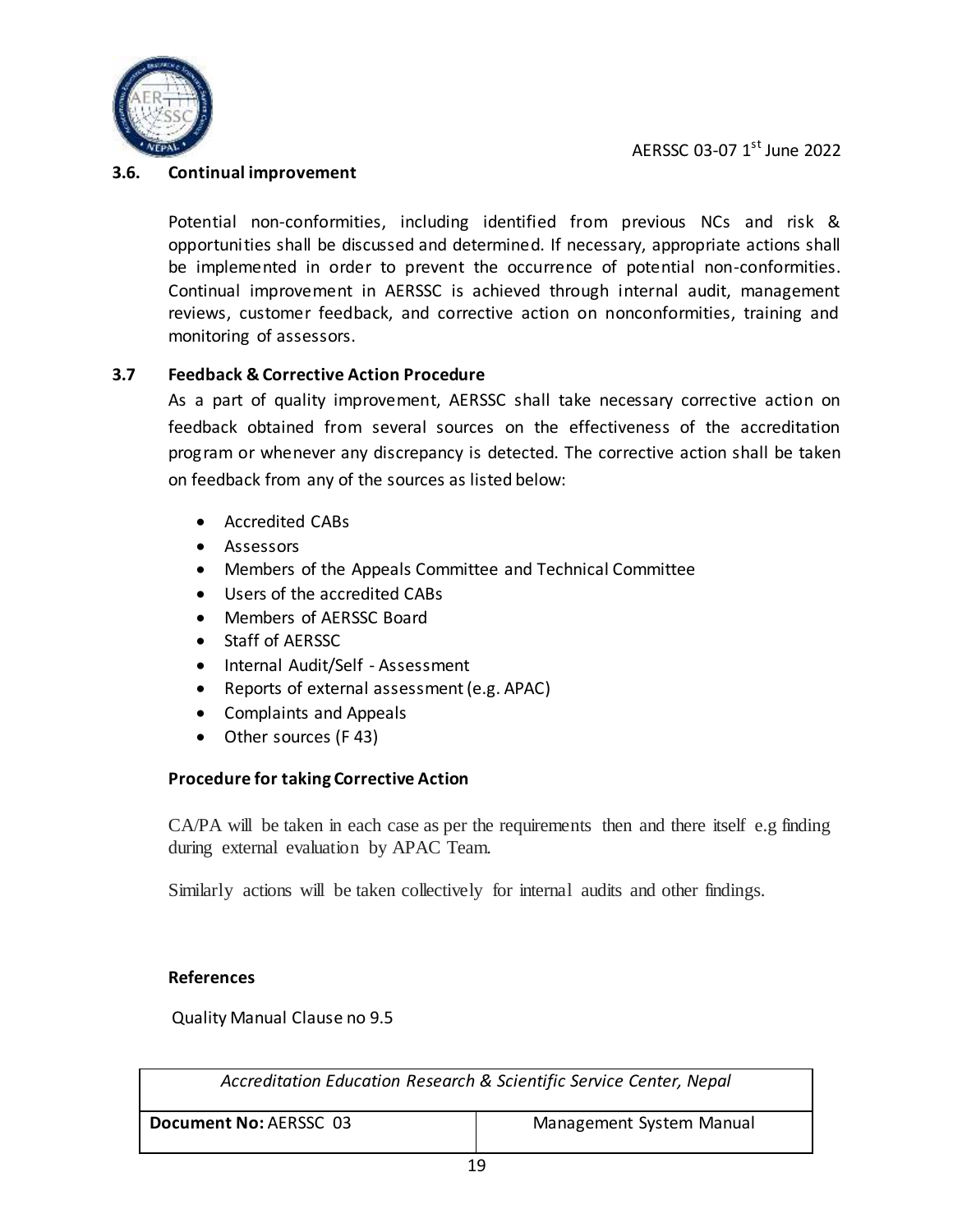



Procedure for Internal Audit

Procedure for Management Review

#### <span id="page-20-0"></span>**3.8 Records**

3.8.1 Record register

### <span id="page-20-1"></span>**4. Procedure for the Internal Audit**

#### <span id="page-20-2"></span>**4.1 Purpose**

This procedure describes the AERSSC shall follow in executing internal audits of its Management System, which also includes the Mutual Recognition Arrangement (MRA) management process in order to verify that Management System of AERSSC has been effectively implemented and maintained as per relevant clauses of ISO/IEC 17011:2017, ILAC P8:03/2019, ILAC P9:06/2014, ILAC P10:07/2020 and ILAC G8:09/2019.

#### <span id="page-20-3"></span>**4.2 Scope**

Applicable to the established quality system of AERSSC as per clause no. 9.7 of ISO/IEC 17011:2017 as follows:

- 4.2.1 The internal audit shall cover activities of the AERSSC Board, Committee and MRA Council, the APAC/ILAC Secretariat and the AERSSC Management System.
- 4.2.2 The scope will be determined by the CEO/Quality Manager in consultation with the Board.

#### <span id="page-20-4"></span>**4.3 Responsibility**

The CEO/Quality Manager is responsible for the planning and execution of internal audits.

#### <span id="page-20-5"></span>**4.4. Internal Audit Teams**

The Internal Audit shall be conducted by a team leader and if necessary, team members selected on the basis of competence, independence and objectivity taking into account the functions/areas to be audited.

| Accreditation Education Research & Scientific Service Center, Nepal |                          |
|---------------------------------------------------------------------|--------------------------|
| Document No: AERSSC 03                                              | Management System Manual |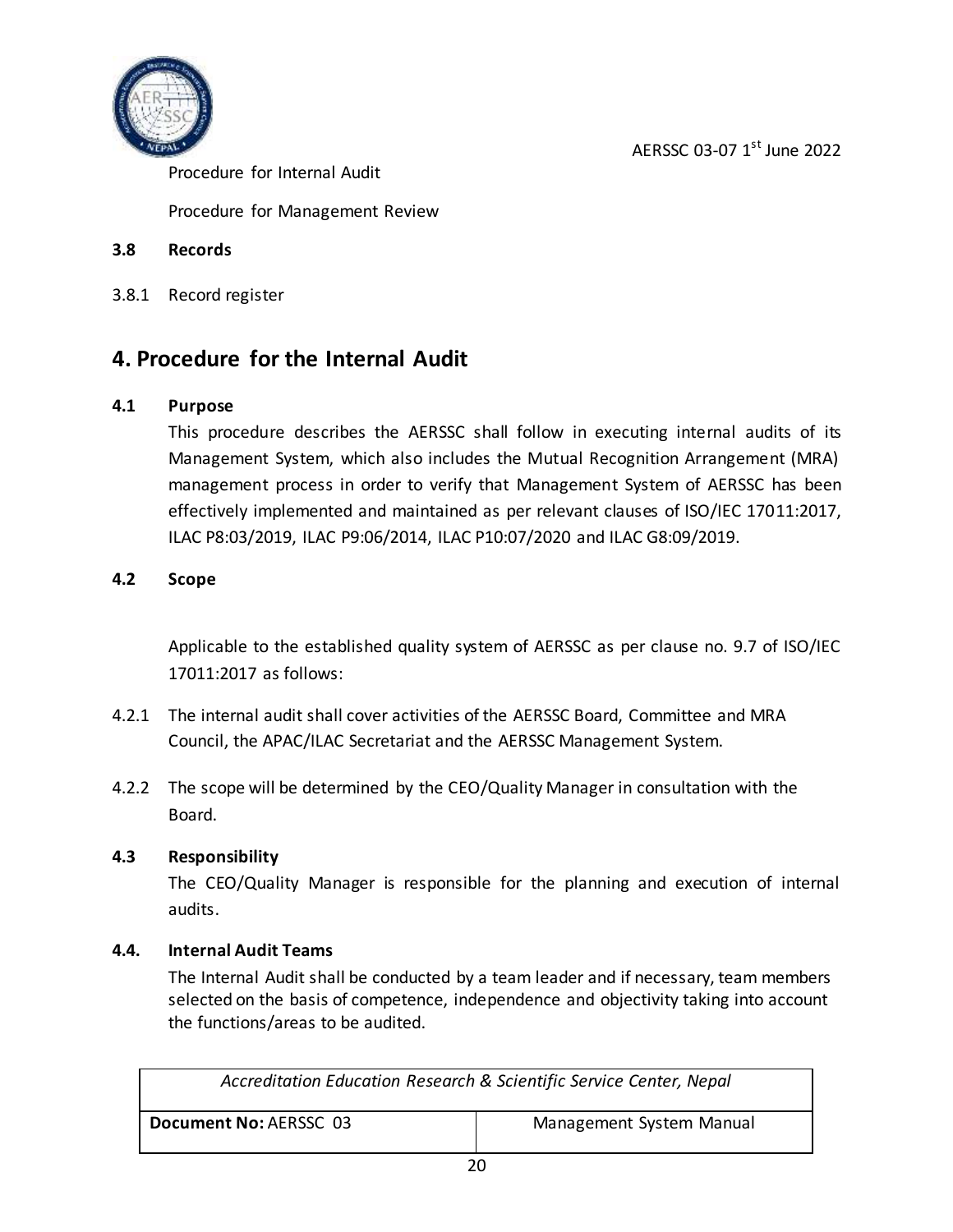

#### **4.4.1 Qualifications of Internal Audit Team Leaders and Members**

- 4.4.1.1 Knowledge of the requirements of ISO/IEC 17011;
	- Knowledge of the requirements of the ILAC A series and mandatory documents; and
	- Experience in accreditation.
- 4.4.1.2 An internal audit team leader or team member should preferably be a qualified peer evaluator that has participated in a peer evaluation of an accreditation body.

#### **4.4.2 Selection of Internal Audit Teams**

- 4.4.2.1 The team leader of each internal audit shall be selected by the CEO/Quality Manager in consultation with the Chairman of the Board.
- 4.4.2.2 One or more team members (if necessary) shall be selected by the CEO/Quality Manager in collaboration with the team leader.
- 4.4.2.3 The team leader and team member(s) shall not evaluate the activities for which he/she is responsible for implementing in AERSSC.

#### <span id="page-21-0"></span>**4.5 Implementation of the Internal Audit**

- 4.5.1 Frequency of Internal Audits
- 4.5.1.1 The internal audit shall be conducted at appropriate intervals determined upon review of the latest audit results by the AERSSC Chair in consultation with the CEO. As a minimum, AERSSC shall conduct Internal Audit at least once a year.
- 4.5.2 Preparation of Internal Audits
- 4.5.2.1 The team leader shall determine the dates of the internal audit in consultation with the team member(s) where applicable, and with the agreement of those being audited.
- 4.5.2.2 The team leader shall ensure that copies of the current AERSSC documentation and other related documentation are available to the team member(s), if any, at least one month before the commencement of the audit.

| Accreditation Education Research & Scientific Service Center, Nepal |                          |
|---------------------------------------------------------------------|--------------------------|
| Document No: AERSSC 03                                              | Management System Manual |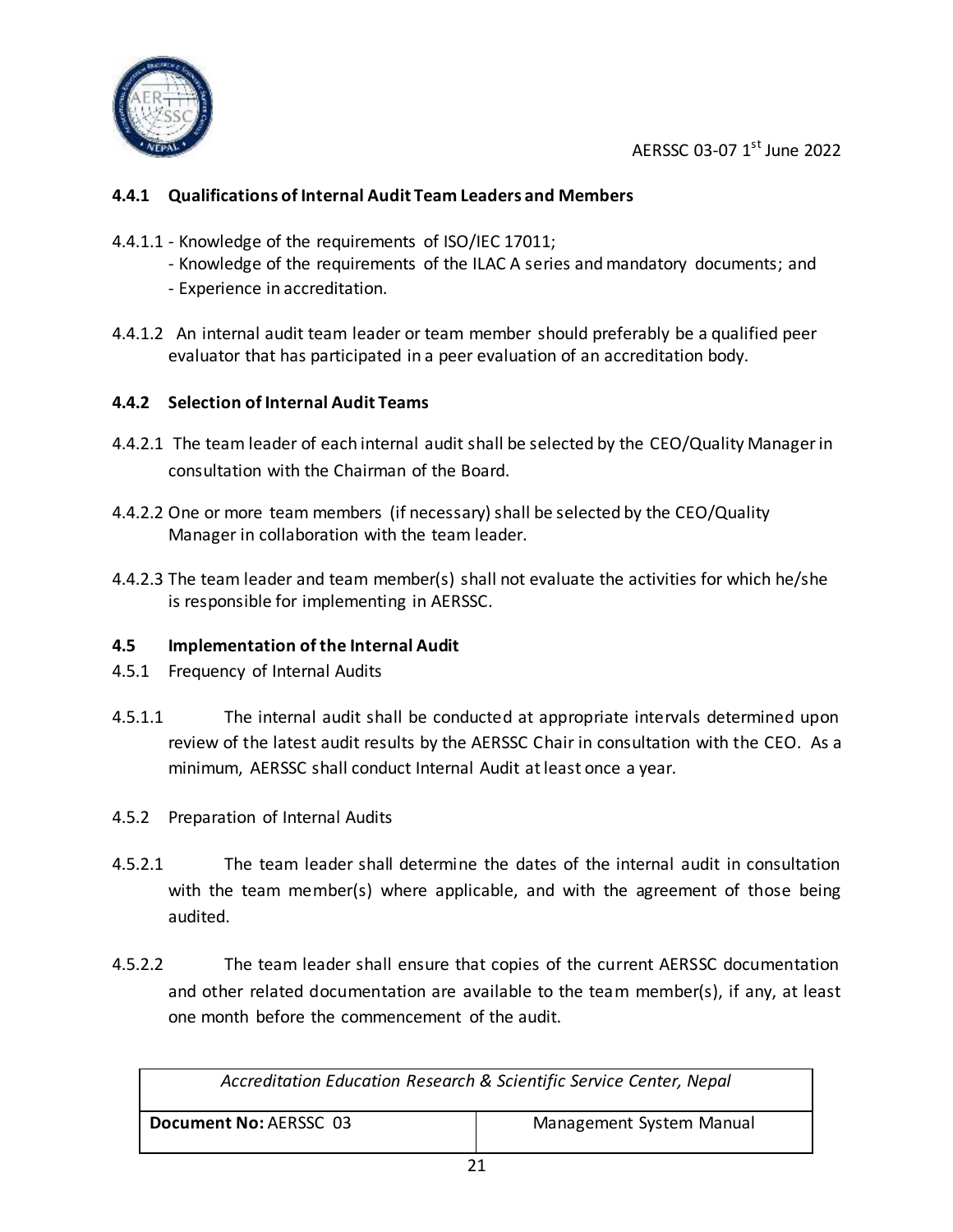

- 4.5.2.3 The team leader shall prepare a detailed internal audit plan in consultation with the audit team members, if any.
- 4.5.2.4 The team leader shall send the audit plan to the AERSSC Secretariat at least two weeks before the internal audit.
- 4.5.2.5 The internal audit plan shall contain the following as minimum requirements:
- 4.5.2.5.1 The objective of the audit;
- 4.5.2.5.2 The scope of the audit;
- 4.5.2.5.3 The date(s) of the audit;

4.5.2.5.4 Whether the audit will be conducted at the AERSSC offices, or by electronic means;

4.5.2.5.5 The names of the team leader and team member(s) (where applicable);

4.5.2.5.6 The requirements and documents to be considered; and

4.5.2.5.7 Where applicable, identification of AERSSC personnel that will be required for particular audit activities.

#### <span id="page-22-0"></span>**4.6. Procedure**

- 4.6.1 Internal Auditors shall be selected (based on past internal QMS audit experience or newly trained personnel who have successfully passed the Internal Audit training) by the Board.
- 4.6.2 The CEO holds the responsibility to notify auditor/s regarding details of the audit schedule one week prior to the date of the audit. Depending on the effectiveness of the management system and the status of noncompliance revealed in the audit, the CEO will plan for additional audit/s.

In addition, unscheduled audit may be initiated by CEO when serious problems occur in the operation of Management system.

| Accreditation Education Research & Scientific Service Center, Nepal |  |
|---------------------------------------------------------------------|--|
| Document No: AERSSC 03<br>Management System Manual                  |  |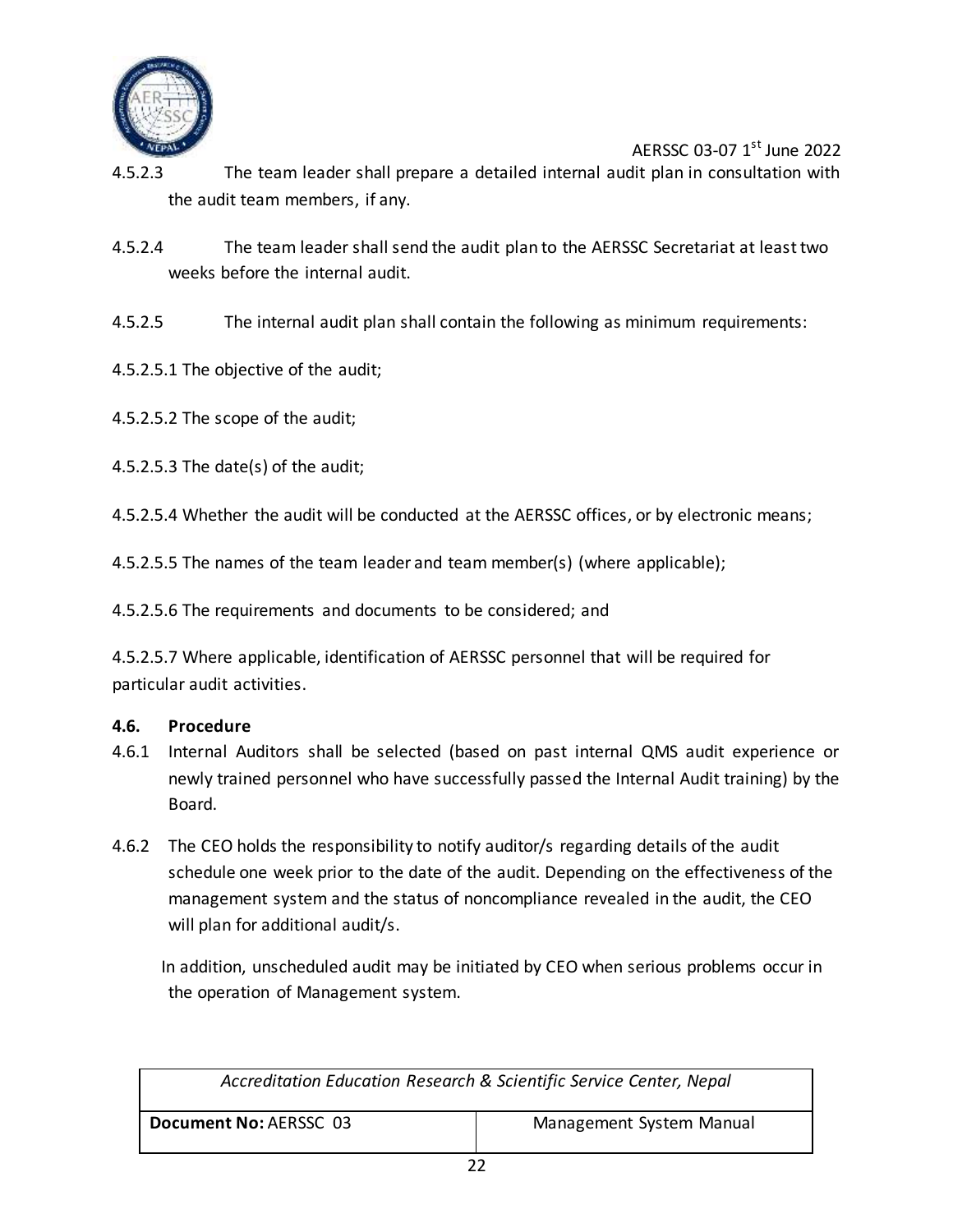

- 4.6.3 The internal audit will be scheduled at a minimum of once per year for each area/activity, as defined in the quality system.
- 4.6.4 Findings of the audit will be classified as either:
	- Non-conformity
	- Concern
	- Comment
- 4.6.5 The auditor appointed by the Board will normally be a trained and qualified of auditing techniques, accreditation activities and requirements of ISO/IEC 17011:2017.
- 4.6.6 While constituting the auditors for the conduct of audits, it will be ensured by the CEO that auditors are in no way involved in the activities being audited.
- 4.6.7 The CEO will establish an audit plan which includes the audit scope, the audit criteria, the audit schedule reference documents (such as quality manual and audit procedure) audit team members and dates of audit.
- 4.6.8 The audit plan may include both horizontal audits and vertical audits so that every aspect/clause of the quality system, including the work of concerned officer, is audited.
- 4.6.9 Each auditor may be assigned specific quality elements or activity. Such assignments are made by the CEO in consultations with the auditors concerned.

#### <span id="page-23-0"></span>**4.7 Audit Preparation**

- 4.7.1 An audit time table is required to be developed by each auditor in conjunction with their audited to ensure the smooth and systematic progress of the audit.
- 4.7.2 Prior to the actual audit a review of documents, manuals, preparation of checklist is required to be made by the audit team member(s) to finalize an overall action plan for the conduct of the Audit.

#### <span id="page-23-1"></span>**4.8 Procedure for Conduct of Internal Audit**

4.8.1 Internal audit will be conducted with an opening meeting to confirm the audit scope and procedure and to clarify any relevant details including the time, date and attendees for the closing meeting.

| Accreditation Education Research & Scientific Service Center, Nepal |  |
|---------------------------------------------------------------------|--|
| Document No: AERSSC 03<br>Management System Manual                  |  |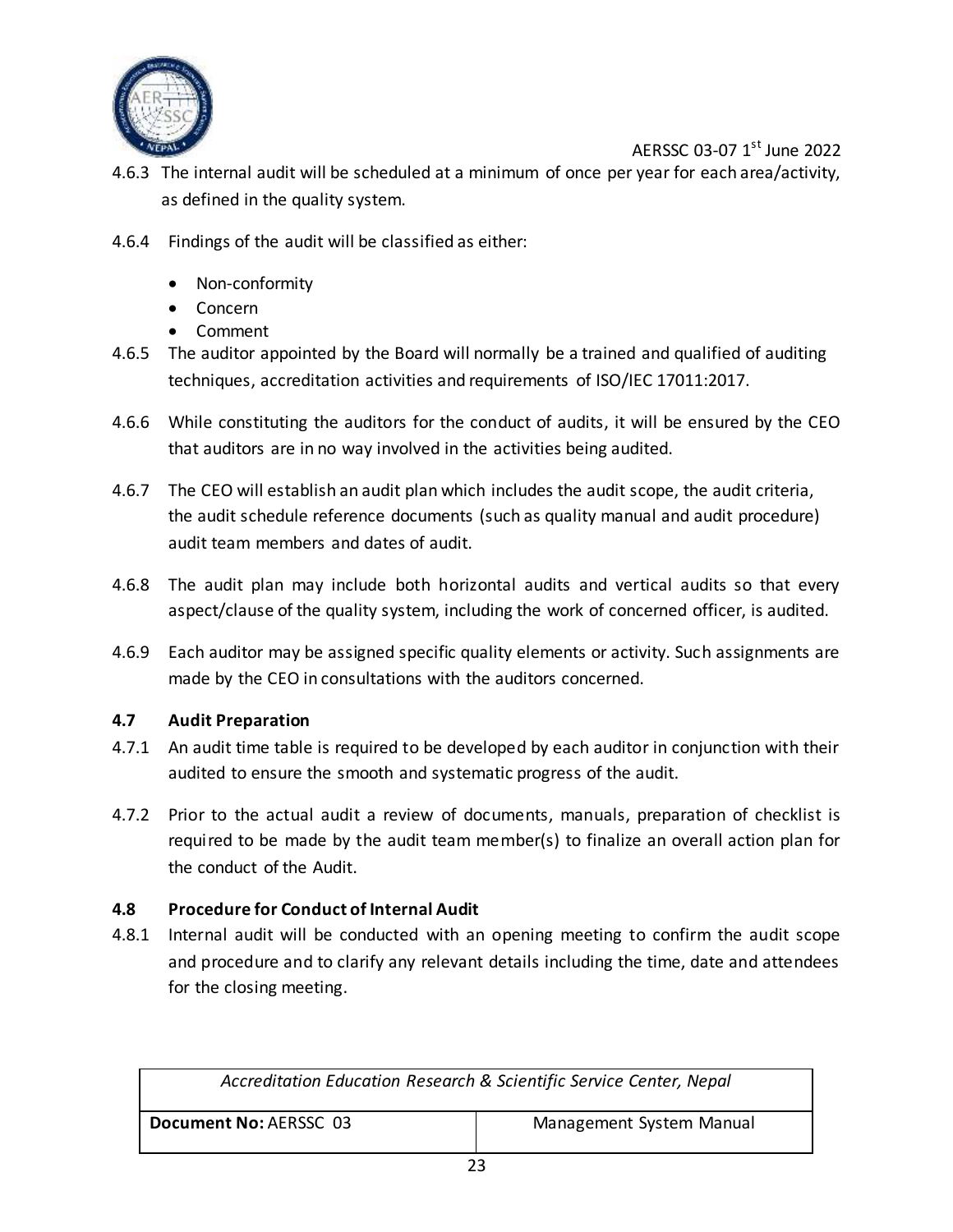

- 4.8.2 An internal audit includes investigation and analysis. The investigation process for gathering objective evidence, involves asking questions, observing activities and examining records for verifying the conformity of the activities with the quality system.
- 4.8.3 Auditor will record his/her findings in "Internal Audit Observation Sheet" (F 41) and nonconformity in "Nonconformity and Corrective Action Request Form" (F 42) where applicable.
- 4.8.4 After all activities audited, the audit team will carefully review and analyze all their findings as non-conformances or as comments or as recommendations for improvement.
- 4.8.5 Prior to preparing the audit report the closing meeting with those responsible for the sections audited will be organized by the audit team to discuss the findings and the period required for the implementation of any corrective actions.
- 4.8.6 The audit team will prepare a clear and concise report supported by objective evidence of non-conformances and request Accreditation Body to submit corrective actions for improvement within the allocated time period for their completion.

#### <span id="page-24-0"></span>**4.9. Execution of Internal Audits**

- 4.9.1 The team leader shall verify effective implementation of AERSSC Policies and Procedures and related standards/requirements by auditing relevant records, reports, documentation, meeting resolutions, and/or minutes, and by interviewing the Secretariat and any other AERSSC personnel, as needed.
- 4.9.2 The audit shall be conducted during a meeting with the AERSSC Secretariat or by electronic means.
- 4.9.3 If an electronic audit is conducted, the team leader may consult by email or telephone, as appropriate.
- 4.9.4 AERSSC may reimburse the employer of the team leader and each team member (if any) for the travel and incidental expenses incurred in executing the internal audit, as agreed in advance.

| Accreditation Education Research & Scientific Service Center, Nepal |                          |
|---------------------------------------------------------------------|--------------------------|
| Document No: AERSSC 03                                              | Management System Manual |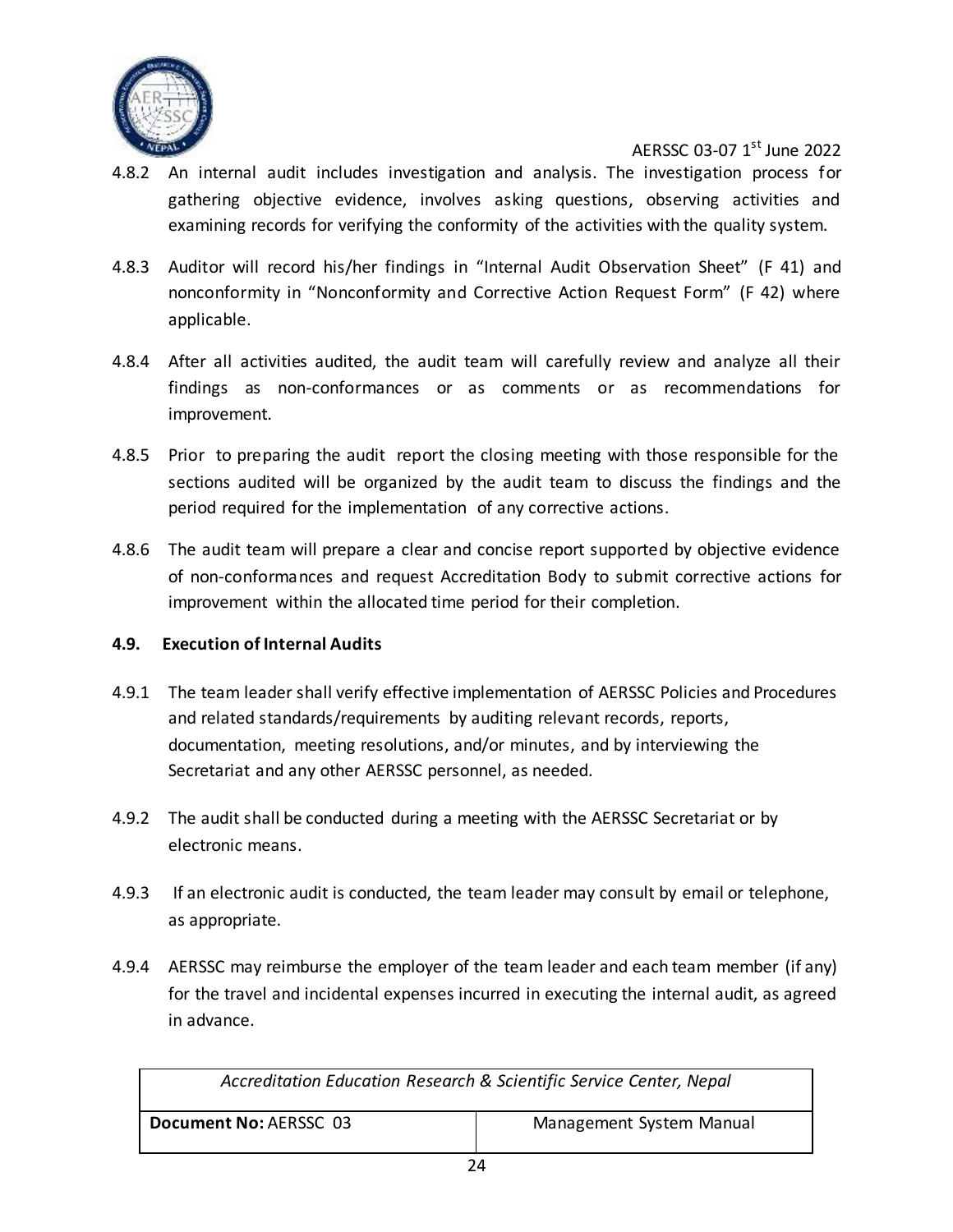



#### <span id="page-25-0"></span>**4.10 Internal Audit Reports**

- 4.10.1 The team leader shall prepare a written draft summary on the audit, findings and observations using AERSSC F 23.
- 4.10.2 Findings of the audit shall be classified as either a:
- 4.10.2.1 Non-conformity: Where AERSSC does not meet a requirement of an applicable standard(s), its own management system or an AERSSC or applicable ILAC/IAF requirement;
- 4.10.2.2 Comment: Where AERSSC documents or practices have a potential for improvement, but still fulfills the requirements.
- 4.10.2.3 Findings shall be clearly recorded on AERSSC F 23, making reference to the specific clause of the relevant document and/or standard.
- 4.10.2.4 A verbal report, where appropriate, and a copy of the draft audit report and findings shall be given to the AERSSC Secretariat at the closing meeting at the end of the internal audit.
- 4.10.2.5 The team leader shall give the AERSSC Secretariat an opportunity to comment on and discuss the findings and clear up any misunderstandings.
- 4.10.2.6 The draft audit report shall be signed by the team leader and team member(s) (if any) and the AERSSC Secretariat.

4.10.2.7 After the audit, the team leader shall complete the internal audit report and forward it to the AERSSC Secretariat within 30 days.

4.10.2.8 The AERSSC Secretariat in consultation with the Chair of other Committees (where appropriate) shall review the report and prepare a proposed corrective action plan and time-schedule for implementation for all non-conformances.

| Accreditation Education Research & Scientific Service Center, Nepal |                          |
|---------------------------------------------------------------------|--------------------------|
| Document No: AERSSC 03                                              | Management System Manual |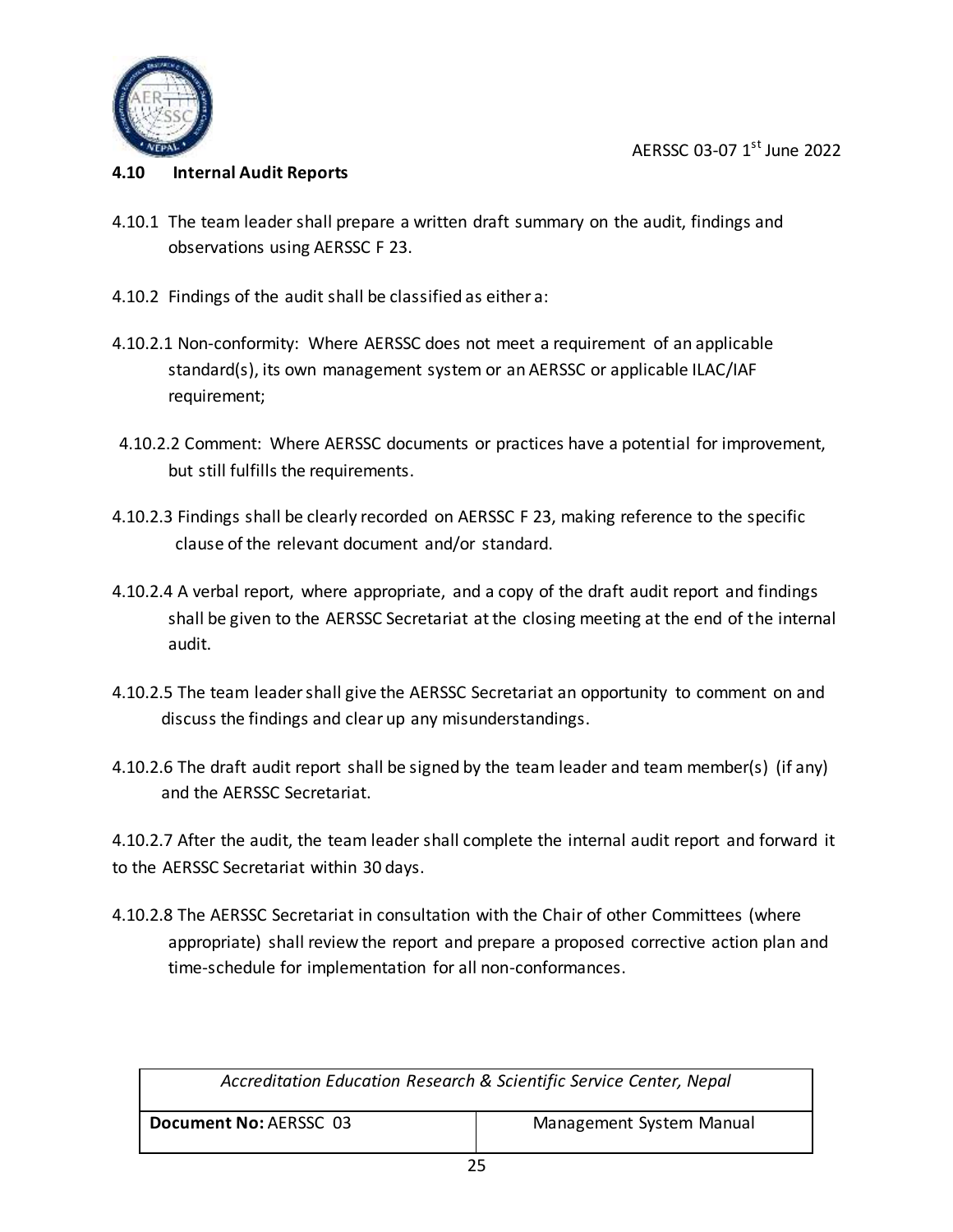

AERSSC 03-07 1<sup>st</sup> June 2022 4.10.2.9 The AERSSC Secretariat shall provide a response to each finding identified as a comment.

- 4.10.2.10 The AERSSC Secretariat shall submit the report and the proposed corrective action plan to the Chair, Committee for their review, and to the internal audit team leader within 30 days.
- 4.10.2.11 The team leader, in consultation with the team member(s), if any, shall provide a response as to the acceptability of the proposed corrective action plan within 30 days.
- 4.10.2.12 The AERSSC Secretariat, in consultation with the other Committees (as appropriate), shall address each non-conformity by:
- 4.10.2.12.1 Investigating the root cause of the non-conformance; and
- 4.10.2.12.2 Take the corrective action(s) needed appropriate to the impact, and that eliminates the causes of the nonconformance in order to prevent recurrence.
- 4.10.2.12.3 The Secretariat shall provide the team leader with the corrective actions taken, and evidence of effective implementation within the timelines as agreed upon.

Where timelines cannot be met, the Secretariat shall provide the AERSSC Chair, with justification, and a revised time-schedule for implementation of any specific corrective action.

4.10.2.12.4 The audit team leader or team member, as appropriate, shall review the corrective action and evidence of implementation in order to verify whether the corrective action taken.

#### <span id="page-26-0"></span>**4.11 Follow up Actions**

- 4.11.1 The CEO will take any necessary corrective action for the activity audited within a specified time frame.
- 4.11.2 The AERSSC Chair in consultation with the CEO/Quality Manager shall monitor the effective implementation of the corrective actions.

| Accreditation Education Research & Scientific Service Center, Nepal |                          |
|---------------------------------------------------------------------|--------------------------|
| Document No: AERSSC 03                                              | Management System Manual |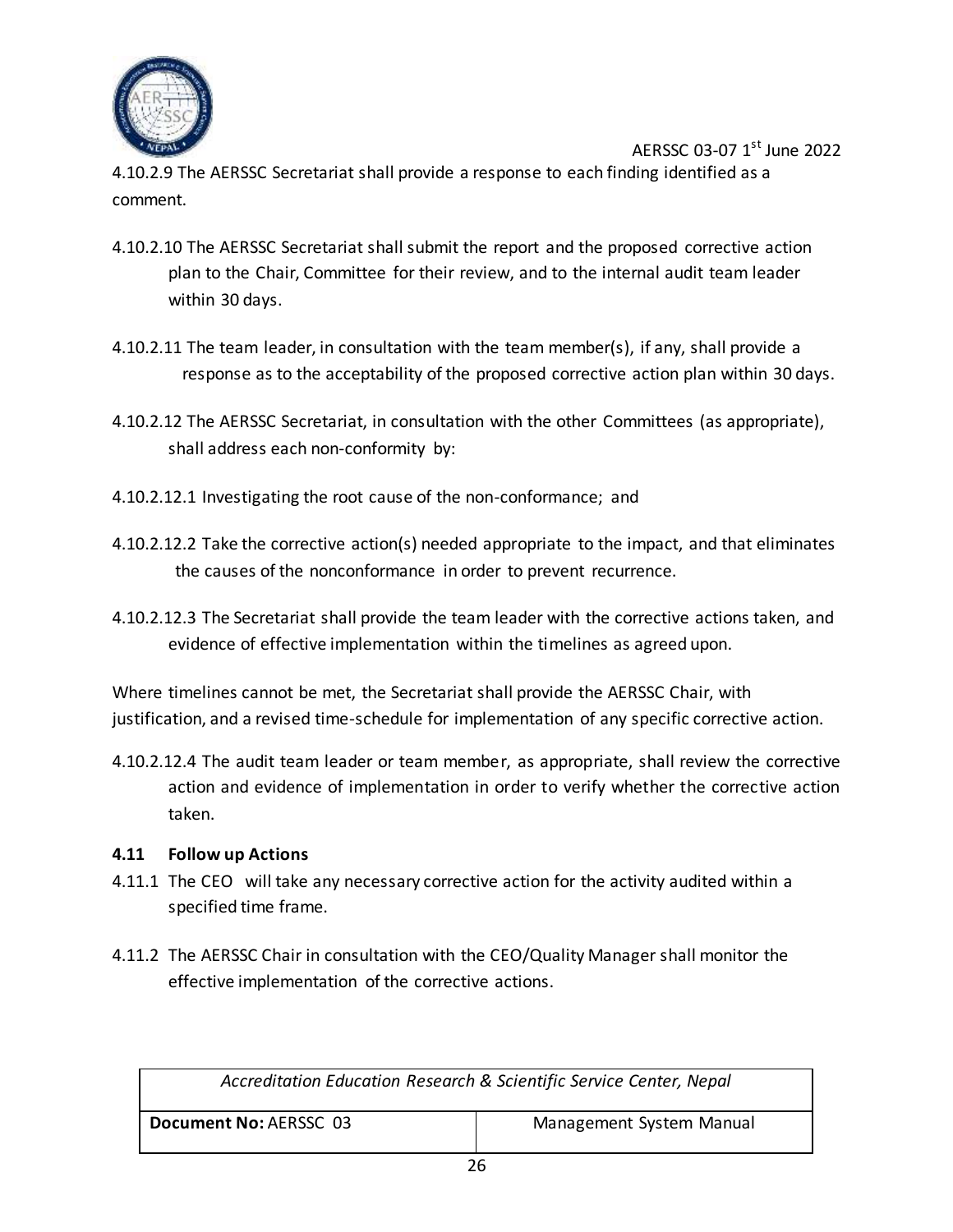

- 4.11.3 The Secretariat shall report on the status of the corrective actions to the AERSSC Chair s during their next scheduled meeting, and until such time that all non-conformances raised have been verified by the auditor(s) as appropriately addressed.
- 4.11.4 Any nonconformities shall be followed-up for verification of effective implementation of corrective actions, by the next appointed audit team at the next scheduled internal audit.
- 4.11.5 The CEO may arrange for additional internal quality audits to verify the implementation of corrective action at appropriate time.
- 4.11.6 The CEO will maintain complete record of the audit (even if no non-conformance exists) and corrective actions taken.
- 4.11.7 The audit report will be circulated to all to assess their impact on all related activities.
- 4.11.8 Results of an internal audit and status of NCs shall be discussed in management Review Meeting for continual improvement of the process and record of so with details of decisions and responsibilities shall be retained.

#### <span id="page-27-0"></span>**4.12. Related Documents and References**

- 4.12.1 ISO/IEC 17011:2017
- 4.12.2 AERSSC documents (Quality Manual and other Procedure Manual)
- 4.12.3 Previous audit findings and actions taken effectively addressed the non-conformance.

#### <span id="page-27-1"></span>**4.13. Records**

The CEO maintains following records:

- List of qualified auditors
- Original copy of Internal audit observation sheet and Nonconformity and corrective action Request Form
- Audit Summary Report.

| Accreditation Education Research & Scientific Service Center, Nepal |  |
|---------------------------------------------------------------------|--|
| Document No: AERSSC 03<br>Management System Manual                  |  |
| --                                                                  |  |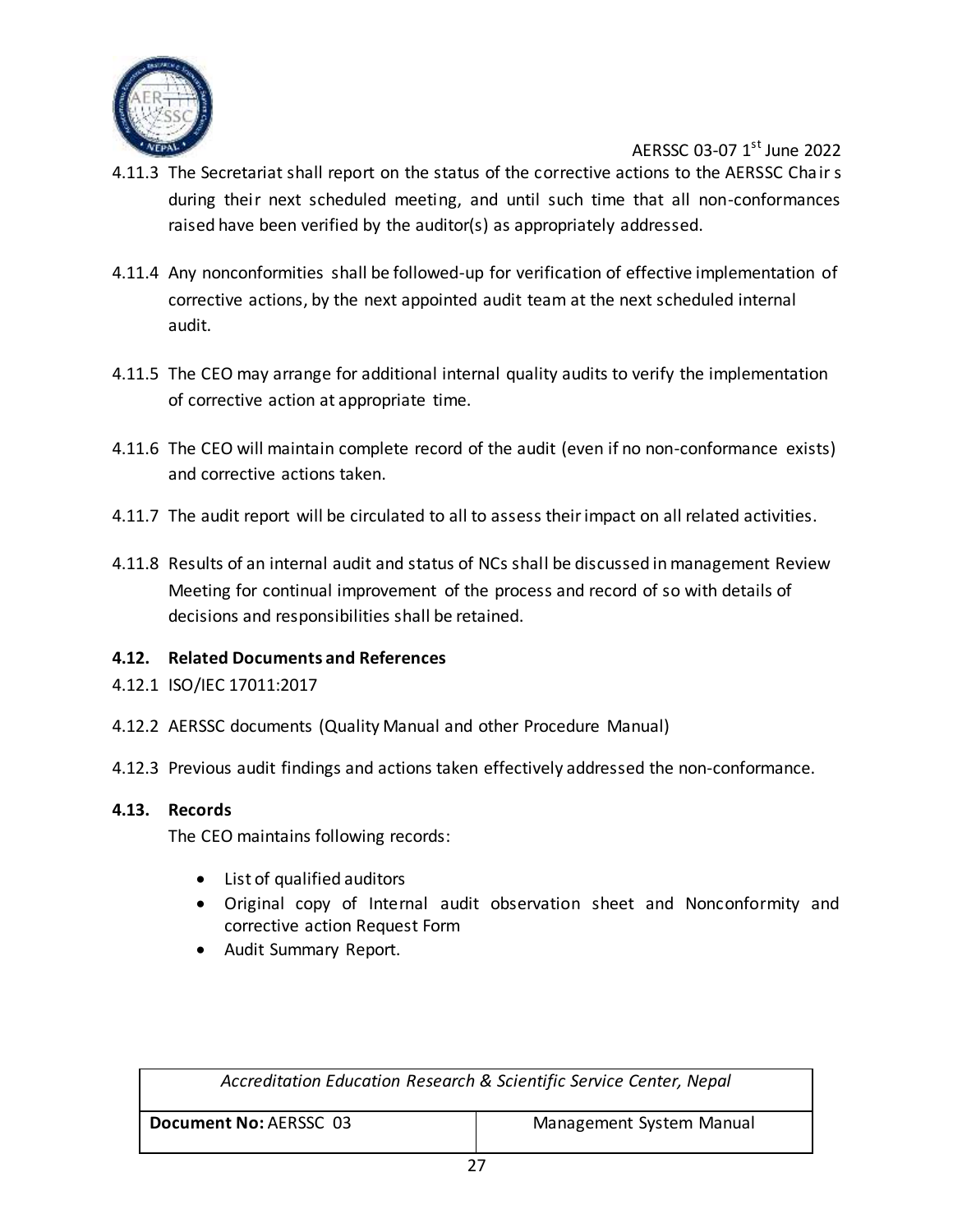

#### <span id="page-28-0"></span>**4.14. References**

- 4.14.1 The AERSSC Quality Manual, and any other associated MRA Policy and Procedures documents.
- 4.14.2 IAF/ILAC A1: IAF/ILAC Multilateral Mutual Recognition Arrangements: Requirements for Evaluation of a Regional Group.
- 4.14.3 IAF/ILAC A2: IAF/ILAC Multilateral Mutual Recognition Arrangements: Requirements for Evaluation of a Single Accreditation Body.

### <span id="page-28-1"></span>**5. Procedure for Management Review**

#### <span id="page-28-2"></span>**5.1. Purpose**

This document describes the procedure to be followed by the AERSSC Secretariat for the review of the AERSSC management system to ensure its continuing adequacy and effectiveness in satisfying the relevant requirements, and the AERSSC policies and objective.

#### <span id="page-28-3"></span>**5.2. Scope**

Applicable to the entire management system of AERSSC in accordance to clause no. 9.8 of ISO/IEC 17011:2017.

#### <span id="page-28-4"></span>**5.3. Management Review**

- 5.3.1 The CEO/Quality Manager is responsible to carry out the Management Review (MR) on an annual basis.
- 5.3.2 The CEO/Quality Manager will review all matters (as in clause 2.5) since the previous Management Review
- 5.3.3 The MR meetings are for the:
- 5.3.3.1 Reporting and monitoring of Strategic issues affecting the performance of AERSSC;
- 5.3.3.2 Improvement of the management system processes through the review of the adequacy and effective implementation of AERSSC policies and procedures;
- 5.3.3.3 Improvement of AERSSC's service and peer evaluation processes; and
- 5.3.3.4 Identification of the need for resources.
	- 5.3.4 The AERSSC Chair will receive input from all the Committee Chairs, the Treasurer and other AERSSC Members as required.
	- 5.3.5 The MR Agenda shall include the following matters:

| Accreditation Education Research & Scientific Service Center, Nepal |  |
|---------------------------------------------------------------------|--|
| Document No: AERSSC 03<br>Management System Manual                  |  |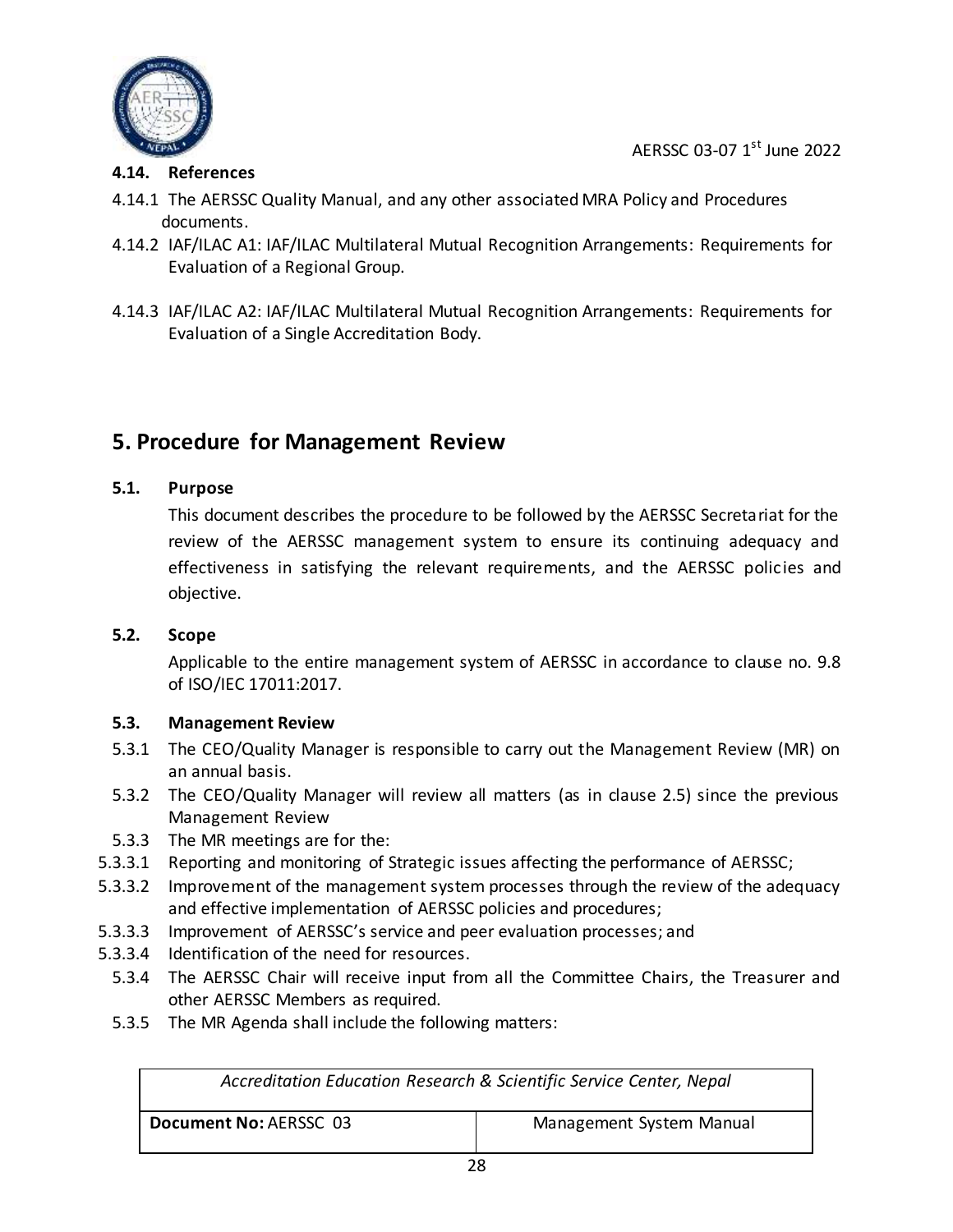

- 5.3.5.1 Review of progress on previous AERSSC Board decision;
- 5.3.5.2 Review of previous MR reports to determine if any corrective actions and improvement actions are being effectively implemented;
- 5.3.5.3 Reports from the Chairs of the AERSSC Board;
- 5.3.5.4 Appeals and complaints;
- 5.3.5.5 Internal audit results and associated corrective actions;
- 5.3.5.6 Outcome of ILAC/IAF evaluations of AERSSC, when applicable;
- 5.3.5.7 Additional AERSSC documents to be revised or issued as deemed necessary by the AERSSC Chair, and/or the Chairs of each Accreditation; and
- 5.3.5.8 Changes in ILAC/IAF documents, when applicable
	- 5.3.6 The expected outputs of the MR will include the following:
	- 5.3.6.1 Improvement of the management system and its processes;
	- 5.3.6.2 Improvement of the MRA processes and extensions of the MRA scope (where applicable);
	- 5.3.6.3 Need for resources (where applicable); and
	- 5.3.6.4 Defining or re-defining of policies, goals and objectives.

#### <span id="page-29-0"></span>**5.4. Procedure**

- 5.4.1 Management Review Meetings will be conducted at least once a year after the internal audits.
- 5.4.2 The agenda for management review meetings will include:
	- Minutes of the previous management review;
	- The suitability of policies and procedure;
	- The results of audits;
	- Results of peer evaluation;
	- Safeguarding impartiality;
	- Trends in non-conformities;
	- Status of Corrective actions;
	- Feedback from interested Parties;
	- New areas of accreditation;
	- The status of actions to address risk and opportunities;
	- Follow up actions from earlier management reviews;
	- Fulfillment of objectives;
	- Changes that could affect management systems;
	- Analysis of appeals;
	- Analysis of complaints;

| Accreditation Education Research & Scientific Service Center, Nepal |                          |  |
|---------------------------------------------------------------------|--------------------------|--|
| Document No: AERSSC 03                                              | Management System Manual |  |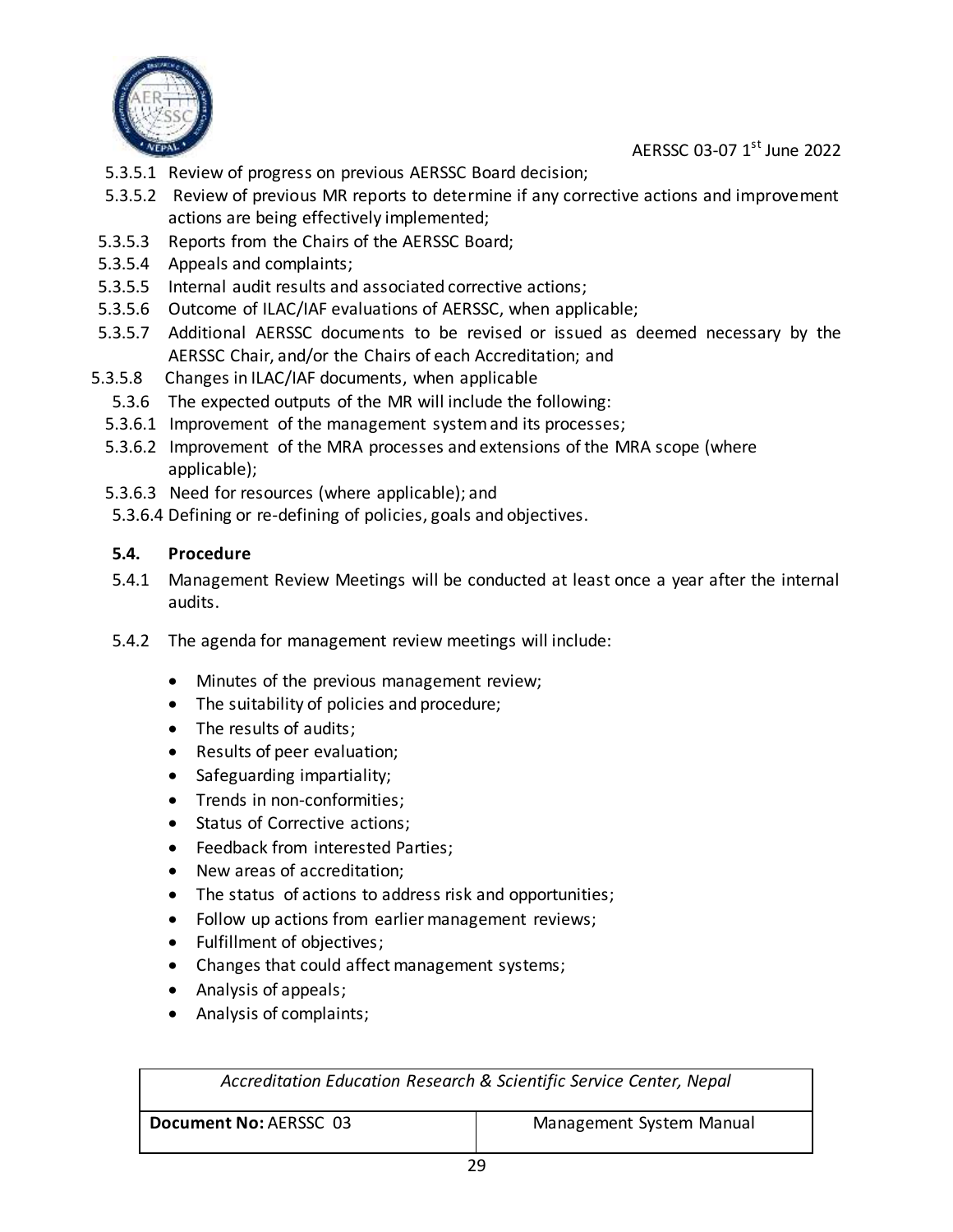

- Participation in International activities, where relevant;
- 5.4.3 The management review is chaired by the Chairman/CEO and attended by the Quality Officer, Technical Officer and any other invitees as described in ISO/IEC 17011:2017.
- 5.4.4 The CEO will be responsible for preparation of agenda. The CEO/Quality Manager is responsible for the reporting the findings of the Internal Audit as well as preparation of minutes of the management review.
- 5.4.5 Approved minutes mentioning the summary of the Quality system review covering the decisions taken, responsibility for actions and target dates of implementation will be circulated.

The CEO is responsible for monitoring actions on the decisions of management to ensure the effectiveness of the decision.

#### <span id="page-30-0"></span>**5.5. Management Review Outcome & Distribution**

- 5.5.1 The AERSSC Secretariat in consultation with the AERSSC Chair shall complete a detailed draft MR Report to document the matters that were discussed during the meeting.
- 5.5.2 The AERSSC Secretariat shall distribute the draft report to all concerned prior to the next MR meeting.
- 5.5.3 The Members shall have the opportunity to submit comments on the draft MR Report which shall be discussed during the MR meeting, or via email.

#### <span id="page-30-1"></span>**5.6. Approval & Records**

- 5.6.1 The MR Report shall be approved by the AERSSC Board.
- 5.6.2 After approval by the Board, the AERSSC Secretariat shall distribute the final MR Report to all concerned and file it accordingly.
- 5.6.3 The AERSSC Secretariat shall submit a copy of the MR Report to the next Board meeting for ratification of any action items contained in the report via email ballot.
- 5.6.4 If required, the Board may request the Advisory Committee to carry out additional actions resulting from the MR.

| Accreditation Education Research & Scientific Service Center, Nepal |  |
|---------------------------------------------------------------------|--|
| Document No: AERSSC 03<br>Management System Manual                  |  |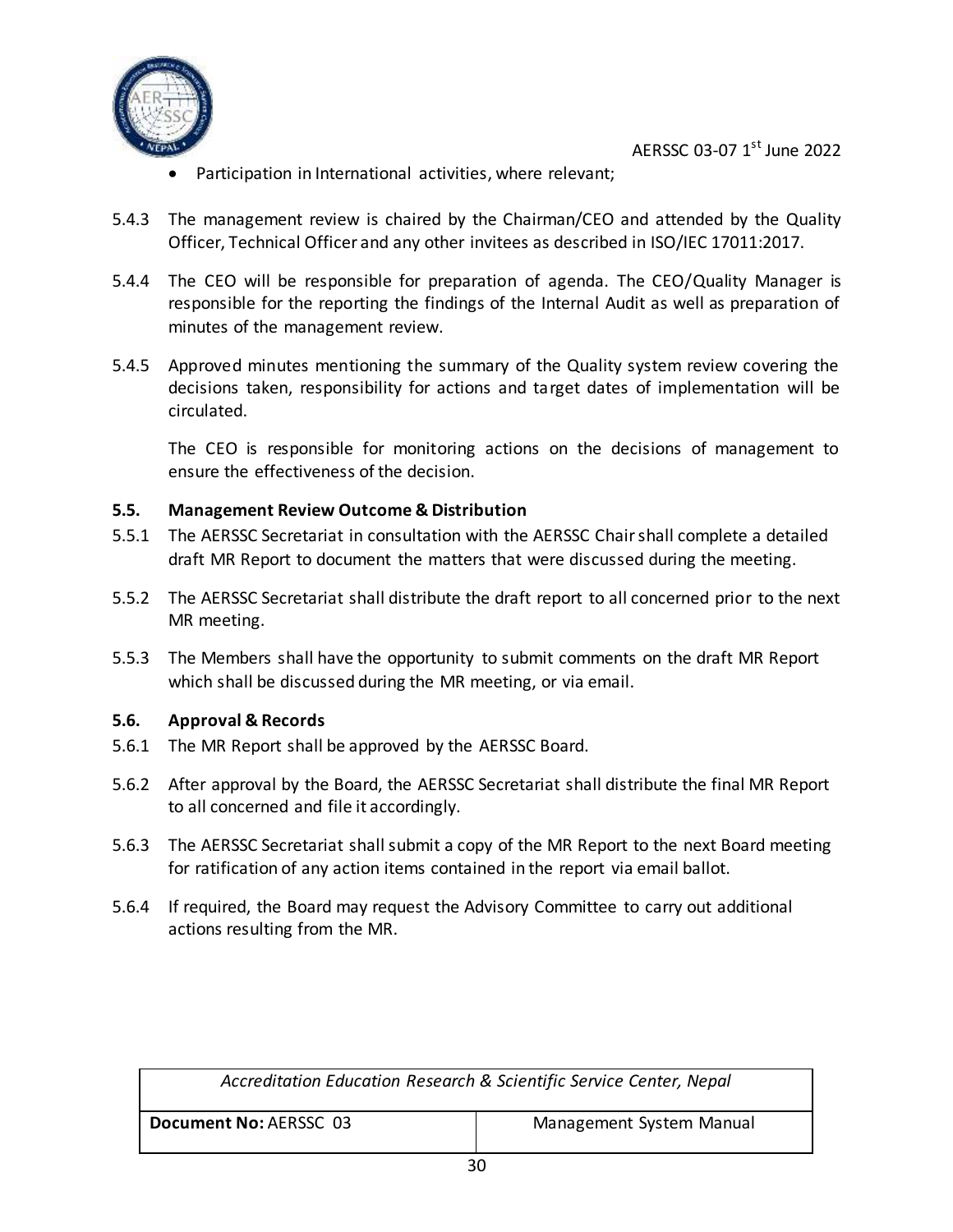

#### <span id="page-31-0"></span>**5.7. Responsibility**

The Chairman/CEO, AERSSC is responsible for review of management system as described in ISO/IEC 17011:2017. CEO is responsible for organizing these review meetings and keeping the record.

#### <span id="page-31-1"></span>**5.8. References**

Quality Manual clause no. 9.8

Quality Manual clause no. 9.2.3

Procedure for Internal Audit

Procedure for Control of Non-Conformities and Corrective Action

Procedure for Preventive Action

#### <span id="page-31-2"></span>**5.9. Records**

- 5.9.1 Agenda and Minutes of Main Review Meetings and any other summary/analysis report for presentation at the Management Review Meetings.
- 5.9.2 Various Forms submitted by Auditor.

| Accreditation Education Research & Scientific Service Center, Nepal |  |
|---------------------------------------------------------------------|--|
| Management System Manual<br>Document No: AERSSC 03                  |  |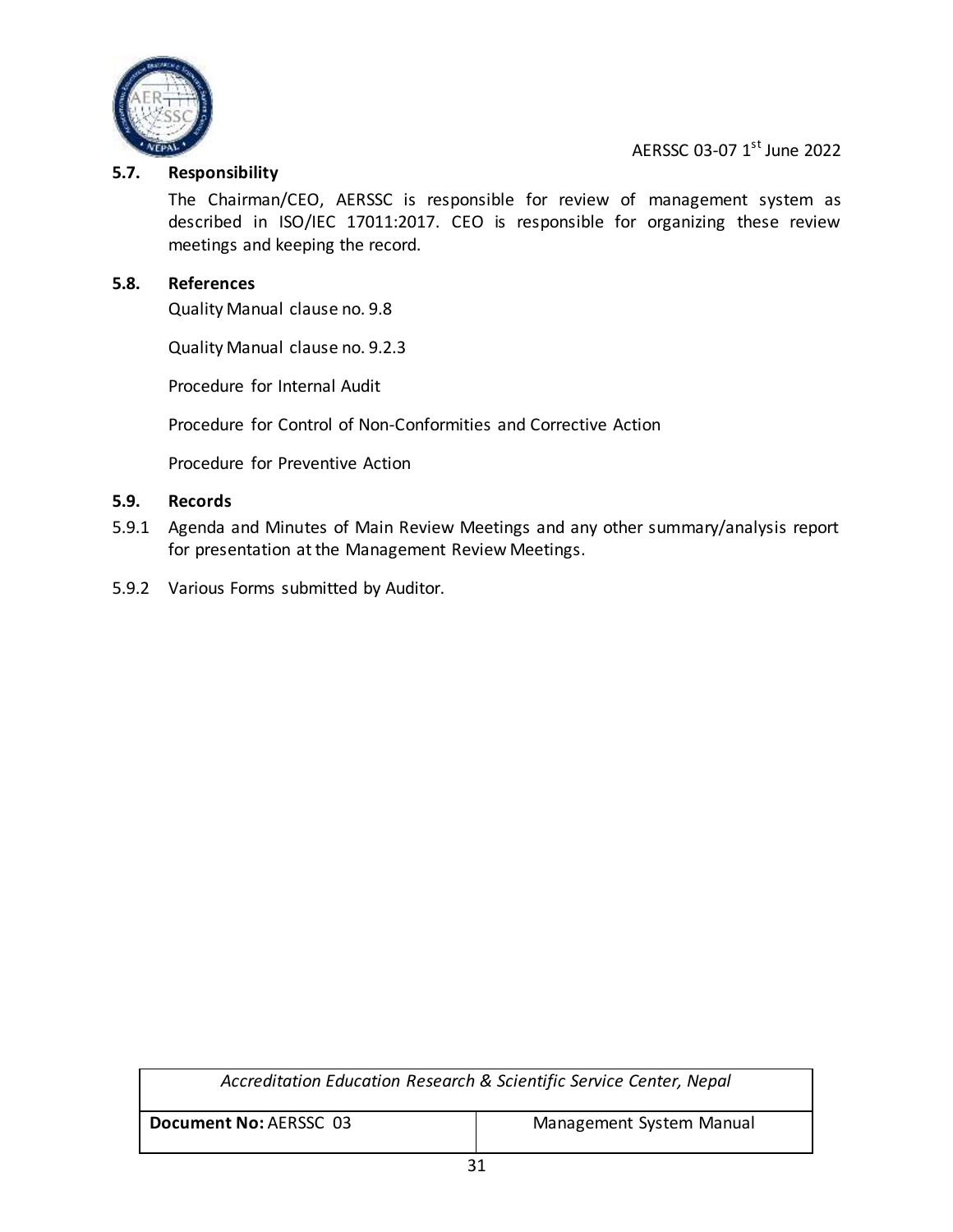

<span id="page-32-0"></span>**Forms**

AERSSC 03-07 1<sup>st</sup> June 2022

| <b>Accreditation Education Research And Scientific Service Center</b> |                            | F 23 |
|-----------------------------------------------------------------------|----------------------------|------|
|                                                                       | <b>INTERNAL AUDIT PLAN</b> |      |

#### **AUDIT**

| Standard(s)/Internal Document/Regulation(s): | Kind of Audit / Assessment: |      |
|----------------------------------------------|-----------------------------|------|
| ISO 17011:2017                               |                             |      |
| ILAC P9:06/2014                              |                             |      |
| ILAC P8:03/2019                              |                             |      |
| ILAC G8:09/2019                              |                             |      |
| ILAC P10:07/2020                             |                             |      |
| Audit objective:                             | Start:                      | End: |
| Evaluation of compliance to ISO 17011:2017   |                             |      |

| <b>Time</b><br><b>From</b><br>to | <b>Standard Section</b> |  | Topic for<br><b>Auditor</b> | <b>Auditor</b> | <b>Auditte</b> |
|----------------------------------|-------------------------|--|-----------------------------|----------------|----------------|
|                                  | ISO 17011:2017          |  |                             |                |                |
| Date: --------------------       |                         |  |                             |                |                |

| Accreditation Education Research & Scientific Service Center, Nepal |                          |
|---------------------------------------------------------------------|--------------------------|
| Document No: AERSSC 03                                              | Management System Manual |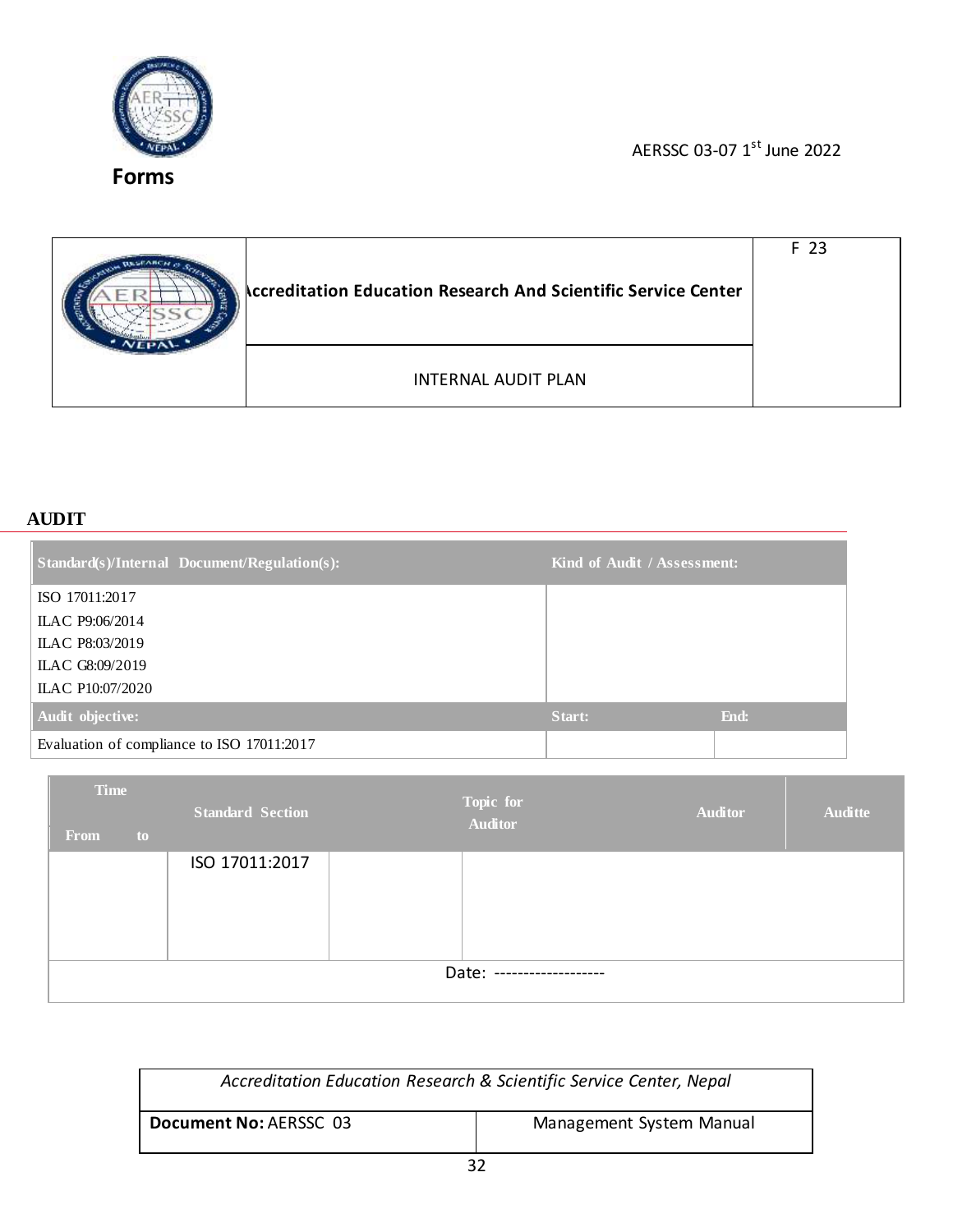

| 9.9:00    | 9:30  |                              | O pening Meeting                                                                                                                                                                                                                                                                                                                                                                                                           |              |
|-----------|-------|------------------------------|----------------------------------------------------------------------------------------------------------------------------------------------------------------------------------------------------------------------------------------------------------------------------------------------------------------------------------------------------------------------------------------------------------------------------|--------------|
|           |       |                              | Introduction of audit participants                                                                                                                                                                                                                                                                                                                                                                                         |              |
|           |       |                              | and their roles                                                                                                                                                                                                                                                                                                                                                                                                            |              |
|           |       |                              | Discussion of audit agenda                                                                                                                                                                                                                                                                                                                                                                                                 |              |
| 9.30      | 10:00 | 4.4.3, 4.4.8, 4.4.12         | Top Management: Impartiality requirements,                                                                                                                                                                                                                                                                                                                                                                                 | CEO, AERSSC  |
|           |       | 5.6, 5.7,                    | Structural requirements                                                                                                                                                                                                                                                                                                                                                                                                    |              |
|           |       | 9.1.3                        | Management system requirements                                                                                                                                                                                                                                                                                                                                                                                             |              |
| 10:00     | 11:00 | 4.1, 4.2, 4.3, 4.4, 4.5, 4.6 | General requirements: A c creditation agreement, U se of<br>accreditation symbols and other claims of accreditation,<br>Impartiality requirements, Financing and liability,<br>Establishing accreditation schemes                                                                                                                                                                                                          | CEO, AERSSC  |
| 1 1 1 :00 | 1:00  | 5                            | Structural requirements                                                                                                                                                                                                                                                                                                                                                                                                    | CEO, A ERSSC |
|           |       | 6                            | Resource requirements: Competence of personnel,<br>Personnel involved in the accreditation process,<br>Personnel records, O utsourcing                                                                                                                                                                                                                                                                                     | CEO, AERSSC  |
| 11:00     | 2:00  |                              | LUNCH                                                                                                                                                                                                                                                                                                                                                                                                                      |              |
| 12:00     | 3:00  | 7.1 to 7.14                  | Process Requirement: A ccreditation requirements, A pplication<br>for accreditation, Resource review, Preparation for<br>assessment, Review of documented information,<br>Assessment, Accreditation decision-making, Accreditation<br>information, A ccreditation cycle, Extending accreditation,<br>Suspending, withdrawing or reducing accreditation,<br>Complaints, Appeals, Records on conformity assessment<br>bodies | CEO, AERSSC  |
| 3:00      | 4:00  | 8.1, 8.2                     | Information requirements: Confidential information,<br>Publicly available information,                                                                                                                                                                                                                                                                                                                                     | CEO, A ERSSC |
|           |       | 9.1 to 9.8                   | Management system requirements: General,<br>Management system, Document control, Records control,<br>Nonconformities and corrective actions, Improvement,<br>Internal audits, Management reviews,                                                                                                                                                                                                                          | CEO, A ERSSC |
| 4:00      | 5:00  |                              | Closing Meeting                                                                                                                                                                                                                                                                                                                                                                                                            |              |

| Accreditation Education Research & Scientific Service Center, Nepal |  |
|---------------------------------------------------------------------|--|
| Document No: AERSSC 03<br>Management System Manual                  |  |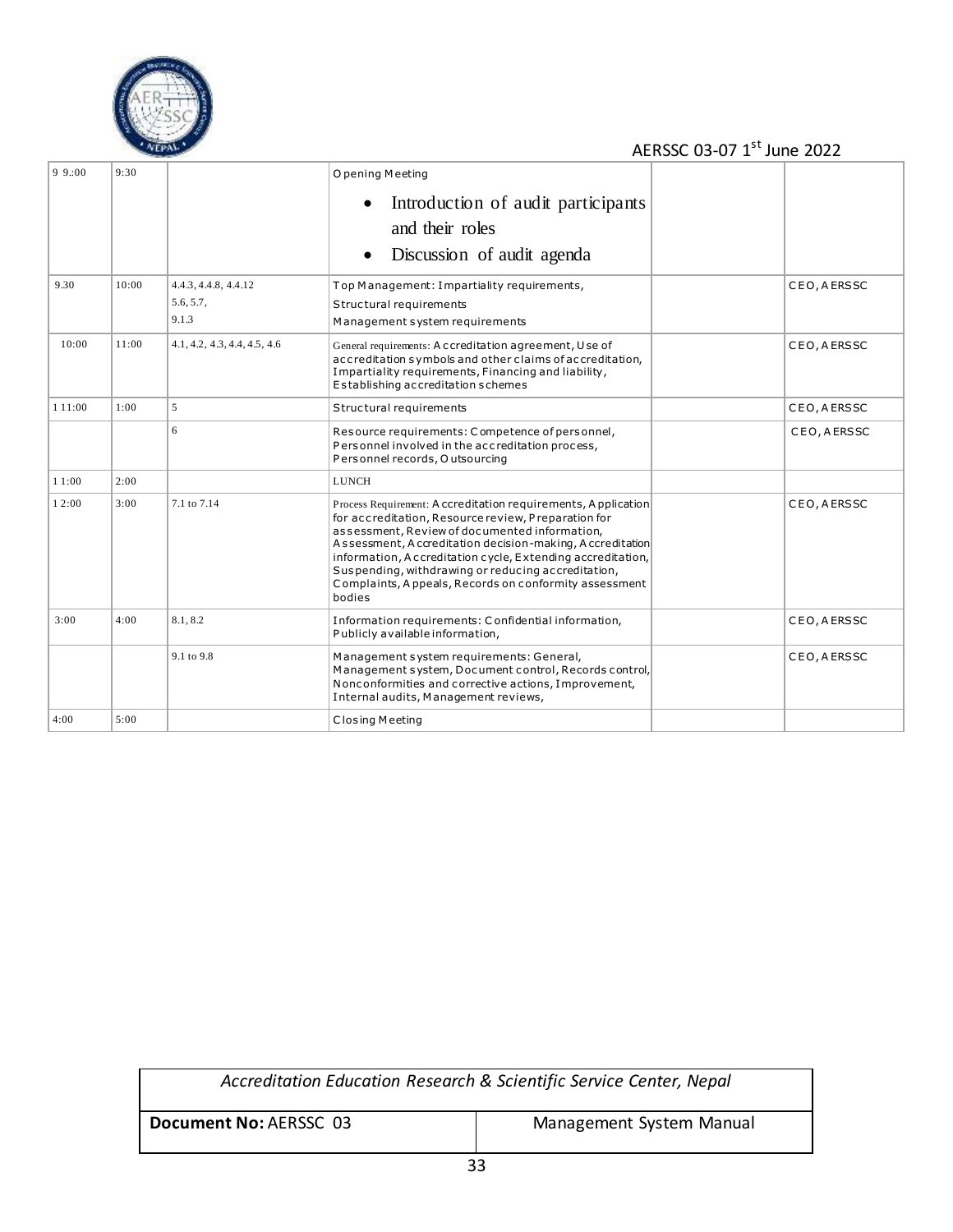

| Dates of Audit     |  |
|--------------------|--|
| Auditor &          |  |
| Affiliation        |  |
| Auditees           |  |
| Period of audit of |  |
| Records            |  |
| Compliance to      |  |
| Documents          |  |
| Scope of Audit     |  |
| Summary of Audit   |  |
| findings           |  |
| Conclusion         |  |
|                    |  |
| Audit Schedule     |  |
| Audit Findings     |  |

# **Summary Report of 1<sup>st</sup> Internal Audit of AERSSC Management System**

| Accreditation Education Research & Scientific Service Center, Nepal |  |
|---------------------------------------------------------------------|--|
| Document No: AERSSC 03<br>Management System Manual                  |  |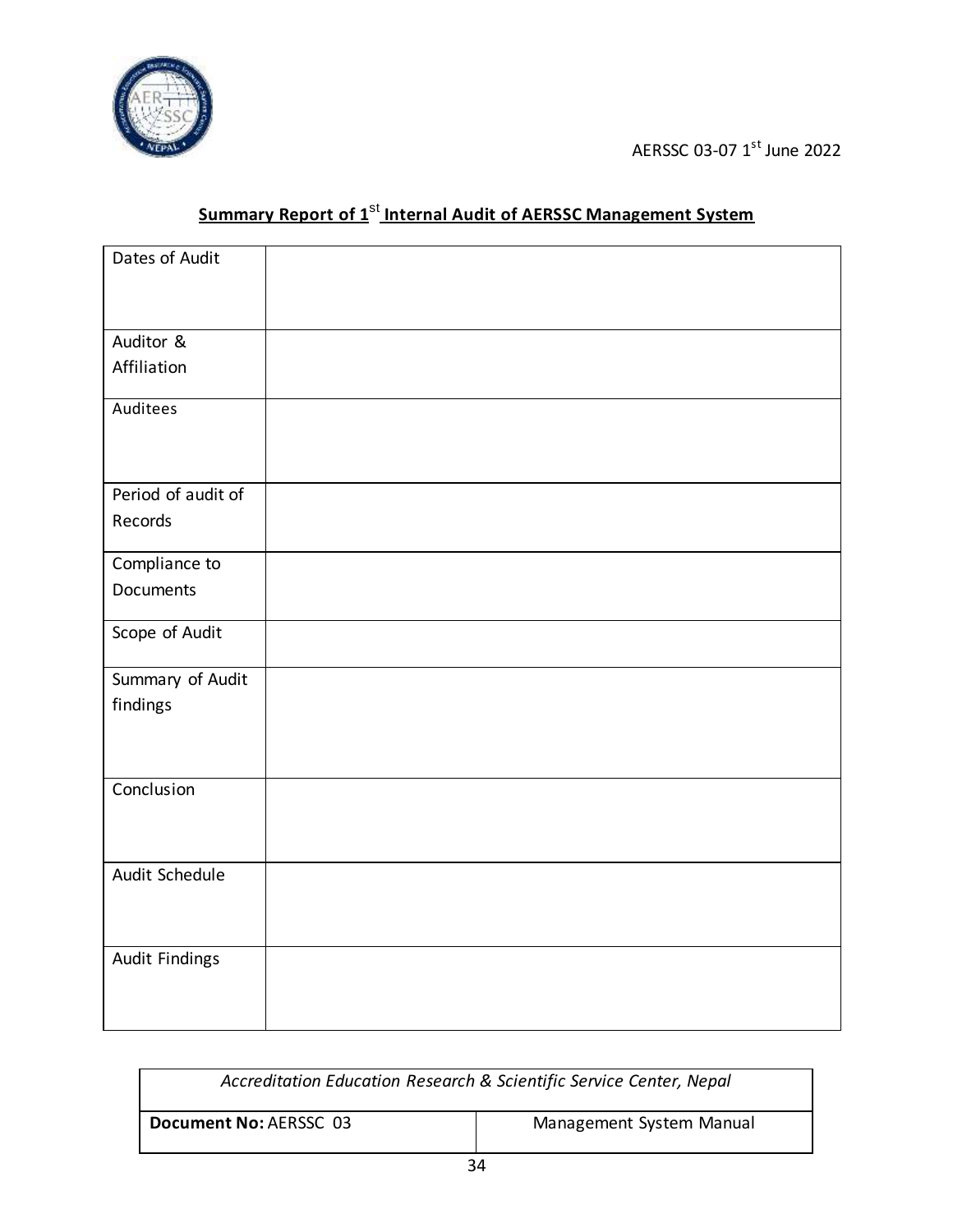

| Area of            |  |
|--------------------|--|
| Improvements       |  |
| Supporting records |  |

# **Audit Findings**

| S.                      | ISO/IEC 17011:2017 | <b>Findings</b> | Classification |
|-------------------------|--------------------|-----------------|----------------|
| No.                     | Clause No.         |                 |                |
| $\mathbf 1$             |                    | $\bullet$       |                |
| $\overline{2}$          |                    |                 |                |
| $\overline{3}$          |                    |                 |                |
| $\overline{\mathbf{4}}$ |                    |                 |                |
| 5                       |                    |                 |                |

| Accreditation Education Research & Scientific Service Center, Nepal |                          |
|---------------------------------------------------------------------|--------------------------|
| Document No: AERSSC 03                                              | Management System Manual |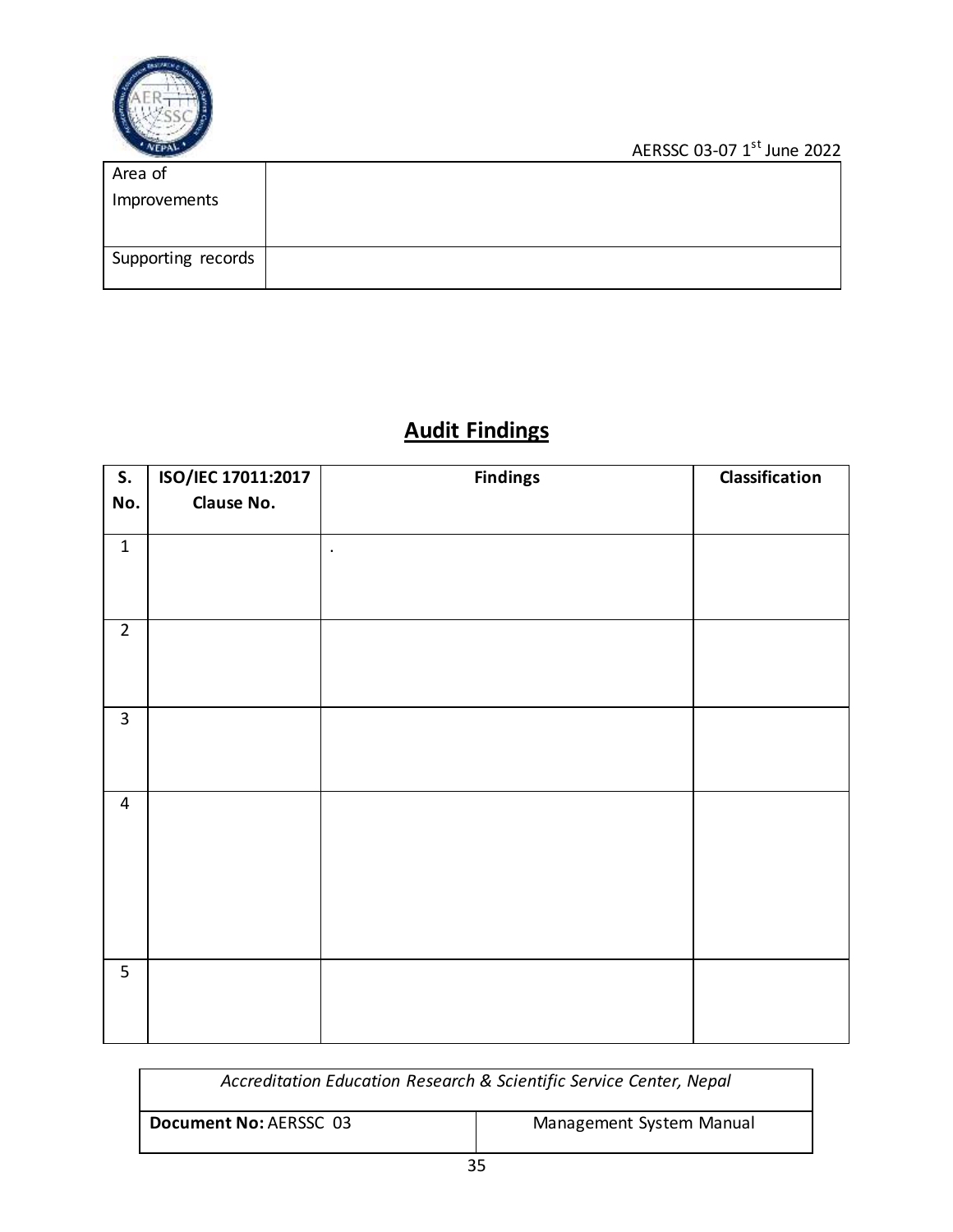

| 6 |  |  |
|---|--|--|
| 7 |  |  |

| Accreditation Education Research & Scientific Service Center, Nepal |  |  |
|---------------------------------------------------------------------|--|--|
| Management System Manual<br>Document No: AERSSC 03                  |  |  |
| ~~                                                                  |  |  |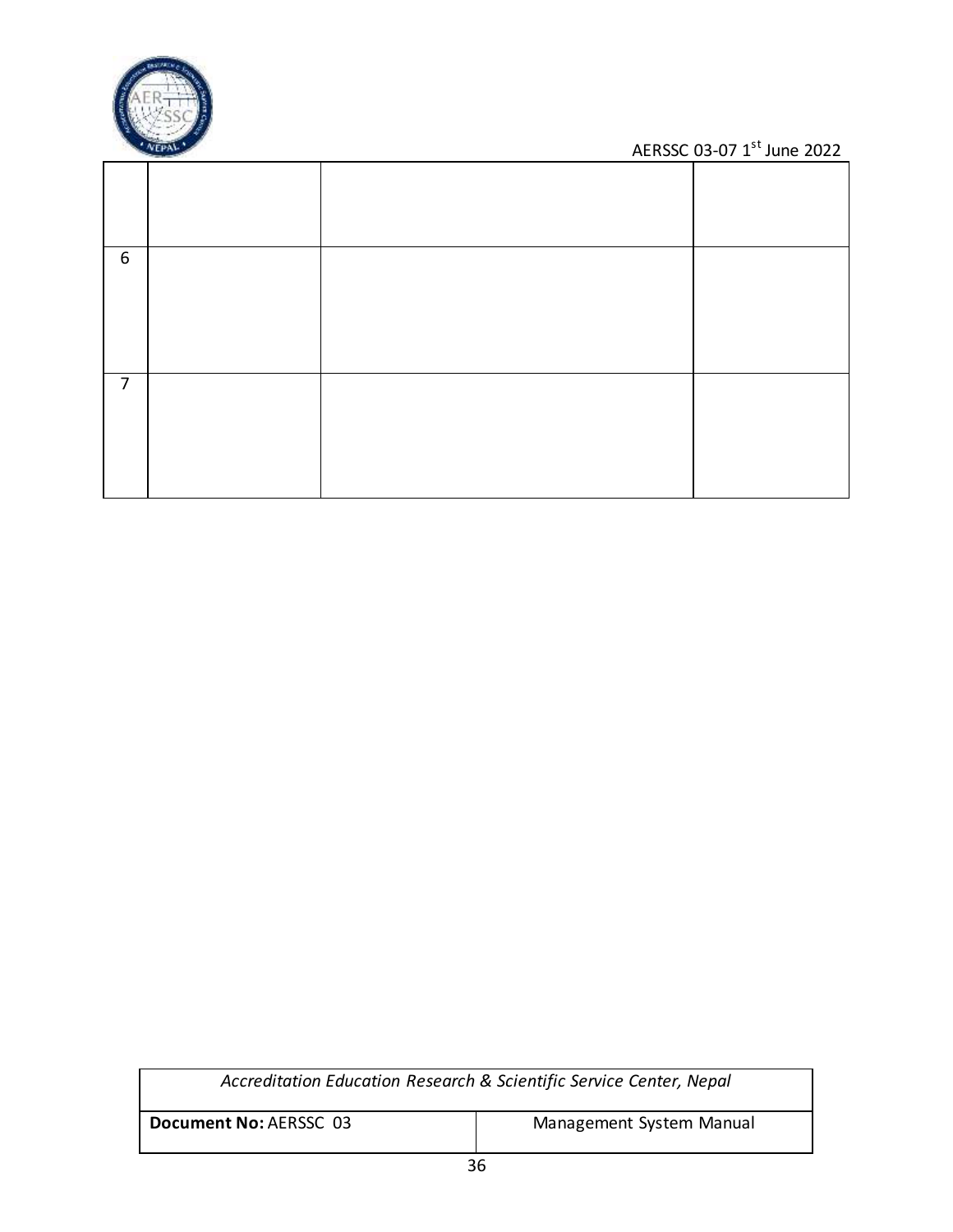

# **Area of Improvements**

| $\overline{\mathsf{S}}$ . | ISO/IEC            | <b>Findings</b> |
|---------------------------|--------------------|-----------------|
| <b>No</b>                 | 17011:2017         |                 |
| $\ddot{\phantom{0}}$      | <b>Clause Ref.</b> |                 |
| $\mathbf{1}$              |                    |                 |
|                           |                    |                 |
| $\overline{2}$            |                    |                 |
| $\overline{3}$            |                    | $\bullet$       |
| $\overline{4}$            |                    |                 |
| $\overline{5}$            |                    |                 |
| $\sqrt{6}$                |                    |                 |
| $\overline{7}$            |                    |                 |

| Accreditation Education Research & Scientific Service Center, Nepal |                          |  |
|---------------------------------------------------------------------|--------------------------|--|
| Document No: AERSSC 03                                              | Management System Manual |  |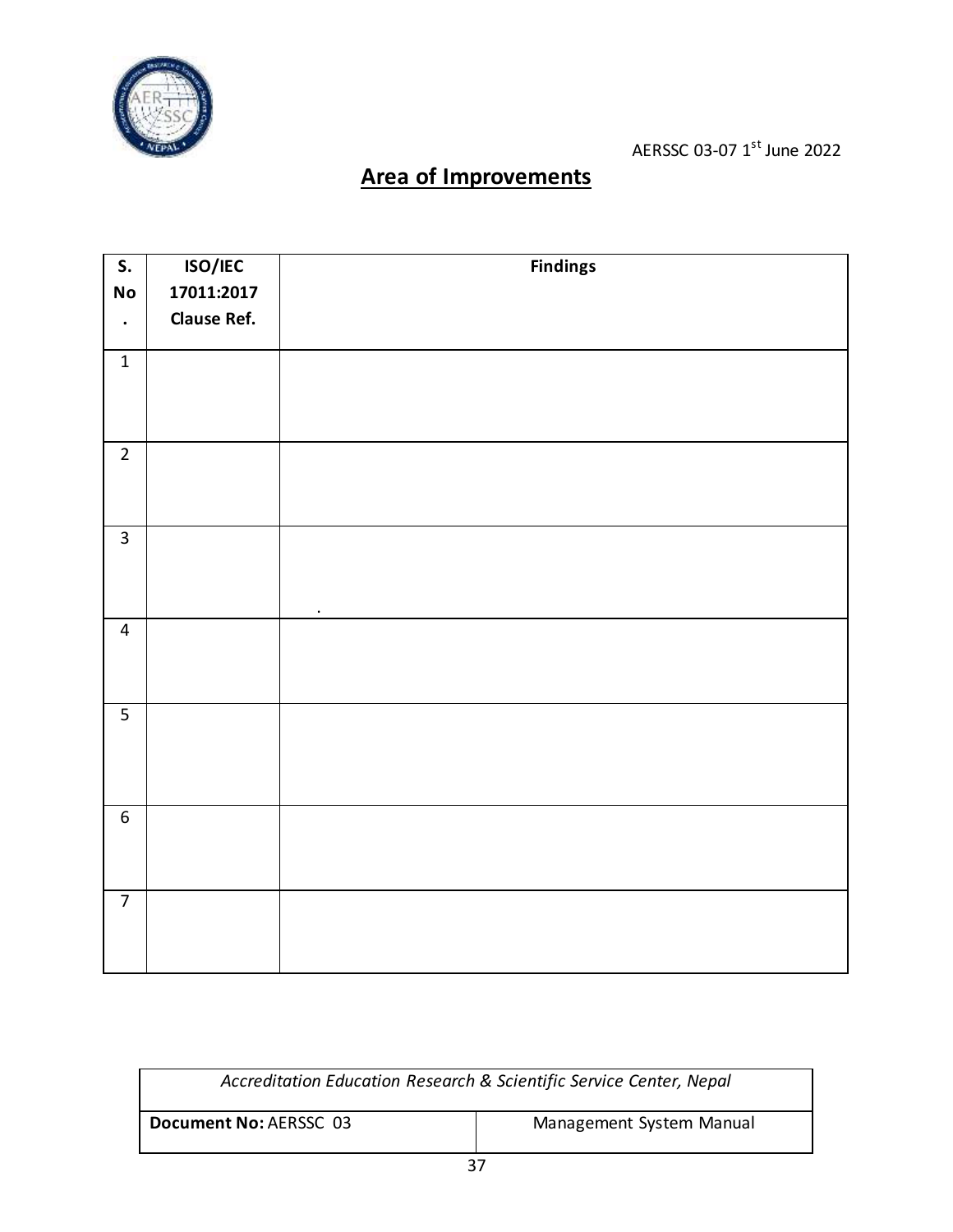

| $\circ$<br>C |  |
|--------------|--|
|              |  |
|              |  |
|              |  |
|              |  |
|              |  |
|              |  |

**------- E N D -------**

| Accreditation Education Research & Scientific Service Center, Nepal |                          |  |
|---------------------------------------------------------------------|--------------------------|--|
| Document No: AERSSC 03                                              | Management System Manual |  |
| $\sim$                                                              |                          |  |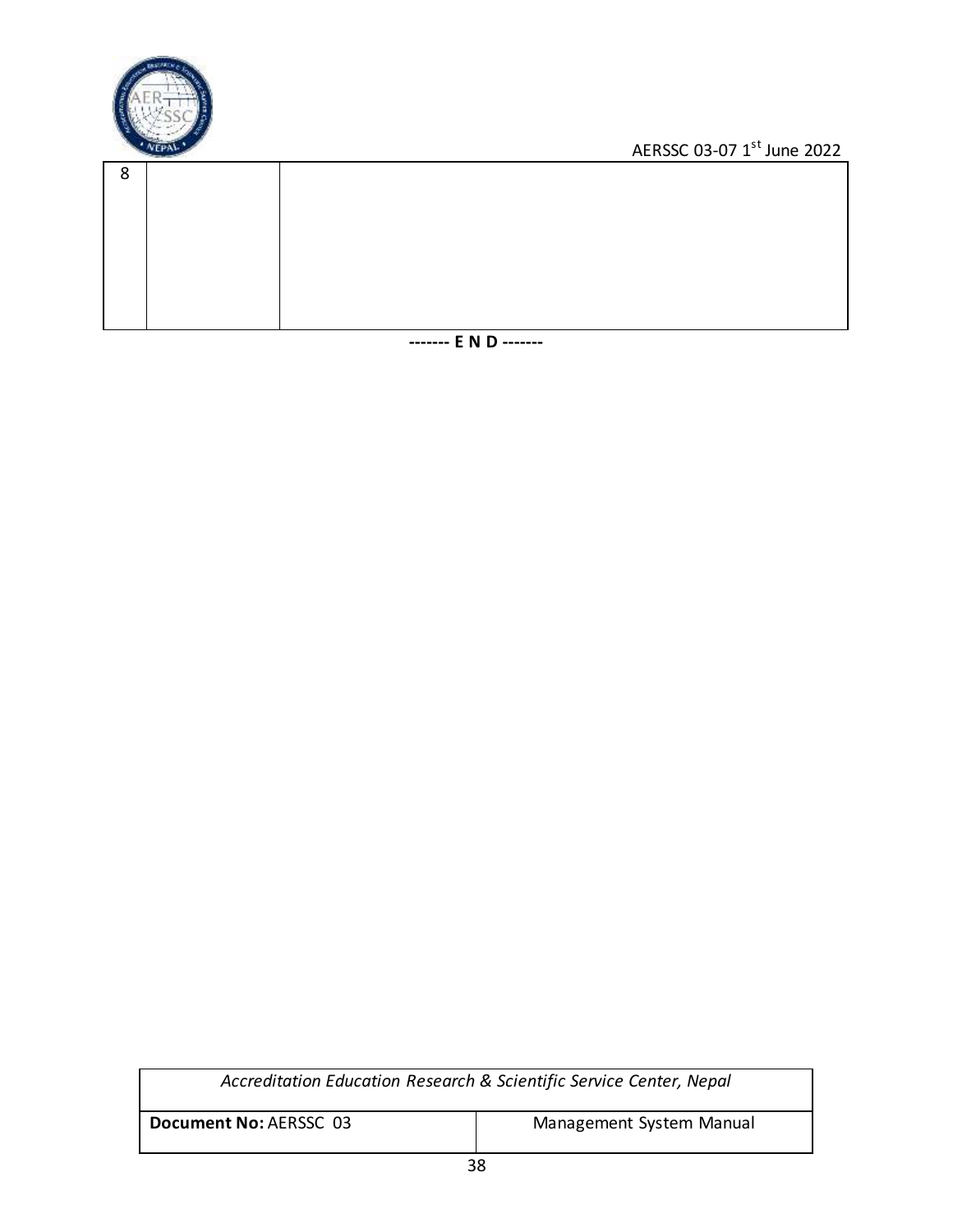

#### AERSSC 03-07 1<sup>st</sup> June 2022 F 24a

### **Nonconformities, concern & comments and corrective action record register form**

#### **Date of Evaluation:**

| S.N            | NC raised by the       | Corrective Action | Type of  | Comments by the        | Remarks |
|----------------|------------------------|-------------------|----------|------------------------|---------|
|                | <b>Evaluation Team</b> |                   | evidence | <b>Evaluation Team</b> |         |
| $\mathbf{1}$   |                        |                   |          |                        |         |
|                |                        |                   |          |                        |         |
|                |                        |                   |          |                        |         |
|                |                        |                   |          |                        |         |
| $\overline{2}$ |                        |                   |          |                        |         |
|                |                        |                   |          |                        |         |
|                |                        |                   |          |                        |         |
| $\overline{3}$ |                        |                   |          |                        |         |
|                |                        |                   |          |                        |         |
|                |                        |                   |          |                        |         |
| $\overline{4}$ |                        |                   |          |                        |         |
|                |                        |                   |          |                        |         |
|                |                        |                   |          |                        |         |
| 5              |                        |                   |          |                        |         |
|                |                        |                   |          |                        |         |
|                |                        |                   |          |                        |         |
| 6              |                        |                   |          |                        |         |
|                |                        |                   |          |                        |         |
|                |                        |                   |          |                        |         |
| $\overline{7}$ |                        |                   |          |                        |         |
|                |                        |                   |          |                        |         |
|                |                        |                   |          |                        |         |
|                |                        |                   |          |                        |         |
| 8              |                        |                   |          |                        |         |
|                |                        |                   |          |                        |         |
| 9              |                        |                   |          |                        |         |
|                |                        |                   |          |                        |         |
|                |                        |                   |          |                        |         |
|                |                        |                   |          |                        |         |
|                |                        |                   |          |                        |         |

| Accreditation Education Research & Scientific Service Center, Nepal |                          |  |
|---------------------------------------------------------------------|--------------------------|--|
| Document No: AERSSC 03                                              | Management System Manual |  |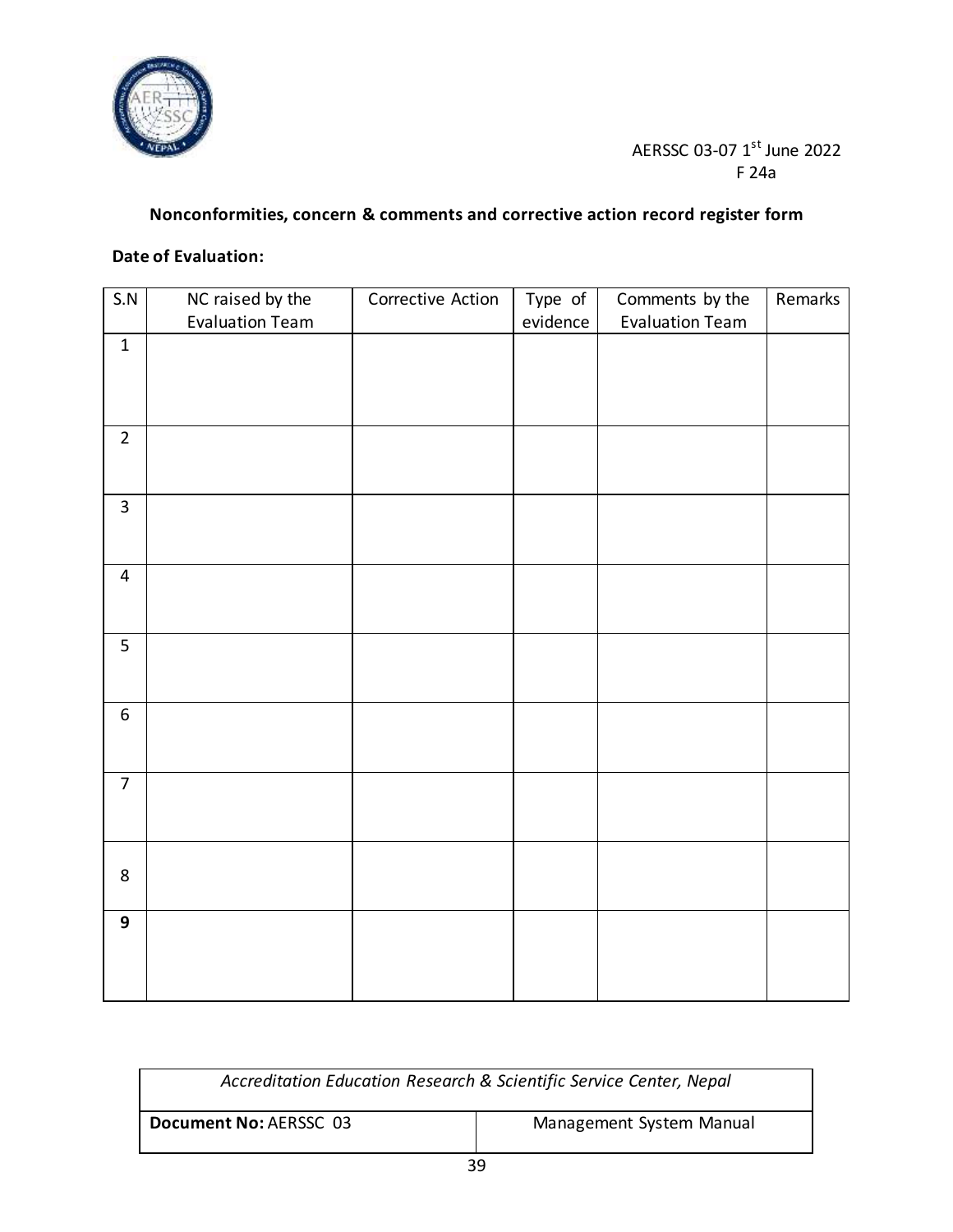

| <b>AERSSC</b>                           |     |
|-----------------------------------------|-----|
|                                         | F41 |
|                                         |     |
| <b>Internal Audit Observation Sheet</b> |     |

Audit Area: Audit No: Audit Date:

Auditor: Auditor: Auditor: Auditor: Auditor: Auditor: Auditor: Auditor: Auditor: Auditor: Auditor: Auditor: Auditor: Auditor: Auditor: Auditor: Auditor: Auditor: Auditor: Auditor: Auditor: Auditor: Auditor: Auditor: Audito

Audit Criteria:

| Clause No | <b>Audit Finding</b> | <b>Status</b> | Remarks |
|-----------|----------------------|---------------|---------|
|           |                      |               |         |
|           |                      |               |         |
|           |                      |               |         |
|           |                      |               |         |
|           |                      |               |         |
|           |                      |               |         |
|           |                      |               |         |
|           |                      |               |         |
|           |                      |               |         |
|           |                      |               |         |
|           |                      |               |         |
|           |                      |               |         |
|           |                      |               |         |
|           |                      |               |         |
|           |                      |               |         |
|           |                      |               |         |
|           |                      |               |         |
|           |                      |               |         |
|           |                      |               |         |
|           |                      |               |         |
|           |                      |               |         |
|           |                      |               |         |
|           |                      |               |         |

| Accreditation Education Research & Scientific Service Center, Nepal |                          |  |
|---------------------------------------------------------------------|--------------------------|--|
| Document No: AERSSC 03                                              | Management System Manual |  |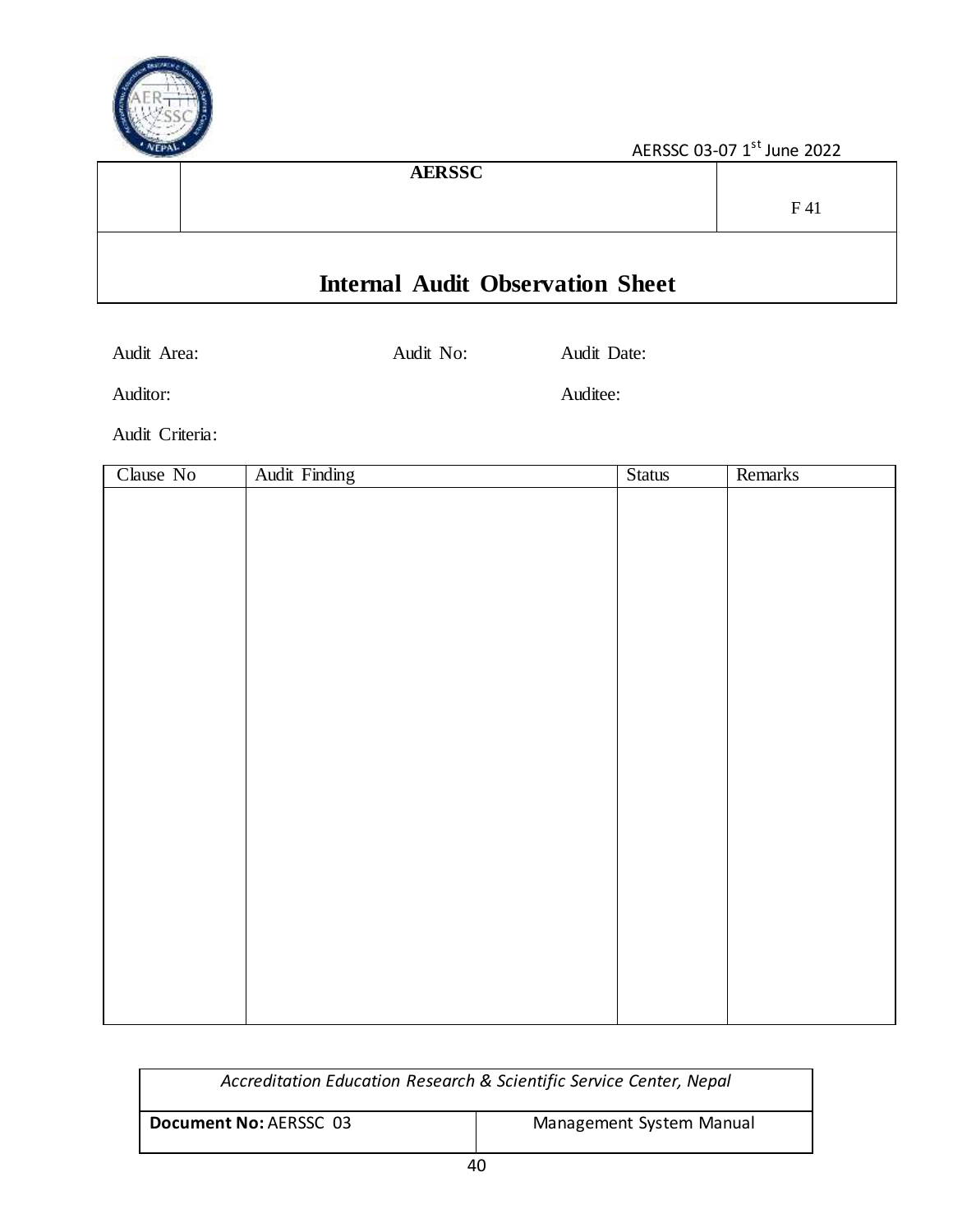

| <b><i><u>Concerned</u></i></b> |          | 7.42332030712301122022 |
|--------------------------------|----------|------------------------|
|                                |          |                        |
|                                |          |                        |
|                                |          |                        |
|                                |          |                        |
|                                |          |                        |
|                                |          |                        |
|                                |          |                        |
|                                |          |                        |
|                                |          |                        |
|                                |          |                        |
|                                |          |                        |
|                                |          |                        |
|                                |          |                        |
|                                |          |                        |
|                                |          |                        |
|                                |          |                        |
|                                |          |                        |
|                                |          |                        |
|                                |          |                        |
|                                |          |                        |
|                                |          |                        |
|                                |          |                        |
|                                |          |                        |
|                                |          |                        |
|                                |          |                        |
| Auditor:                       | Auditte: |                        |
| Notes:                         |          |                        |
|                                |          |                        |

C: Compliance M: Major Non Compliance m: Minor Non Compliance

AFI: Area for Improvement

| Accreditation Education Research & Scientific Service Center, Nepal |                          |  |
|---------------------------------------------------------------------|--------------------------|--|
| Document No: AERSSC 03                                              | Management System Manual |  |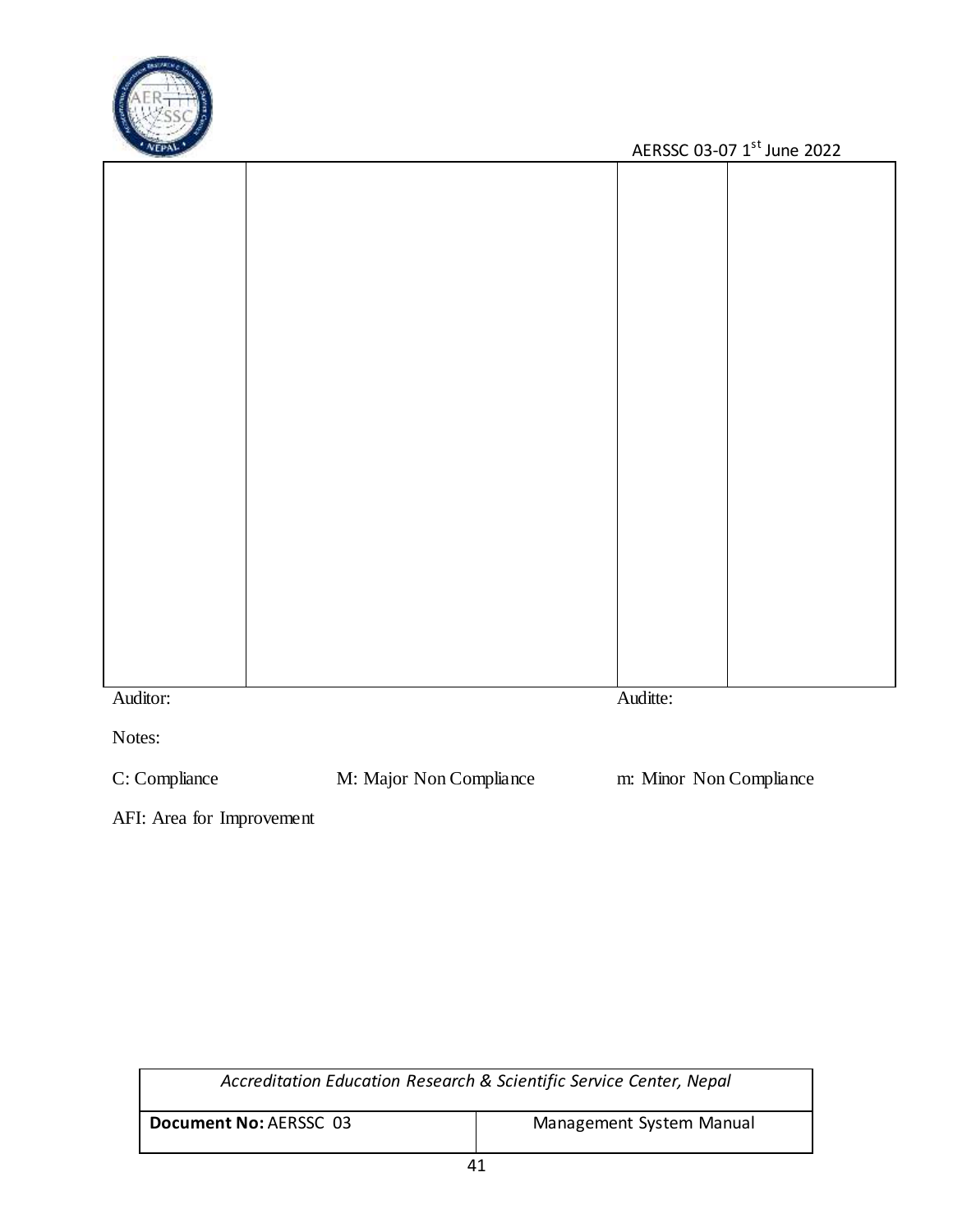

F 42

### **AUDITOR'S SUMMARY ON NON-CONFORMITY**

Nonconformity and Corrective Action Request form

| Accreditation Education Research and Scientific Service Center |                                                          |                             |  |
|----------------------------------------------------------------|----------------------------------------------------------|-----------------------------|--|
| Date:                                                          | Activity Assessed:                                       |                             |  |
| <b>NC No:</b>                                                  | Reference to Observation No. in Audit Observation Sheet: |                             |  |
| <b>NON-CONFORMITY RAISED:</b>                                  |                                                          |                             |  |
|                                                                |                                                          |                             |  |
|                                                                |                                                          |                             |  |
|                                                                |                                                          |                             |  |
|                                                                |                                                          |                             |  |
|                                                                |                                                          |                             |  |
|                                                                |                                                          |                             |  |
| Ref to ISO/ IEC 17011:2017 Clause No.                          |                                                          | Type of NC: MAJOR / MINOR   |  |
|                                                                |                                                          |                             |  |
|                                                                |                                                          |                             |  |
|                                                                | Signature & Name of AERSSC's Representative              | Signature & Name of Auditor |  |
| Auditor's comments on corrective action proposed by AERSSC     |                                                          |                             |  |
|                                                                |                                                          |                             |  |
| Signature of Auditor                                           |                                                          |                             |  |

| Accreditation Education Research & Scientific Service Center, Nepal |                          |
|---------------------------------------------------------------------|--------------------------|
| Document No: AERSSC 03                                              | Management System Manual |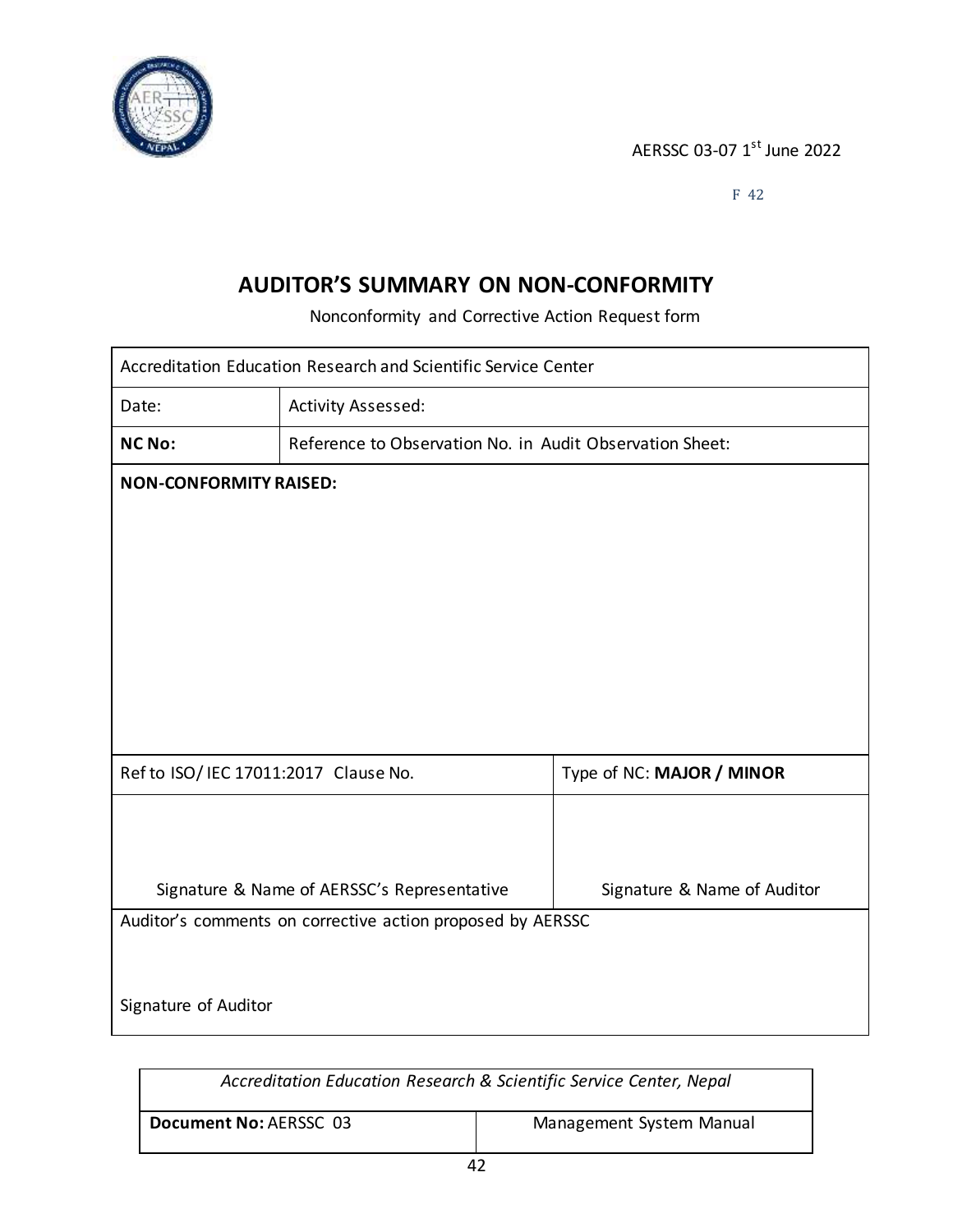

#### **REMARKS BY TEAM LEADER, IF ANY:**

Signature & Name of Team Leader

| Accreditation Education Research & Scientific Service Center, Nepal |                          |
|---------------------------------------------------------------------|--------------------------|
| Document No: AERSSC 03                                              | Management System Manual |
| $\sim$                                                              |                          |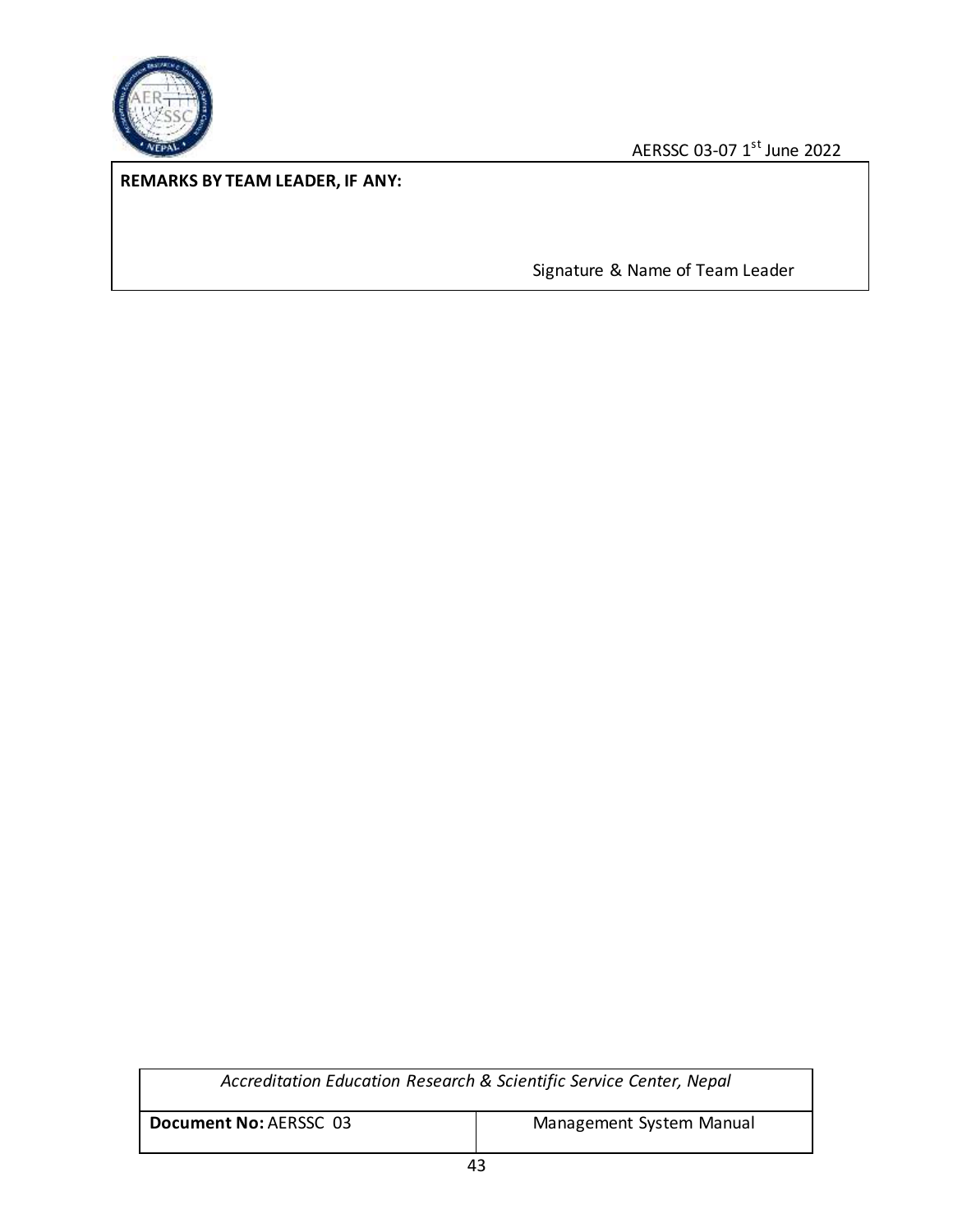

Form 43

#### **ACCREDITATIO N EDUCATIO N RESEARCH AND SCIENTIFIC SERVICE CENTER Corrective action request Form from other sources**

#### **1. Request for Amendment**

| Document number                                                   |  |  |
|-------------------------------------------------------------------|--|--|
| Proposed Amendment (Number of the current text)                   |  |  |
|                                                                   |  |  |
|                                                                   |  |  |
|                                                                   |  |  |
|                                                                   |  |  |
| Reason for Amendment                                              |  |  |
|                                                                   |  |  |
|                                                                   |  |  |
|                                                                   |  |  |
|                                                                   |  |  |
|                                                                   |  |  |
| <b>Others</b><br>П.                                               |  |  |
|                                                                   |  |  |
| Any proposals for preventive Action/Corrective action/Improvement |  |  |

| Accreditation Education Research & Scientific Service Center, Nepal |                          |
|---------------------------------------------------------------------|--------------------------|
| Document No: AERSSC 03                                              | Management System Manual |